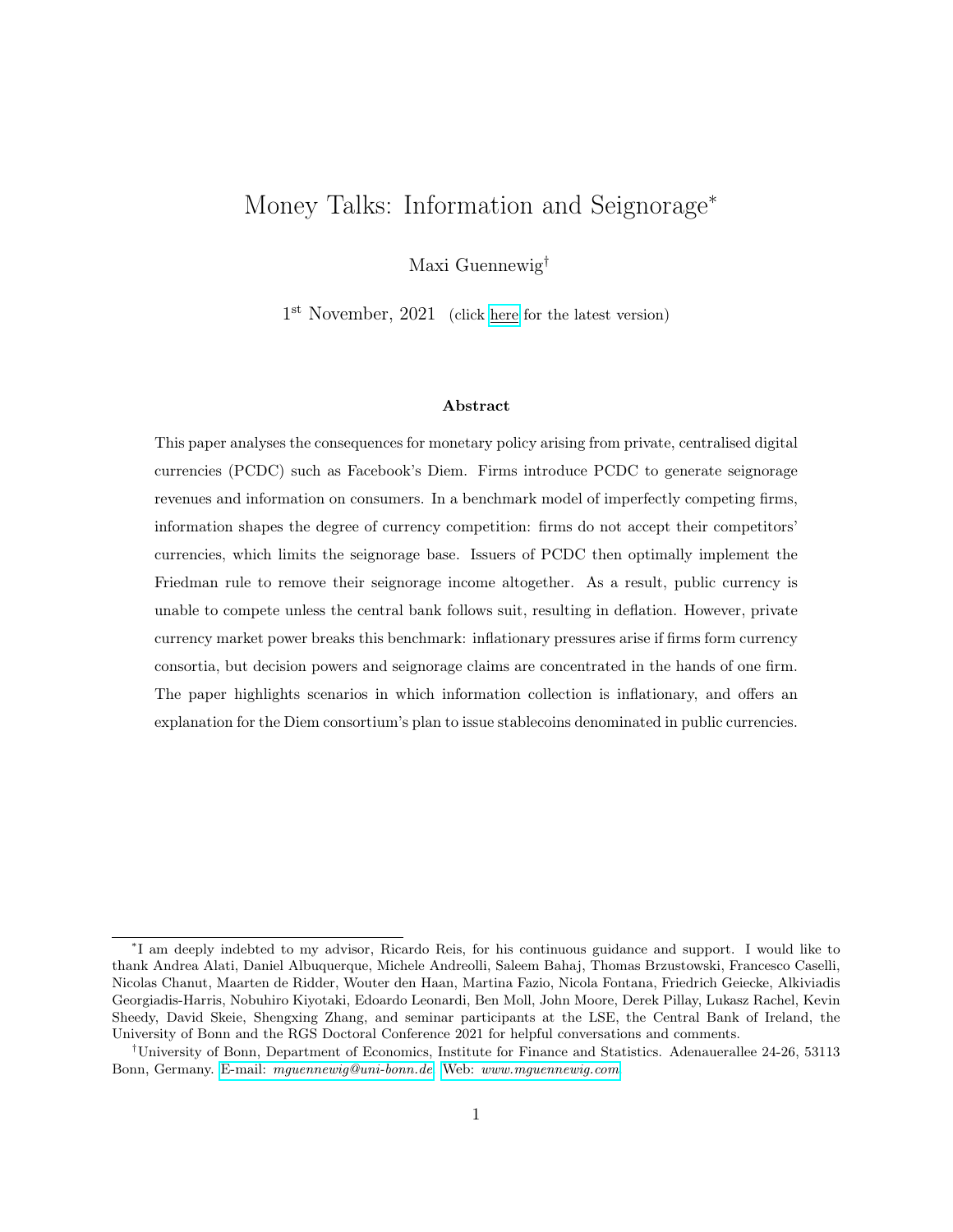# 1 Introduction

The last decade has seen large-scale innovation in the realm of digital currencies. The most prominent example is Bitcoin, a private, decentralised digital currency (PDDC) for which transactions are verified using cryptographic technologies, and which has been issued in large amounts. Not yet in existence but already the subject of research and discussion are central bank digital currencies (CBDC), to be issued by monetary authorities and complementing banknotes, coins and bank reserves. This paper discusses a third type of digital currency: private, centralised digital currencies (PCDC) issued and operationally managed by firms or groups of firms that produce consumption goods. With the announcement of Libra—now renamed Diem and to be issued by a consortium of 100 firms lead by Facebook—they are perceived as a serious rival to central bank currency in the future. With over a billion users of Alibaba's Alipay and Tencent's WeChat Pay each, they are already much more important in number of transactions than Bitcoin.<sup>1</sup>

Unlike decentralised digital currencies, PCDC do not offer anonymity. The owner of the technology knows the identity of the consumer and verifies transactions centrally. The collected transaction data have great value in understanding consumer tastes, raising the profits of the seller. Therefore, introducing a centralised digital currency brings one benefit: it generates information rents. Unlike CBDC, PCDC generate further income that stays in private hands and is not rebated to the fiscal authorities. Issuing zero-interest currency backed by interest-paying assets, the firms obtain a second benefit: seignorage revenues. This paper studies how these two benefits affect the issuance of PCDC. It also studies their effect on monetary policy, both private and public, once the PCDC is widely used.

To this end, I develop a benchmark model in which the introduction of a PCDC endangers the central bank's policy autonomy. Building towards this benchmark, I first introduce a partial equilib-

<sup>1</sup>Diem is clearly designed as a currency as users will hold tokens in their digital wallets. These tokens can be exchanged for other currencies at the prevailing exchange rate. However, Alipay and WeChat Pay have features of both currencies and payment technologies which simply access bank accounts. On the one hand, users can hold tokens in their digital wallets. On the other hand, when making payments using the app, users can also debit their bank accounts. In this case, Alipay and WeChat Pay resemble payment technologies such as debit cards, rather than currencies. Furthermore, the value of Alipay and WeChat Pay tokens is pegged one-for-one to the RMB. The results of the model hold if two conditions are met: tokens are used as media of exchange when purchasing consumption goods; and the issuer of tokens obtains seignorage revenues. Both of these conditions are met for Alipay and WeChat Pay tokens. However, heavy government regulation—discussed in Section 6—affects the degree to which such technologies compete with government currency.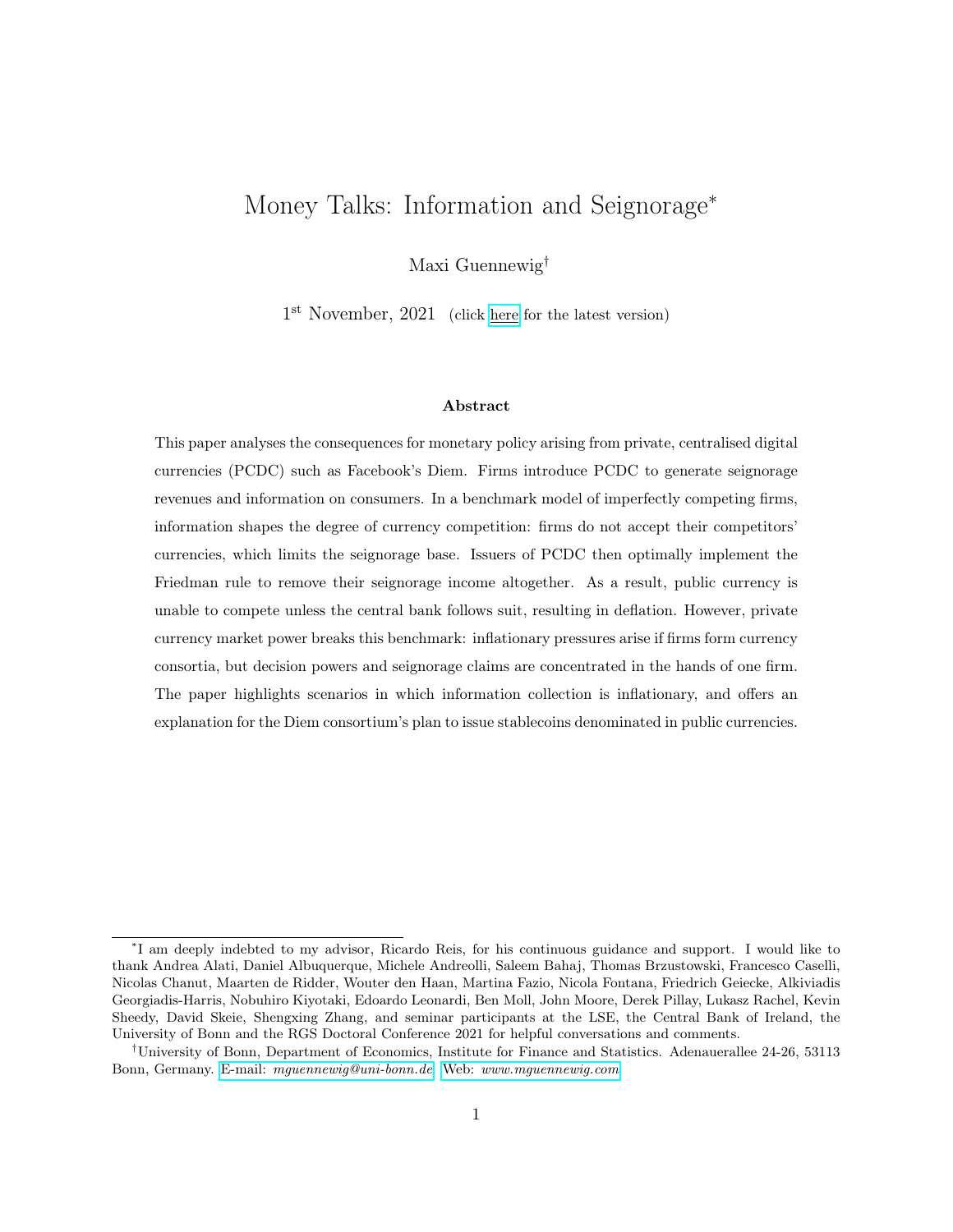rium framework of imperfect competition with information frictions. Consumers value consumption heterogeneously, but their types and purchases are unobservable initially. Firms—best thought of as vertically-integrated platforms, conglomerates or firm consortia which supply the entire range of consumption goods—can only identify consumers after introducing a payment technology that generates transaction data. The model thus contains a notion of information based on past purchasing behaviour. Furthermore, firms have market power. Consumers are subject to search frictions and must engage in directed, sequential search for price offers in the spirit of Diamond (1971). As a result, firms charge prices above marginal costs and use information to attract the most profitable customers.

The paper then develops a general equilibrium framework which fully nests the partial equilibrium model. The payment technology is modelled as money: consumers face a cash-in-advance constraint following Lucas and Stokey (1987), forcing them to hold currency corresponding to their consumption expenditure. The government issues public currency. Firms pay a fixed cost to introduce a private currency which brings two important benefits. First, usage of their currency generates information rents. As in the partial equilibrium model, the issuer learns their customers' types and exploits this information to increase profits. Second, firms obtain seignorage revenues proportional to their issued money when investing the proceeds into interest-bearing bonds.<sup>2</sup> Finally, I endogenise the firms' currency acceptance. Thus, the money in circulation could be public, private, or both.

The benchmark model yields two important results. First, information shapes the degree of currency competition: firms do not accept competitor currencies. Information breaks the firms' indifference between the currencies in circulation since transaction data help to profitably allocate scarce advertising capacity. The model's prediction is consistent with empirical observations from the world of digital platforms and payment technologies. In China, Alipay and WeChat Pay dominate the market for digital payments. However, customers of Alibaba cannot use WeChat Pay to purchase goods. Similarly, Amazon does not accept Google Pay and PayPal, which until recently belonged to eBay. Given the model's prediction and above observations, I anticipate that firms such as Amazon, Apple and Google will not accept Facebook's Diem in the future.

This first result—the limited acceptance of PCDC due to information collection—is key to arrive

<sup>2</sup>Private currencies are thus modelled as stablecoins.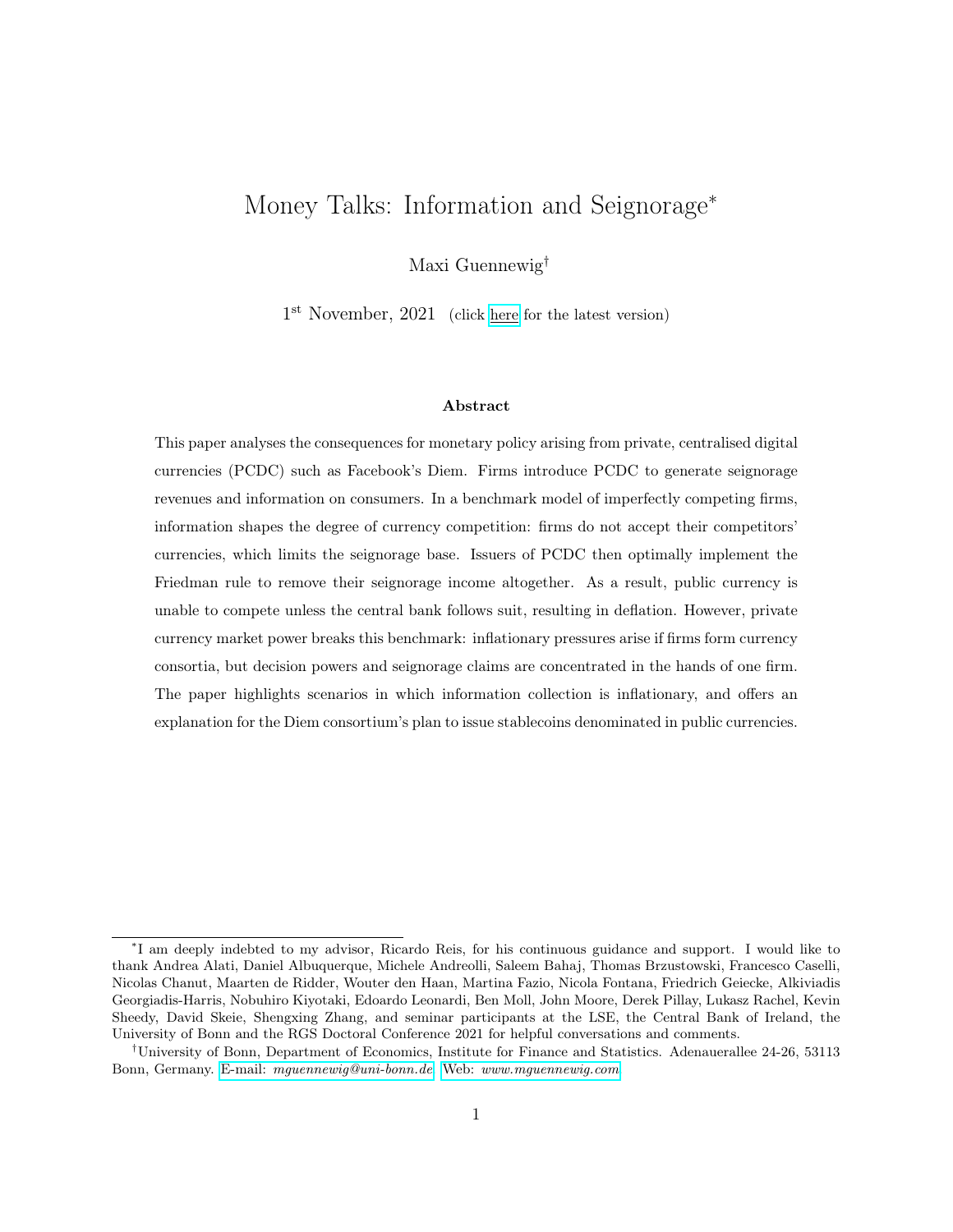at the second main result, characterising the effect of optimal private monetary policy on public monetary policy. In models of money as the medium of exchange, seignorage revenues correspond to a tax on consumption. Holding money is costly: it does not pay interest and therefore yields a lower return than bonds. The nominal interest rate of the economy can be interpreted as a tax rate. Since consumers only hold money to purchase consumption, real consumption expenditure forms the tax base. By the first result, information limits private currency holdings—and thus the seignorage tax base—to consumption expenditure with the issuing firm. As the recipient of seignorage revenues, this firm perfectly internalises the effect of the seignorage consumption tax. To maximise profits, it removes the seignorage tax altogether and sets interest rates in the private currency to zero. Optimally, the firm does not levy a tax on top of its profit-maximising price.

In the model, profit-maximising private monetary policy restricts public monetary policy, and vice versa. Consumers do not hold a currency if it is associated with a higher total price of consumption goods, combining the product price and the currency's seignorage tax. Thus, whenever interest rates in the public currency are larger than zero, competitor firms which only accept this public currency are unable to compete. Consumers do not demand public currency, and the central bank is forced to implement a zero interest rate policy. While limiting its policy autonomy, the introduction of private currency disciplines the central bank: implementing the Friedman rule of zero nominal interest rates improves welfare, and only the firms' market power prevents efficiency. However, while zero interest rates are desirable in a model of money as medium of exchange, they are associated with deflation—an outcome that may be undesirable for reasons outside of this model.<sup>3</sup>

Breaking the benchmark. The third main result is that inflationary pressures arise if firms form currency consortia, but decision powers and seignorage claims are concentrated in the hands of one firm. I further show that the optimal seignorage tax rate is strictly positive whenever the seignorage tax base generated by consortium member firms is sufficiently large. In this context, information induces inflationary pressures if it increases the size of private currency transactions on which the consortium leader can levy a tax. Another interpretation of this result is that the central bank enjoys full policy autonomy as the private currency becomes widely used in the economy. In fact, I show scenarios in which the public currency disciplines the private currency.

<sup>&</sup>lt;sup>3</sup>One example includes economies with nominal wage rigidities. The central bank may want to use inflation as a tool to reduce real wages in response to a negative productivity shock. See i.e. Uhlig and Xie (2021) for a model with nominal rigidities and multiple currencies.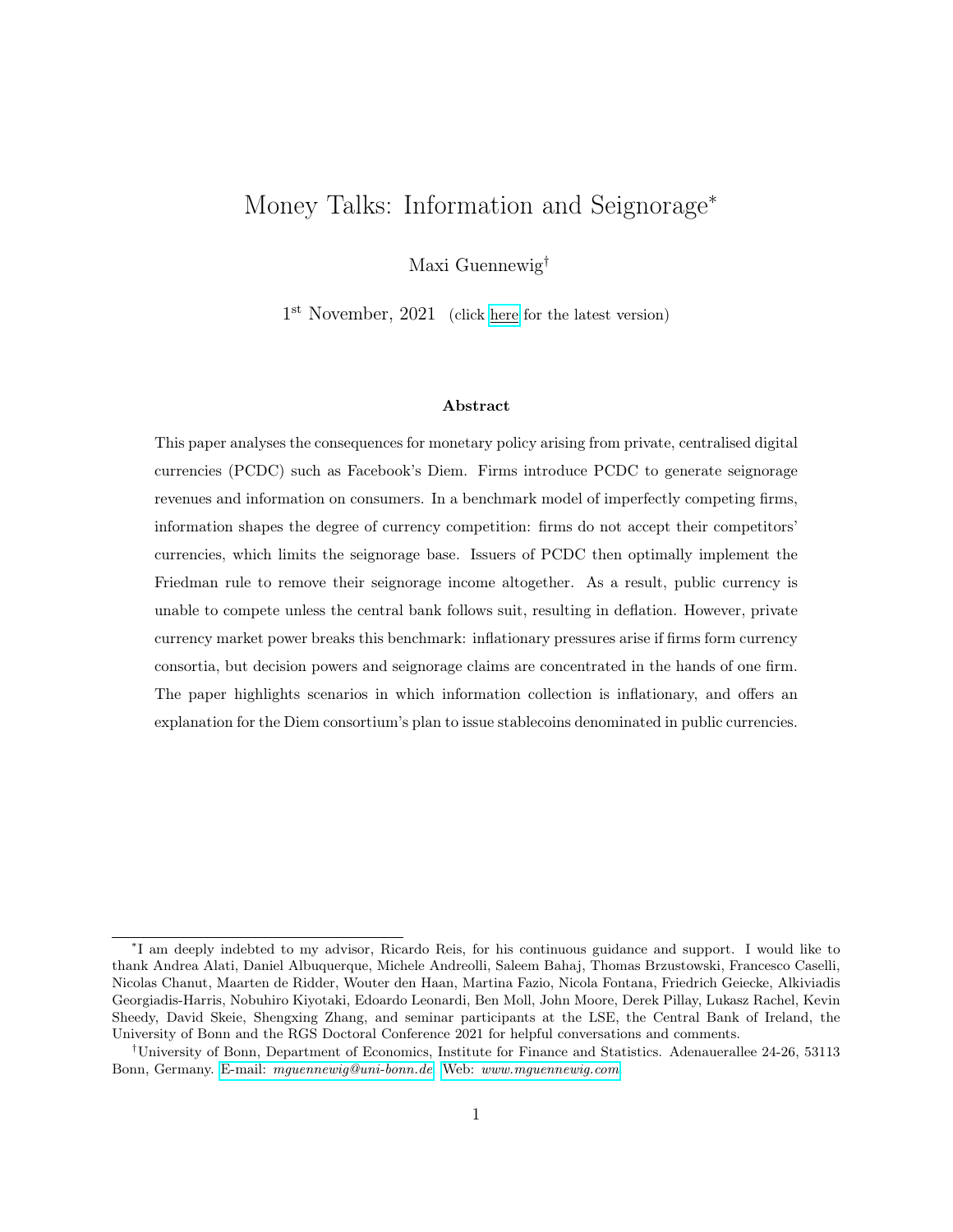Policies to escape the benchmark. In the extensions, I analyse whether particular policies allow the government to escape the privately-enforced zero interest rate environment. First, I consider interest-bearing CBDC, and find that the central bank indeed regains full autonomy as long as digital public currency yields the same return as bonds. I then evaluate a frequently made argument for the success of public currencies: governments can force firms to pay taxes in the public currency. In doing so, the government may indeed create demand for its currency and escape the zero interest rate environment. Interestingly, such a policy induces high levels of private currency inflation associated with welfare improvements. Firms deflate the value of their currency to obtain capital gains on public currency holdings while simultaneously compensating consumers with product discounts.

Contribution to the literature. This paper is the first to formally discuss private digital currencies as an information-generating device. It is also the first to discuss private, profit-maximising monetary policy conducted by producers of consumption goods and the arising consequences for monetary policy. The paper therefore primarily speaks to the literature on the digitalisation of money and currency competition.

Brunnermeier et al. (2019) discuss various aspects of the digitalisation of money. They describe, albeit without a model, how the introduction of digital currency areas helps promote platform cohesion and information collection. Central bank policy autonomy may be under pressure if public currencies lose their role as medium of exchange. In this work, I develop a formal model to endogenise the issuance of PCDC in order to achieve information and seignorage rents. I find that the introduction of one private currency already limits central bank autonomy. However, this result does not hold if the private currency is widely used in exchange.

The monetary policy consequences described in this analysis resonate with the findings of Benigno et al. (2019). In their paper, a global private currency is used in two countries together with the local public currencies. By a no-arbitrage argument, all exchange rates are fixed in equilibrium, and monetary policies become synchronised. The authors cover the special case of Diem as interestbearing currency: central banks must set interest rates on bonds to zero for public currency to be able to compete. This result is obtained more generally when considering the nature of the issuer of currency, even if Diem does not pay interest. It also establishes that Diem-issuers have no incentive to pay interest if the currency is widely used.

Many more papers discuss digital currencies. However, they either analyse the effect of other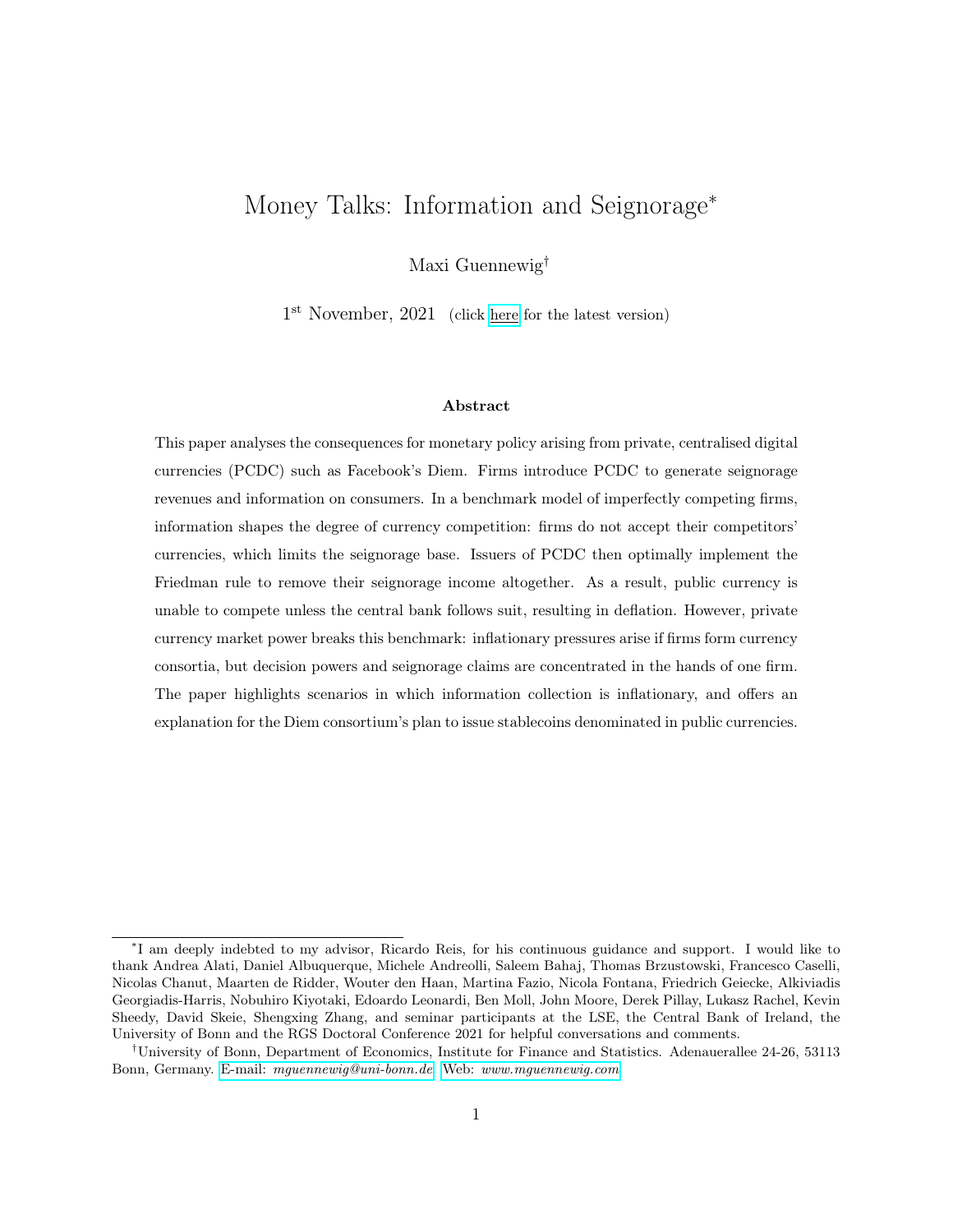types of digital currency on public monetary policy, or they analyse PCDC but not the consequences for monetary policy. In Fernández-Villaverde and Sanches (2019), entrepreneurs issue PDDC such as Bitcoin which compete with public currency. The entrepreneurs obtain seignorage revenues by expanding the money supply and may frustrate the government's attempts to implement the Friedman rule. Skeie (2019) discusses digital currency runs when a PDDC competes with public currency experiencing high inflation rates. Fernández-Villaverde et al. (2020) analyse an economy in which the central bank issues CBDC and invests in real assets. As a result, it may face a trade-off between price stability and excessive liquidation of its investments.

In Chiu and Wong (2020), a digital platform faces the choice between introducing private token money and accepting government currency. Issuing tokens is costly but generates transaction fees. However, the monopolist platform is fixed in size. Thus, it does not fully compete with other platforms or non-platform firms that accept government currency. I endogenise platform size. Private currency competes with government currency through the prices faced by consumers in each denomination. Gans and Halaburda (2015) discuss PCDC as a customer retention device in a partial equilibrium setting. Li and Mann (2018), Catalini and Gans (2018), Garratt and Van Oordt (2019), Prat et al. (2019), Rogoff and You (2020) and Cong et al. (2020), among others, analyse PCDC with a focus on optimal design to finance at low interest rates, rather than to compete with government fiat money. Keister and Monnet (2020) discuss how CBDC can generate information for central banks over the quality of banks' balance sheets. While sharing the notion of information and digital currency, I discuss how PCDC generates information for firms over consumer tastes.<sup>4</sup> Lastly, Garratt and van Oordt (2021) and Garratt and Lee (2021) discuss how payment data collection leads to welfare losses due to price discrimination and monopoly formation. CBDC preserve privacy and help increase consumer welfare. However, the technology through which firms collect information—PCDC in this analysis—is not directly modelled, and these papers do not analyse the consequences for monetary policy.

Information and privacy in the digital economy are being tackled from many other directions; see Goldfarb and Tucker (2019) and Bergemann and Bonatti (2019) for extensive surveys. Customer recognition by imperfectly competing firms has been addressed in Villas-Boas (1999) and Fudenberg

<sup>4</sup>For further papers discussing pricing of cryptocurrencies, see, among others, Athey et al. (2016), Chiu and Koeppl (2017), Biais et al. (2018), Prat and Walter (2018), Budish (2018), Schilling and Uhlig (2019), Sockin and Xiong (2020) and Choi and Rocheteau (2020).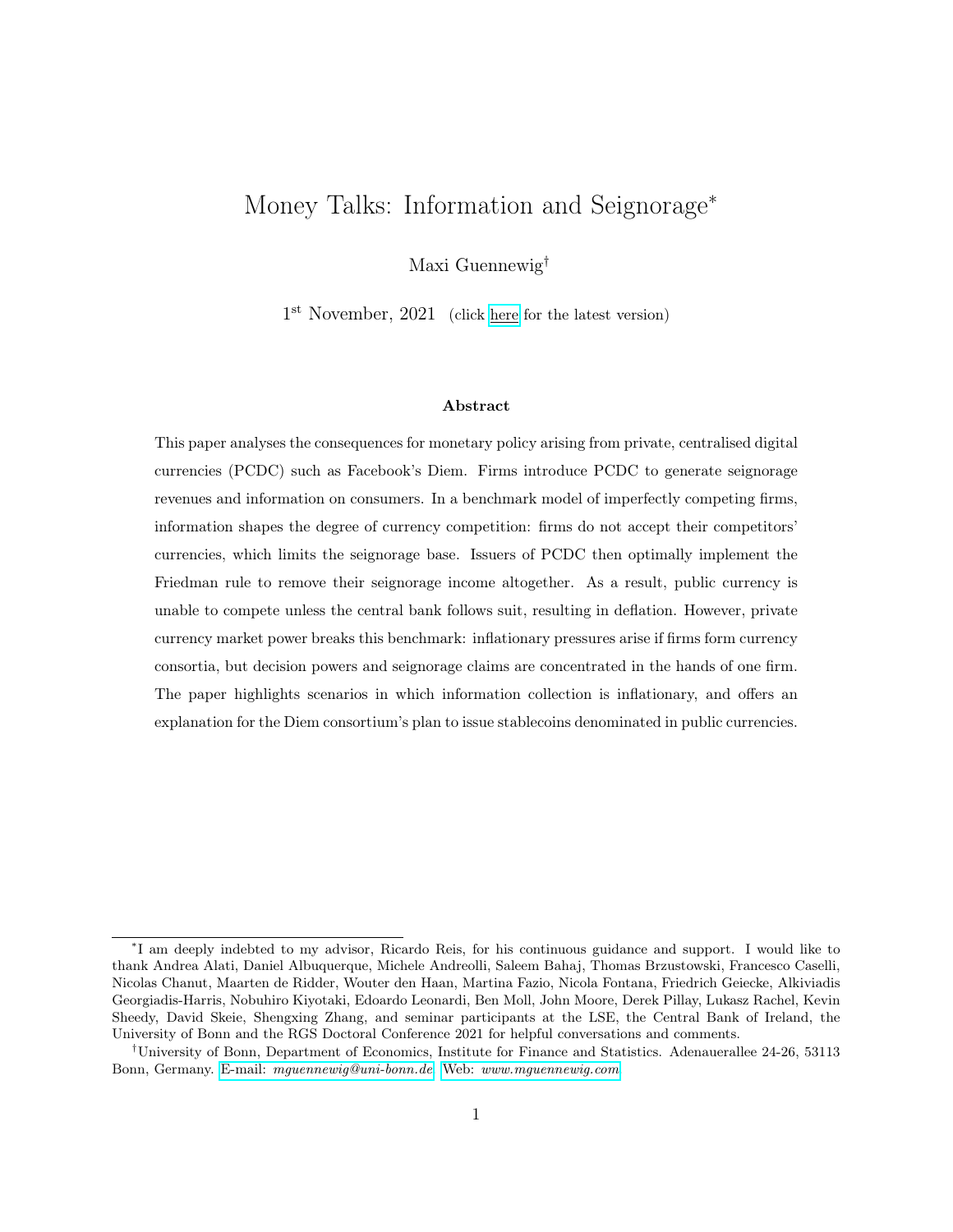and Tirole (2000).<sup>5</sup> In more recent work, Bonatti and Cisternas (2020) investigate price discrimination by short-lived monopolists based on a consumer score that aggregates information on past purchases. Modelling information in a general equilibrium framework, I endogenise the introduction and acceptance of digital currencies by firms in order to discuss consequences for monetary policy.

Finally, this paper is related but does not belong to the literature on search-theoretic models of money. In the seminal work by Lagos and Wright (2005), anonymous agents search for trade partners in a decentralised market. Money facilitates transactions since anonymity precludes credit. In this analysis, I take it as given that the Diem consortium—a group of private companies lead by data firm Facebook which is in the business of collecting information on consumers, effectively overcoming anonymity—are issuing currency. I then set out to discuss profit-maximising behaviour and characterise the consequences for monetary policy. In the process, I develop a variant of the Diamond sequential search model in order to create a tractable framework, incorporating notions of imperfect competition and information based on past purchase behaviour into a monetary model. Search frictions are nothing but a useful modelling tool: the model yields closed form expressions for equilibrium prices, profits and thus the equilibrium value of information.<sup>6,7</sup>

Organisation of this paper. Section 2 presents two very simple monetary models capturing the paper's main results intuitively. The partial equilibrium model containing notions of imperfect competition and information based on past purchasing behaviour is developed in Section 3. Section 4 combines this building block with a general equilibrium framework in which firms issue PCDC, and discusses consequences for monetary policy. The effects of currency consortium ownership structures on inflation outcomes are developed in Section 5. Section 6 discusses interest-bearing CBDC and policies that force firms to hold public currency. Section 7 concludes.

<sup>&</sup>lt;sup>5</sup>See also Acquisti and Varian (2005), and Fudenberg and Villas-Boas (2012) for a survey of this literature.

<sup>&</sup>lt;sup>6</sup>In reality, the search process leads to noise in the equilibrium price: see Burdett and Judd (1983), as well as Burdett et al. (2017) and Bethune et al. (2020) in a monetary context.

<sup>&</sup>lt;sup>7</sup>In a similar vein, I do not offer a comprehensive theory of advertising and product pricing. Advertising serves as a tool to exploit information. With a focus on the search process and pricing of consumption goods, advertising for attention has been explored by, among others, Armstrong and Zhou (2011) and Haan and Moraga-González (2011).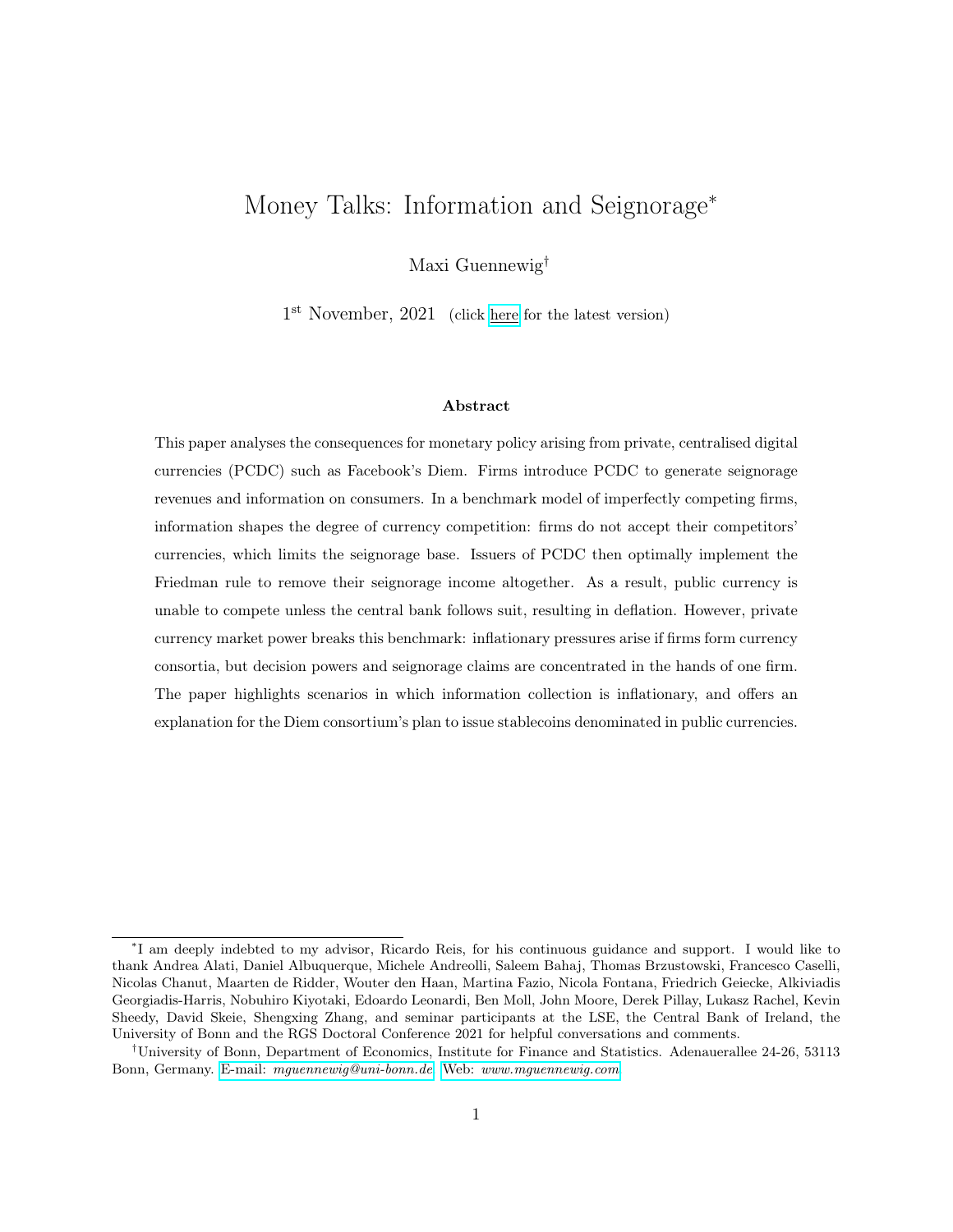## 2 Two very stylised monetary models

This paper develops three building blocks to derive its main results. It is therefore useful to present two very stylised monetary models—fully microfounded and generalised in Sections 3 to 5—which capture the complete framework's intuition.

## 2.1 A very stylised benchmark model

First, consider an economy in which two firms  $i \, 2 \, ff, gg$  produce an identical consumption good and charge the same price p. Let the consumer demand at firm i be denoted by  $C^i$ . The economy features two competing monies: the government supplies a strictly positive amount of public currency, and firm f supplies a strictly positive amount of private currency called *Diem*. Suppose that the demand for Diem,  $m$ , and the consumption demand with firm  $f$ 's are tightly linked; suppose further that the same is true for the demand for public money,  $m^{\$}$ , and for consumption with firm g:

$$
m = p C^{f} \qquad \text{with} \qquad C^{f} = \begin{cases} C^{f}(p(1+\tau)) > 0 & \text{if } \tau \leq \tau^{s}, \\ 0 & \text{otherwise.} \end{cases}
$$
\n
$$
m^{s} = p C^{g} \qquad \text{with} \qquad C^{g} = \begin{cases} C^{g}(p(1+\tau^{s})) > 0 & \text{if } \tau^{s} \leq \tau \\ 0 & \text{otherwise.} \end{cases}
$$
\n
$$
(1)
$$

where  $\tau^z$  denotes the cost of holding currency  $z \, 2 \, f$ , \$g. It captures the rate at which currency, a liability of the issuer, loses real value. Let me call the total loss in a currency's real value, given by  $\tau^z m^z$ , the seignorage revenues of the issuer.<sup>8</sup> The above demand schedules imply that firm f sells strictly positive amounts of the consumption good whenever the private currency seignorage rate is weakly less than public currency seignorage rate; the relationship is reversed for firm  $q$ . Equation (1) further assumes that the cost of holding money scales up firm prices in perfect analogy to a tax rate. It thus affects money demand through the demand for consumption goods. Finally, to complete the set-up, suppose that competition among firms is imperfect.<sup>9</sup> In particular, assume both firms charge the price that a monopolist would charge in order to maximise product profits in

<sup>8</sup>Section 4 establishes a direct link between the rates of seignorage, nominal interest and inflation.

 $9$ Section 3 provides a microfoundation using search frictions in the spirit of Diamond (1971).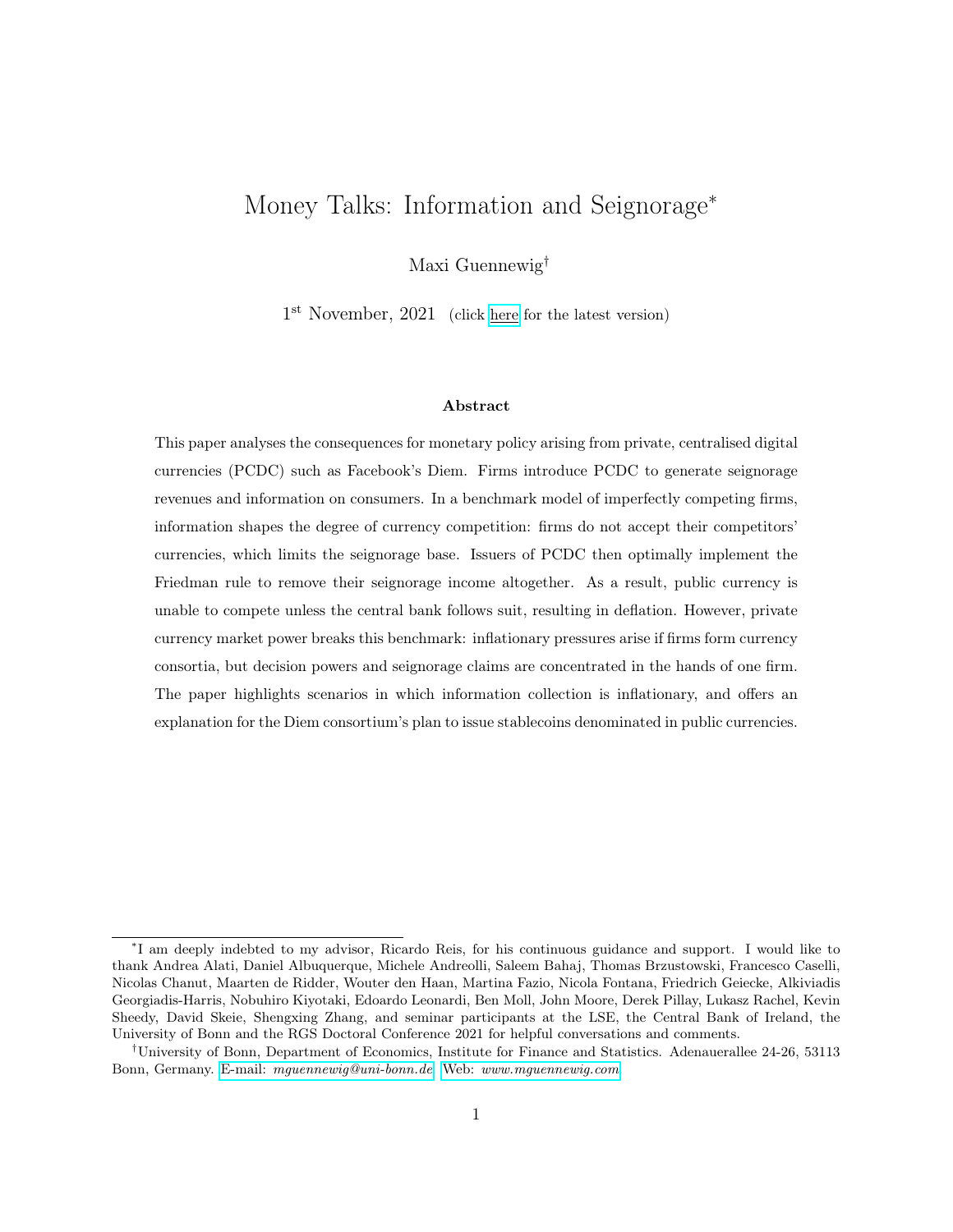the absence of any seignorage. I thus refer to  $p$  as the *profit-maximising price*:

$$
p = arg \; \underset{p^i}{max} \; [p^i \quad mc] \; C^i(p^i) \quad \text{for} \; i \; 2 \; ff, gg \tag{2}
$$

where mc denotes the constant marginal cost of producing one unit of the consumption good.

In this environment, it must be that private and public currency feature the same cost in equilibrium: given the strictly positive supply of both currencies and the money demand schedules of Equation (1), money markets only clear if

$$
\tau = \tau^{\$} = \tau \tag{3}
$$

Turning to private monetary policy, firm f implements the Diem seignorage rate that maximises the sum of product profits and seignorage revenues. Optimally, seignorage revenues are fully removed:

$$
0 = arg \max_{\tau} [p(1 + \tau) \quad mc] C^{f}(p(1 + \tau)) \tag{4}
$$

As the recipient of seignorage revenues, firm  $f$  internalises their effect—equivalent to the effect of a tax—on product profits. Since firm  $f$  already charges the profit-maximising price, they do not levy a tax on top of it.<sup>10</sup> Importantly, the money demand functions imply that private monetary policy fully restricts public monetary policy: no consumers demand public money if the government does attempt to raise seignorage revenues.

This simple economy is microfounded and generalised in Sections 3 and 4. Consumers require money in order to purchase consumption goods. Besides seignorage, usage of Diem generates information which firm  $f$  utilises to increase their profits at the expense of firm  $q$ . The money demand schedules of Equation (1) are then the endogenous outcomes of firm g's decision not to accept Diem; and of firm f's decision not to generate seignorage revenues, which makes Diem cheaper than the public currency when purchasing consumption goods from firm f whenever  $\tau^{\$} > 0$ . Information crucially limits the Diem seignorage base to the product revenues of the Diem-issuing firm. In other words, information breaks the money portfolio indeterminacy typical of models of currency competition—originally described by Kareken and Wallace (1981), and recently rediscovered in pa-

 $10$ This result is generalised in Section 4. Firms could also generate seignorage income but would optimally provide compensating product discounts.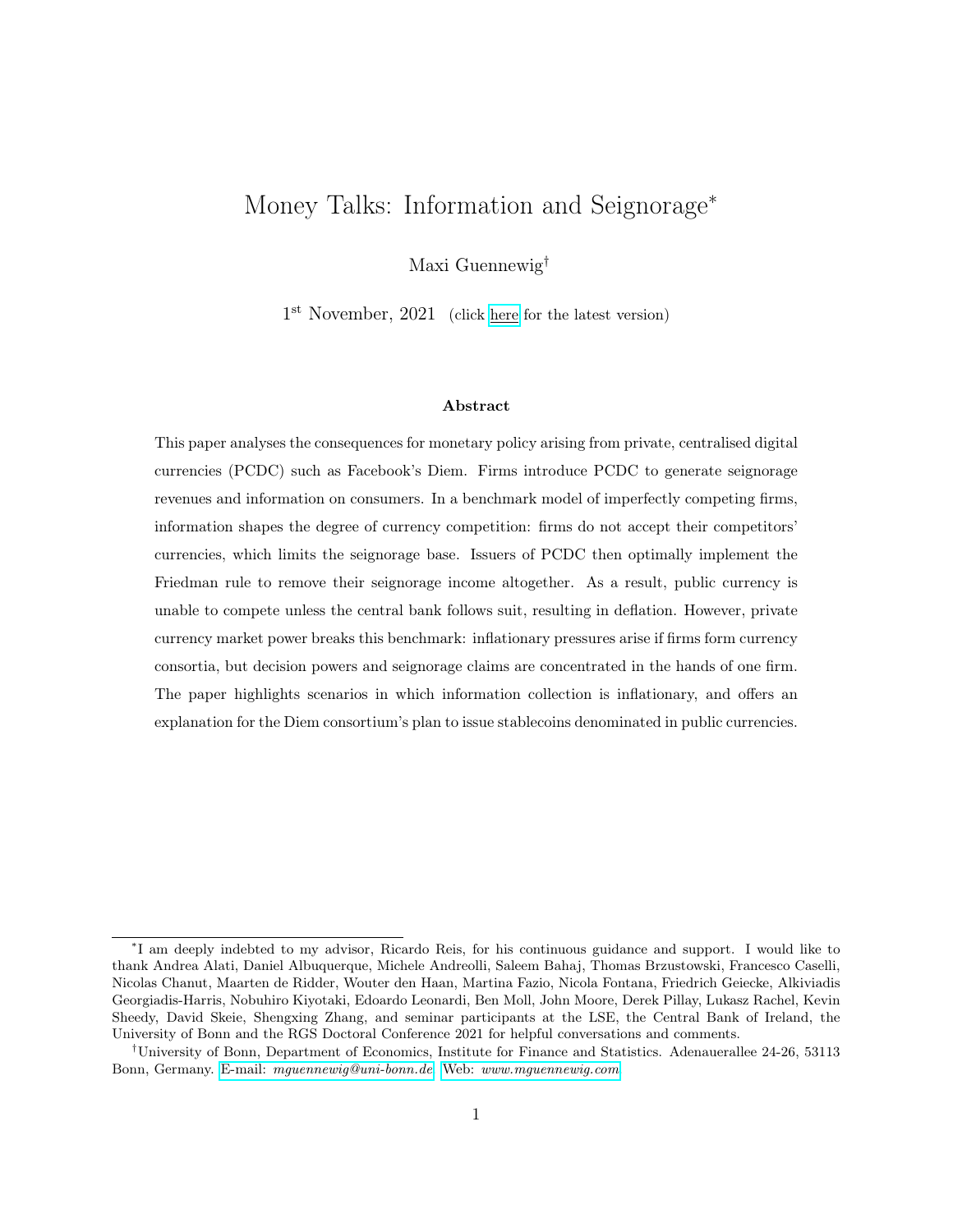pers such as Schilling and Uhlig (2019), Benigno et al. (2019) and Fernández-Villaverde and Sanches (2019).

## 2.2 A very stylised model breaking the benchmark

Second, consider an economy with three firms selling two different goods: firm f operates as a monopolist in one market, and firms  $f$  and  $g$  engage in imperfect competition in another market. All firms charge the profit-maximising price  $p$ . Firm  $f$  again issues Diem and conducts private monetary policy by choosing  $\tau$ . Suppose demand for Diem is now given by:

$$
m = \begin{cases} p C^{f}(p(1+\tau)) + p C^{f}(p(1+\tau)) & \text{if } \tau \leq \tau^{s}, \\ p C^{f}(p(1+\tau)) & \text{otherwise.} \end{cases}
$$
(5)

Firm  $f$ 's total profits are then given by:

$$
f = \left[ p(1 + \tau) \mod C^f(p(1 + \tau)) + \mathbf{1}_{\hat{\mathcal{F}}_T} \quad \mathcal{F}_{\hat{\mathcal{F}}}^T \quad p C^f \left( p(1 + \tau) \right) \right] \tag{6}
$$

Firm f trades of maximising its own product profits  $(\tau = 0)$  against generating seignorage revenues from firm  $f$ . For some very mild assumptions on the functional forms of the consumption demand schedules, firm f optimally implements a strictly positive seignorage tax rate whenever  $\tau^{\$} > 0$ :

$$
\arg\max_{\tau} \quad f \quad > \quad 0 \tag{7}
$$

Whenever Diem seignorage rates are positive, the central bank is also able to implement positive seignorage rates and thus regains policy autonomy.

The second economy is microfounded and analysed in much generalised form in Section 5. Firms f and f form a currency consortium and jointly issue Diem, but monetary policy is controlled by firm  $f$ . Firm  $g$  again only accepts public currency due to the information rents. Section 5 provides a more formal characterisation of private monetary policy for different distributions of seignorage dividend shares and for different sizes of currency consortia. It also highlights scenarios in which information increases the seignorage base available to firm  $f$ , and thus becomes inflationary.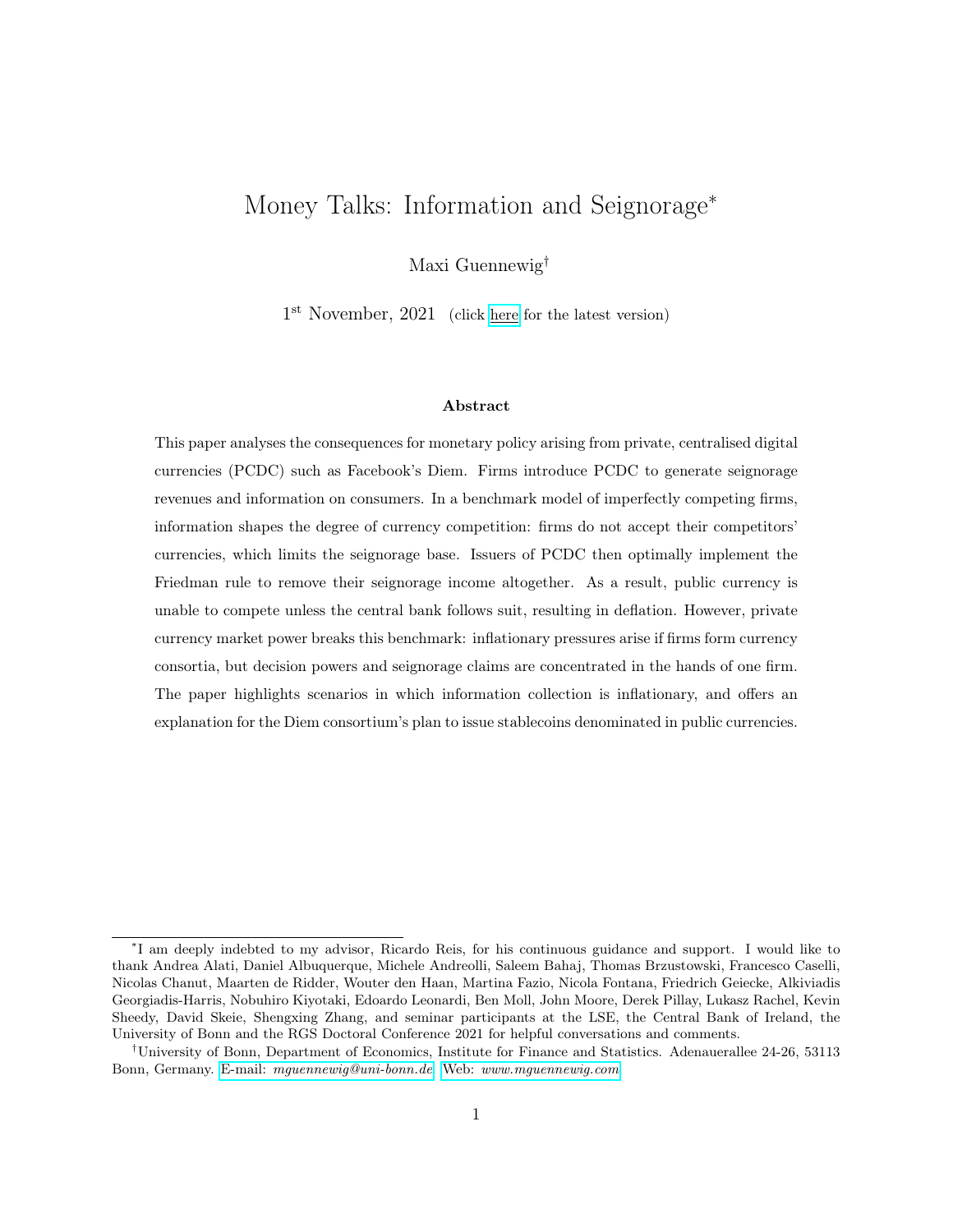# 3 Partial equilibrium model

This section introduces a two-period partial equilibrium model with notions of imperfect competition and information based on past purchasing behaviour. Firms do not know their customers and cannot observe their types until they introduce a private payment technology that reveals consumer purchases. The paper employs search frictions in the spirit of Diamond (1971) as a useful modelling device. In particular, they allow for an analytical characterisation of equilibrium prices and thus the value of information. Given this characterisation, the model endogenises the introduction and general acceptance of firms' payment technologies. Importantly, the partial equilibrium model is flexible enough to serve as a building block for the general equilibrium framework presented in Section 4, in which the payment technology is modelled as money.

### 3.1 Environment

### 3.1.1 Consumers

There is a continuum of consumers  $j$  on the unit interval. Consumers differ in their taste of the consumption good. Their type  $\theta_j$  is both private information and constant over time. There are two periods:  $t \nightharpoonup \mathcal{D}$ , 1g. Consumer j's period utility derived from consumption is given by:

$$
u_j(c_t) = \theta_j^1 \alpha c_t^{\alpha} \quad p_t c_t \quad \alpha \geq (0, 1)
$$
 (8)

where  $p_t$  denotes the price of the consumption good. At the beginning of the game, each consumer draws their type from a publicly known, common binary distribution:  $\theta_j \n\mathcal{Z} \n\mathcal{H}_L, \theta_H \n\mathcal{G}, P[\theta_j = \theta_H] = q$ , with  $\theta_H > \theta_L$  0.<sup>11</sup>

Firms, introduced below, cannot transmit any information to consumers, neither about their own price nor their competitor's price. Consumers thus have to search for price offers. I assume directed, sequential search with perfect recall. Each period features two sub-periods, day and night. There is no discounting between sub-periods. During the day, firms set their prices for the period, and consumers obtain an initial price quote by visiting one firm. Having learnt one price, consumers

<sup>&</sup>lt;sup>11</sup>The exponent on  $\theta_i$  is included for exposition purposes and without loss of generality. As a result, consumer demand schedules and equilibrium firm profits are linear in consumer types.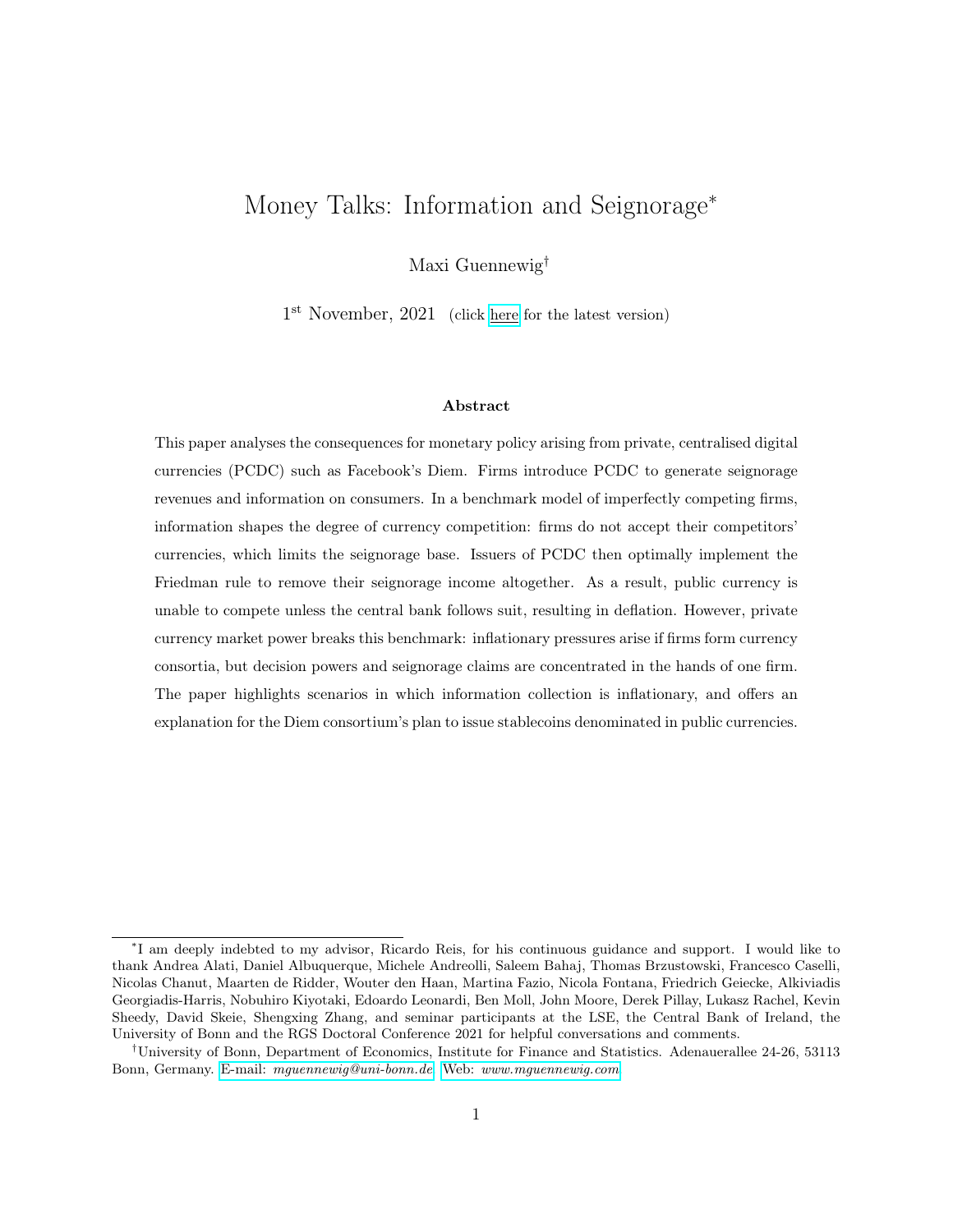have the option to visit a second firm at night, and learn about their price, before making their final consumption decision. The first search is free, the second search costs  $S > 0$ .<sup>12</sup>

### 3.1.2 Firms

The model features two firms,  $i \n\geq f f, qg$ , which supply a homogeneous non-durable good. They set their period prices during the day. Firms seek to maximise profits and produce at constant marginal costs  $mc$ . In the second period, firms have the ability to send an advertising message to a limited fraction  $\xi$  < 1 of consumers, at zero cost.<sup>13</sup> They cannot advertise to any consumers beyond this fraction.<sup>14,15</sup> Advertising is the mechanism through which firms exploit information on consumer types. In particular, I make a behavioural assumption affecting the initial search decision: consumers visit the more heavily advertising firm first, as long as they expect this firm to charge a weakly lower price than its competitor. In equilibrium, all firms charge the same price to all consumers, regardless of type and time period. Unless firms can direct the consumers' initial search towards their firm, they have no means of making use of information. Let firm i's decision to send an advertising message to consumer j be denoted by  $a^{i,j} \n\supseteq \mathcal{D}$ , 1g. Importantly, firms can neither observe consumer types nor competitor strategies, and thus have to form beliefs. Denote the set of firm i's strategies and beliefs by

$$
\sigma_0^i = p_0^i, \quad \sigma_1^i = (p_1^i, a^i), \quad \text{and} \quad \mu_t^i(\sigma_t^{-i}, \theta), \quad t \ge 0, 1 \tag{9}
$$

#### 3.1.3 Payment technologies

At the beginning of the first period, firms may pay a fixed cost to introduce a private payment technology that reveals otherwise unobservable first period purchases. This generates information, as firms identify their customers and back out their types  $\theta$ . In the absence of a private payment

 $12\text{As}$  is common in the literature, the first search is free in order to prevent the market from breaking down. For sufficiently small yet strictly positive initial search costs, all consumers enter the market due to the concavity of the utility function.

<sup>&</sup>lt;sup>13</sup>I assume that  $\xi > q/2$ . If firms split the market equally, a firm sells to a measure  $q/2$  of high valuation consumers. This assumption implies that their advertising capacity exceeds the number of their high valuation customers.

<sup>&</sup>lt;sup>14</sup>I implicitly assume that reaching the first fraction  $\xi$  of consumers is costless, reaching any consumers beyond the initial fraction ξ is infinitely costly. This is an extreme version of the cost function considered in Grossman and Shapiro (1984) and Tirole (1988).

<sup>15</sup>I could in principle allow firms to advertise in the first period but—without any information on consumer types—they cannot do better than randomising.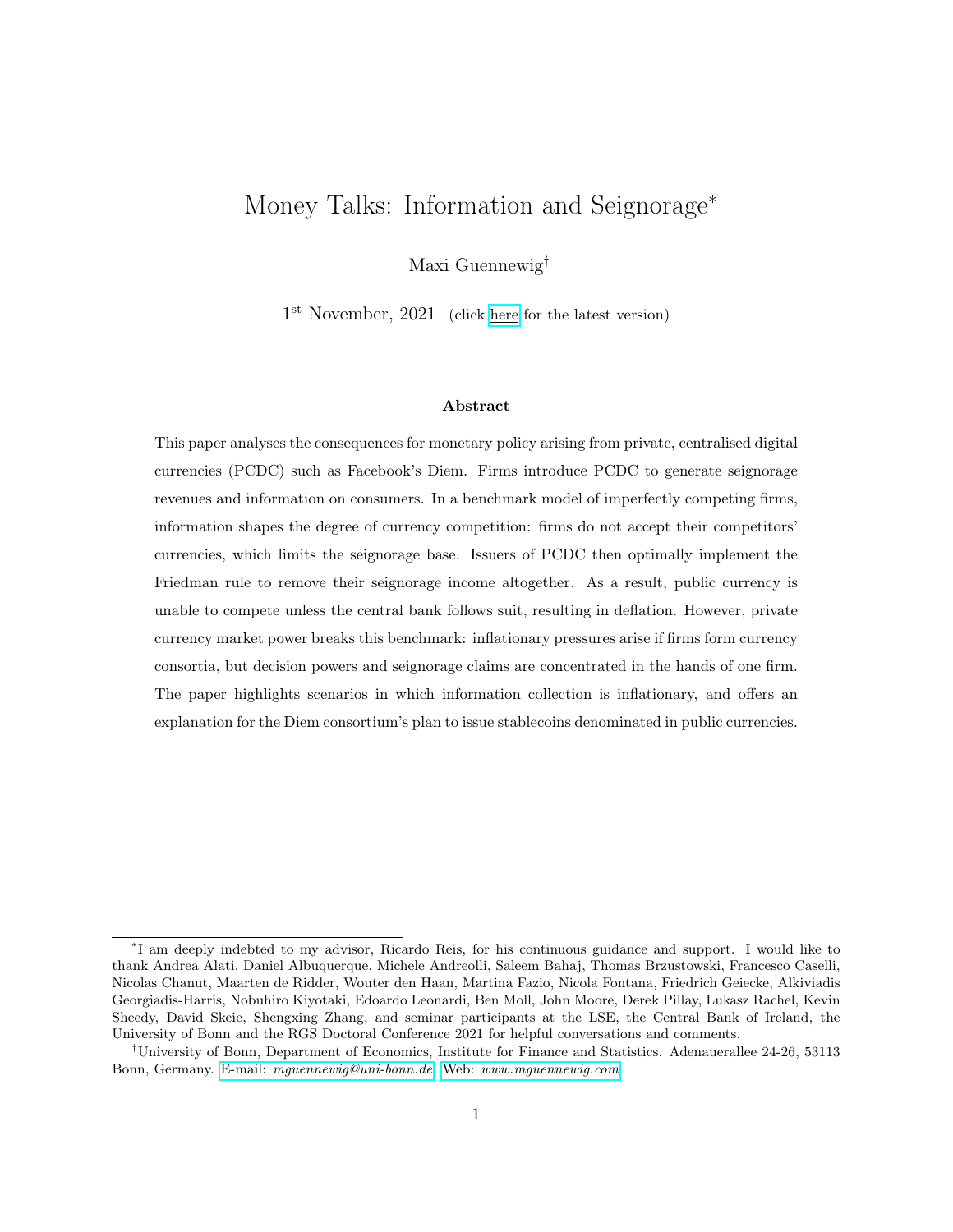technology, I assume that an unmodelled neutral payment technology is used.<sup>16</sup> In this case, firms do not learn consumer identities or types. I also assume that—once a firm has introduced their private payment technology—all of their transactions are conducted using this technology.<sup>17</sup> Firms decide whether to accept the competitor's technology. For a given transaction, only one payment technology can be used: if a consumer of firm i uses the payment technology of firm i, then the information accrues to firm  $i$ .

Let firm is strategy set be denoted by  $i$ , consisting of the binary introduction and acceptance decisions  $(\gamma^i, \gamma^{i, i})$ . Firm strategies are fully observable by all agents in the economy.

## 3.2 Consumer strategies in the final period

Consider the consumer's decision problem at time-1. In the final period of the game, decisions do not affect any future payoffs. Omitting time subscripts for readability, consumer j's demand schedule conditional on purchasing from firm i charging price  $p^i$  is given by

$$
c(p^i, \theta_j) = \arg\max_c \left( \theta_j^1 \alpha_c c^{\alpha} \quad p^i c \right) = \theta_j \left( \frac{\alpha}{p^i} \right)^{\frac{1}{1 - \alpha}} \tag{10}
$$

Given price  $p^i$ , consumers simply demand quantities that maximise utility. Their types  $\theta$  shift their demand schedules: the higher the consumer's valuation, the larger the quantities that they purchase. Clearly, consumers prefer to be charged low prices, but they cannot observe a firm's pricing strategy until they obtain a price offer. Since firms cannot transmit any information, consumers have to form beliefs. Let  $\mu^j(p)$  denote such beliefs of consumer j, and let  $\psi^j(\mu^j(p), a^j)$  denote their initial search strategy.<sup>18</sup> Consumers first visit the firm which they expect to charge the lower prices. If they expect both firms to charge the same price, the relative advertising intensity determines the first search given the behavioural assumption. Importantly, advertising breaks the consumers' indifference in equilibria in which all firms charge the same price. Only if consumers expect both firms to charge the same price, and both firms have advertised with the same intensity, consumers randomise.

Having obtained one price offer  $p^i$ , consumers need to decide whether to search again. Let the continuation search strategy be denoted by  $\omega^j(p^i, \mu^j(p^{-i}))$ . Consumers trade off the expected gains

<sup>&</sup>lt;sup>16</sup>From Section 4 onwards, public currency plays the role of this neutral payment technology.

<sup>&</sup>lt;sup>17</sup>This is the endogenous outcome of the monetary framework presented in Section 4.

<sup>&</sup>lt;sup>18</sup>A formal description of the consumer's search strategies is provided in Appendix C.1.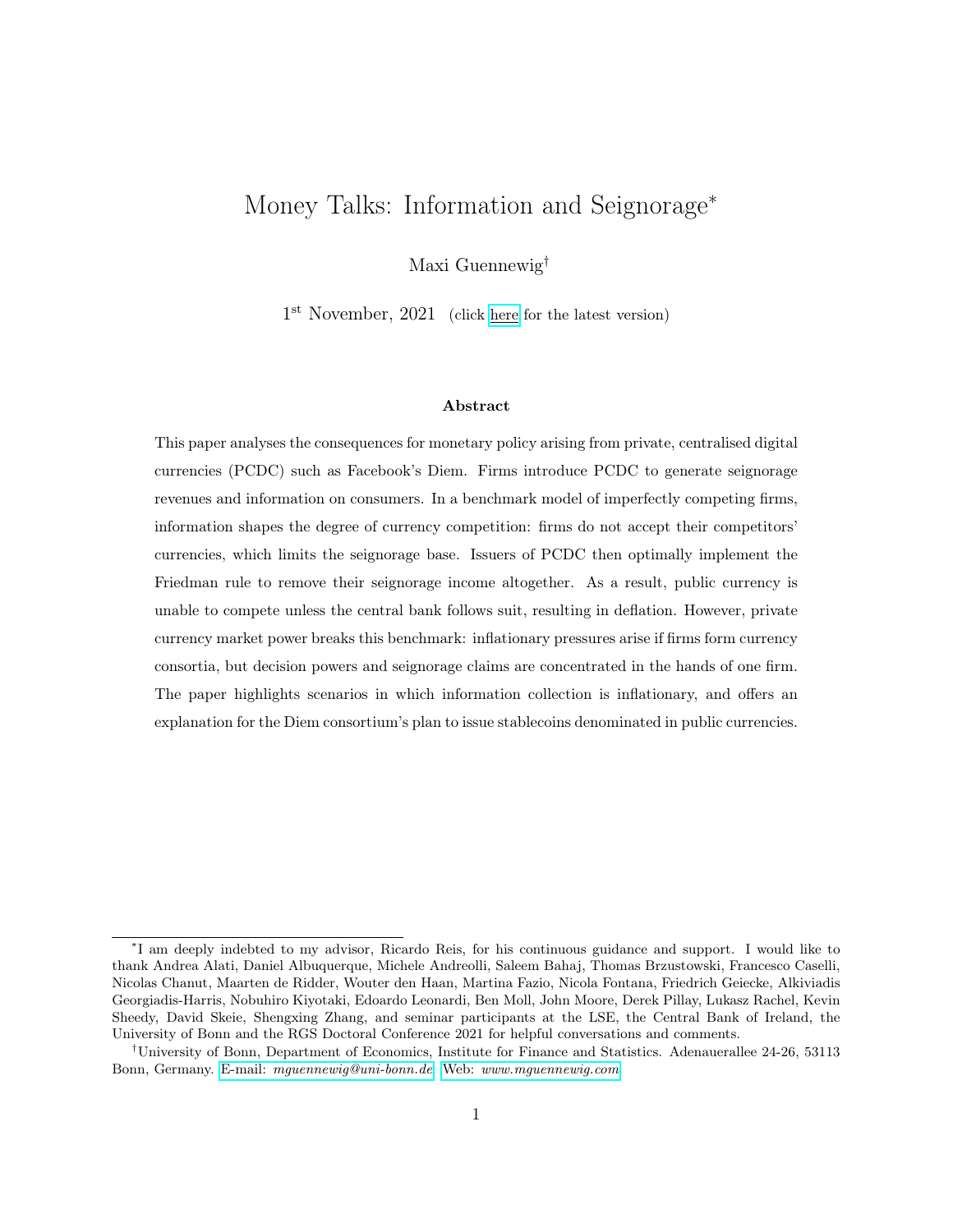due to a lower price offer against the fixed cost of searching  $S > 0$ . This gives rise to a cut-off rule: consumers are only willing to pay the fixed cost if the other firm's expected price  $\mathbb{E}[p^{-i}j\mu^j]$  is sufficiently lower than the first price offer  $p^i$ .

## 3.3 Characterising the monopoly price

Given the consumer demand schedule, profits selling to a consumer of type  $\theta$  are given by

$$
(p, \theta) = (p \quad mc) \ c(p, \theta) \tag{11}
$$

The profit function  $(p, \theta)$  is continuous and concave in p for all  $p > 0$ , and there exists a unique profit-maximising price  $p(\theta)$  given by:

$$
p(\theta) = arg \; max \quad (p, \theta) = \frac{mc}{\alpha} \qquad p \tag{12}
$$

The profit-maximising monopoly price is given by a constant mark-up over marginal costs and is thus independent of the consumer's type  $\theta$ . Two assumptions yield this result:  $\theta$  does not affect the price elasticity of consumption; and marginal costs are constant. It follows that monopoly profits are linear in the consumer type:

$$
(\theta) = \kappa \theta \tag{13}
$$

where  $\kappa$  is a constant. The profit function  $(p, \theta)$  is strictly increasing in p for all  $p < p$ , and strictly decreasing in p for all  $p > p$ .

### 3.4 Equilibrium definition and prices

I now proceed to define the equilibrium and to solve for equilibrium strategies. First, I show that firms charge the monopoly price  $p$  in equilibrium.<sup>19</sup> Equilibrium profits on a given consumer increase

<sup>&</sup>lt;sup>19</sup>I focus on equilibria in which  $p_t^i$  p for all i, t. It is easy to see that one firm charging a price  $p^i = p$  and the other firm charging a price  $p^{-i} > p$  constitutes an equilibrium, with consumer beliefs formed rationally and thus consistent with above prices. All consumers visit firm i. Neither firm has an incentive to deviate from above prices. Firm i charges the profit-maximising monopoly price and has no incentive to increase the price. Lowering the price does not attract any additional consumers. Firm  $i$  cannot attract any consumers by lowering their price, given consumer beliefs.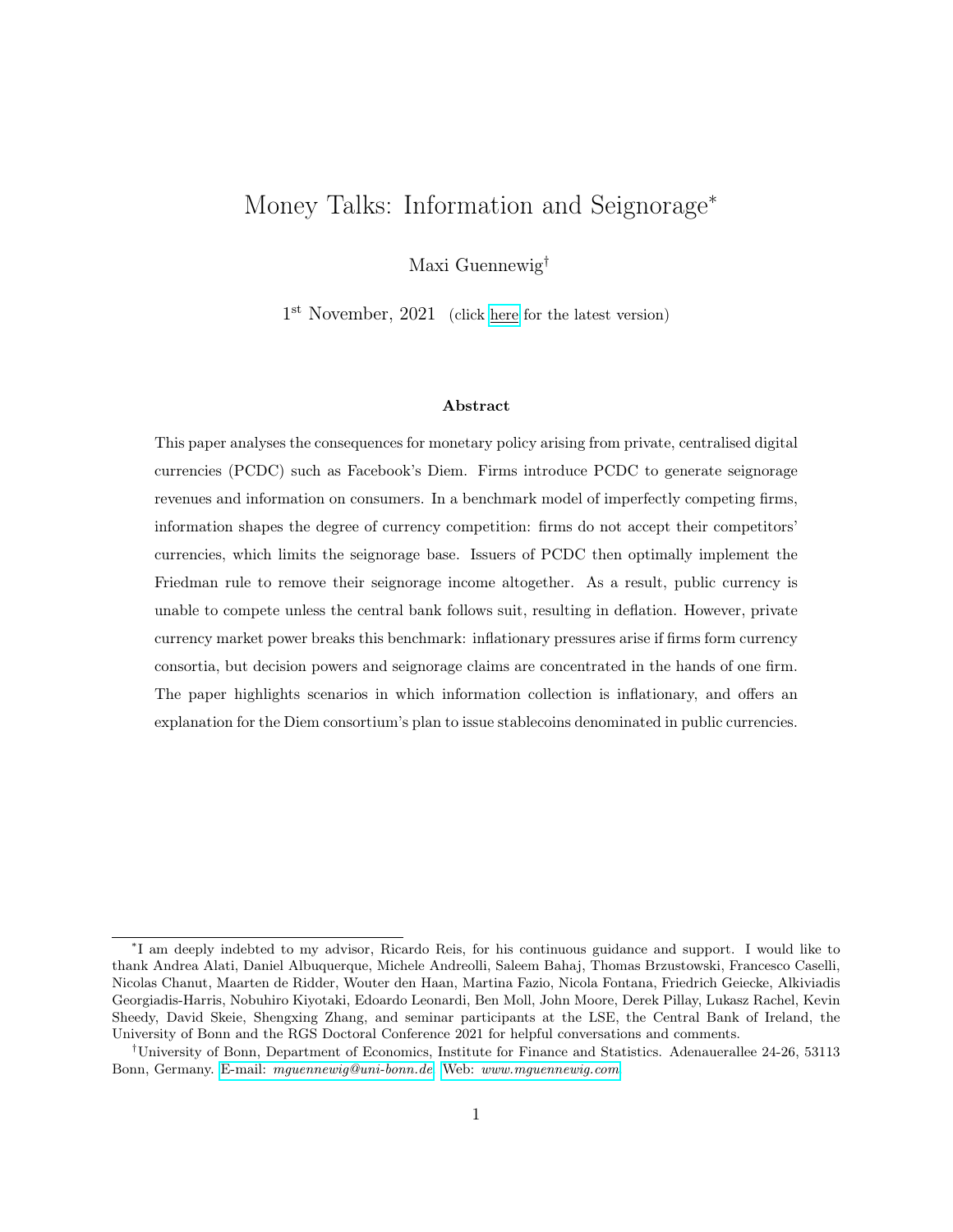linearly in type  $\theta$ , and advertising thus aims to maximise the average type of a firm's customer base.

Equilibrium definition. The Perfect Bayesian Equilibrium (PBE) of this game is given by the set of firm strategies  $(\;\;{}^i,\sigma_t^i)_{t\geq \tau 0,1g,\; i\geq f f,gg}$  that solve the firms' profit maximisation problems, given beliefs  $\mu_t^i(\sigma_t^{-i},\theta)$ ; and the set of consumer strategies  $\big(\psi_t^j\big)$  $_i^j, \omega_t^j$  $_i^j, c_t^j$  $_{t}^{j})_{t\geq \tau 0,1g,\; j\geq [0,1]}$  that solve the utility maximisation problem, given beliefs  $\mu_t^j$  $t^{\jmath}(p_t)$ . Beliefs are formed rationally and updated according to Bayes' Law.

Lemma 1 (Dynamic Diamond Paradox). For any  $S > 0$ , both firms charge the monopoly price in both time periods in equilibrium:

$$
p_t^i(\theta) = p \quad \text{for all } i, t \tag{14}
$$

The proof is provided in Appendix C.2. Intuitively, having obtained a price offer, consumers operate a cut-off rule in the final period. They compare the additional gains from searching potentially obtaining a lower price offer—against the fixed cost of searching. This gives market power to firms. Conditional on being visit by a consumer, they face a profitable upwards deviation in the price—unless firms already charge the monopoly price. Given the assumptions of constant price elasticities and constant marginal costs, the monopoly price is independent of consumer types. In equilibrium, consumer beliefs about firm pricing must be correct, which is only true if all firms charge the monopoly price in the final period and consumers expect them to do so. Thus, all consumers face the same price in the final period. Giving away information in the first period therefore does not harm consumers. Consumers again only consider product prices when deciding on their initial search and operate a cut-off rule having obtained a price offer. This leads to equilibrium monopoly pricing also in the first period.

Given the search frictions and assumptions on utility and marginal costs, firms obtain full market power, but do not price discriminate. Thus, high valuation consumers do not have any incentives to mimic the low valuation consumers' actions in equilibrium. The advantage is model tractability: the framework includes notions of imperfect competition and information, and is flexible enough to be built into a standard monetary framework. The disadvantage is that the model is silent on strategic consumer behaviour.<sup>20</sup>

<sup>&</sup>lt;sup>20</sup>See Bonatti and Cisternas (2020) for a recent example of price discrimination based on past purchase behaviour.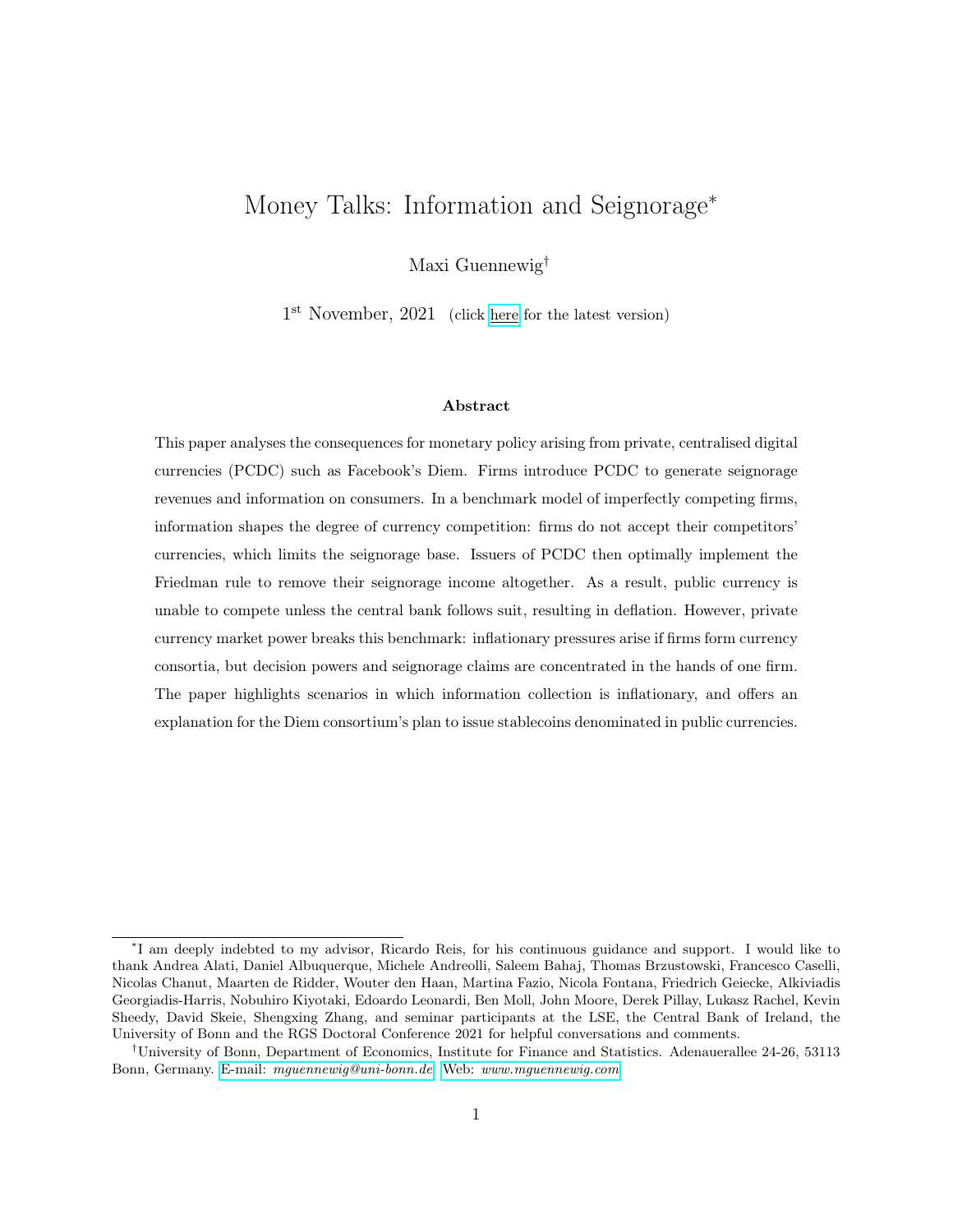### 3.5 Equilibrium advertising strategies

Having characterised equilibrium prices allows us to characterise equilibrium advertising strategies. Since all firms charge the monopoly price, profits on a consumer of type  $\theta$  are given by  $(\theta) = \kappa \theta$ . When devising an advertising strategy, firms aim to maximise the value of their customer base: profits are increasing in the average type of their customers. The firms' relative levels of information thus determine the breakdown of profits.

Consider first a firm that has not introduced a payment technology,  $\gamma^{i, int} = 0$ . This firm neither knows their customers' identity, nor their type  $\theta$ , and thus randomly advertises among the general population of consumers. Consider next a firm that has obtained information on their customer base and is able to distinguish consumers of types  $\theta_L$  and  $\theta_H$ . The firm advertises to consumers of known high valuation, and uses the remaining advertising capacity to advertise to consumers for which they did not obtain any information.<sup>21</sup>

### 3.6 Payment technology introduction and acceptance strategies

Having solved for equilibrium prices, advertising strategies and thus the value of information, this subsection characterises the firms' payment technology introduction and acceptance strategies in equilibrium.

Proposition 1 (No interoperability). Firms do not accept their competitor's payment technology:

$$
\gamma^{i,acc} = 0, \quad i \; 2 \; ff, gg \tag{15}
$$

The proof is provided in Appendix C.3. Intuitively, more information is always better, as it helps to improve the customer base at the expense of the competitor firm. Therefore, firms have no incentive to generate information for other firms. I strongly expect this result to hold up in more

<sup>&</sup>lt;sup>21</sup>To see that this strategy is optimal for a given firm i, consider first their randomising competitor i. The probability of double-advertising is equal for all consumers, and thus the informed firm aims to advertise to as many high type consumers as possible. If the competing firm is also informed, consider the choice between advertising to a consumer of known low type, and a consumer of unknown type. Begin with a consumer of unknown type to which firm i advertises. Since the competitor i is informed, they know their type exactly. If  $\theta = \theta_L$ , the competitor does not advertise and firm i sells to this consumer with probability one. If  $\theta = \theta_H$ , the competitor i advertises with probability one, and firm i wins this customer with probability  $\frac{1}{2}$ . Fixing firm i's advertising strategy for a previous customer of firm i, switching to a consumer of unknown type reduces the probability of being matched with the known low type by  $\frac{1}{2}$ . At the same time, it increases the probability of being matched with an unknown type by  $\frac{1}{2}$ . The proof is completed by realising that the unknown type has a higher expected valuation  $\mathbb{E}[\theta] > \theta_L$ .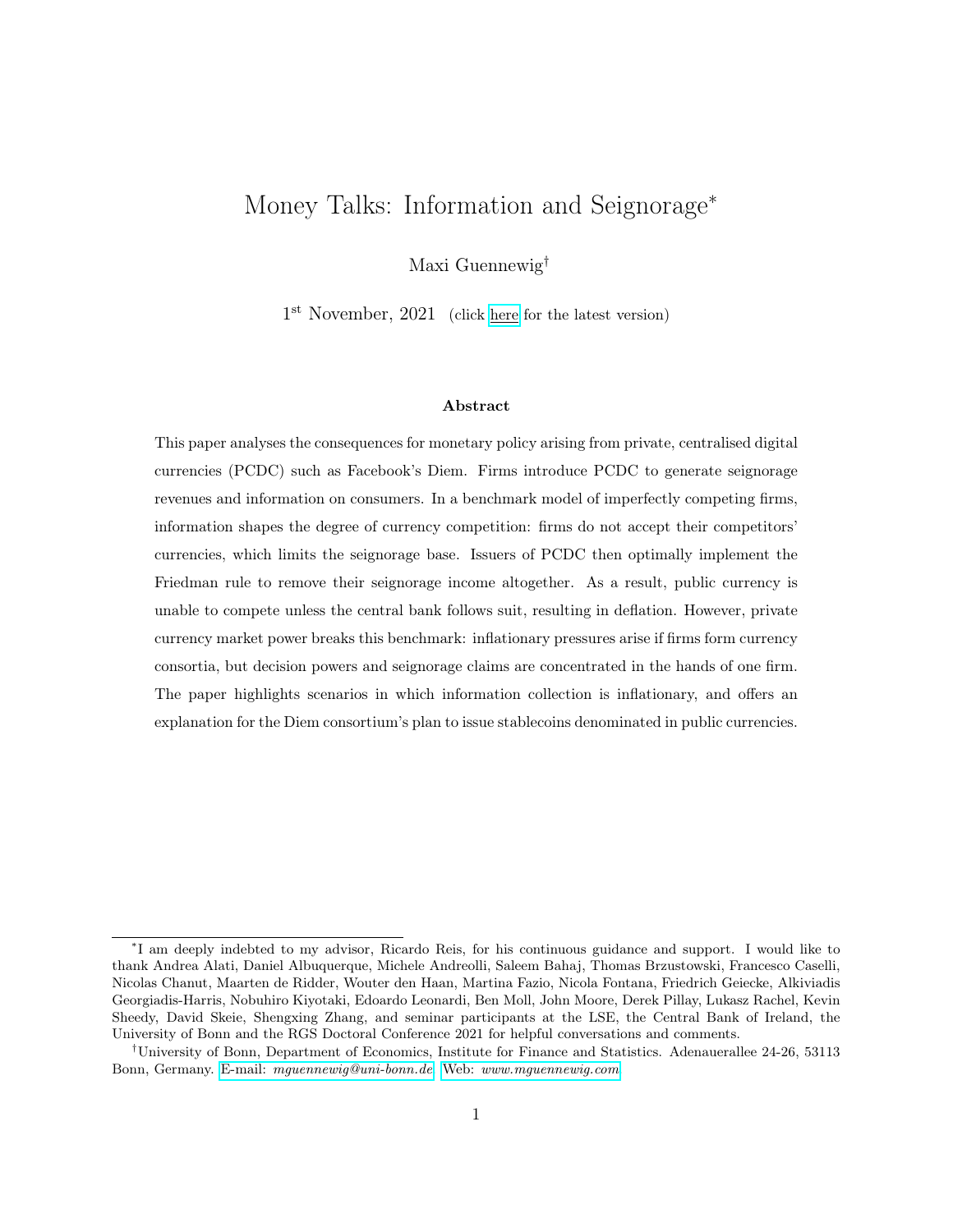general settings. A firm should not accept a competitor payment technology in any environment in which the usage of this technology generates a direct benefit to the competitor.

The model therefore predicts that digital giants including Amazon, Apple and Google should not accept Diem as a payment technology upon its introduction. This prediction is consistent with observations from the real world. In China, the market for digital payments is dominated by Alipay and WeChat Pay. The social media platform WeChat resembles Facebook, and their payment technology cannot be used to purchase goods with Alibaba, the owner of Alipay. In other parts of the world, Amazon does not accept payments with Google Pay and PayPal, which until recently belonged to eBay.

The equilibrium payment technology introduction decisions are characterised in full in Appendix A. In summary, either both firms introduce a payment technology if the fixed cost of doing so is sufficiently low, or neither firm does. Industry profits are fixed at = κ**E**[θ] by Lemma 1; it follows that any information gains are mere redistributions from one firm to another.

## 4 General equilibrium: Monetary framework

This section develops a general equilibrium framework which perfectly nests the partial equilibrium model of the previous section. The payment technology is specified as money which consumers need to hold in order to transact. The government supplies public currency. Firms choose whether to introduce a private currency, and whether to accept the public and competitor private currencies. Crucially, currencies compete. Consumers hold the currency in which they face the lowest total cost of purchasing consumption goods. In the general equilibrium framework, this total cost consists of two objects: the price charged by firms and the opportunity cost of holding money. Money does not pay interest, implying that consumers have to forego income. Thus, the opportunity cost of a particular currency is given by the nominal interest rate of bonds in this denomination. Importantly, the central bank conducts monetary policy by setting the nominal interest rate—and hence affects the opportunity cost of holding public currency. At the same time, firms issuing private currency maximise the sum of product profits and seignorage revenues. They jointly choose their product price and implement a private monetary policy that achieves this goal. Since currencies compete, the existence of a private currency may have stark consequences for the central bank which finds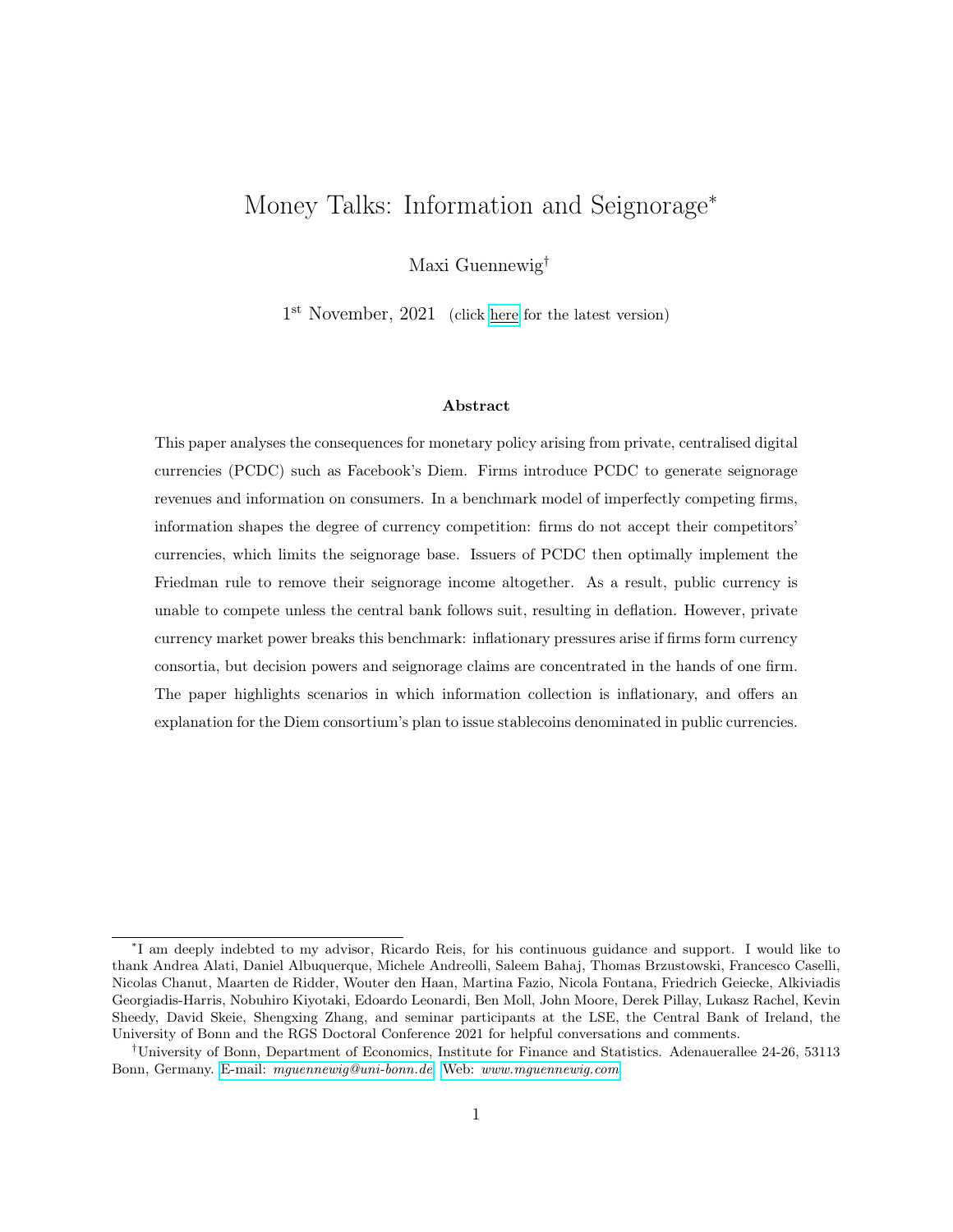itself unable to implement their desired interest rates. In fact, this section shows that optimal private monetary policy forces the central bank to set interest rates to zero, leading to deflation.

### 4.1 Environment

#### 4.1.1 Households

The model features overlapping generations (OLG) of consumers who live for three periods and discount the future at rate  $\beta$ . They consume a credit good X and a money good C, and supply labour  $N_t$ . At each point in time, three cohorts born in three different periods co-exist. Their age is denoted by  $A \supseteq f_y, m, og$ . Period utility for consumer j is given by

$$
U_{A,j} = U(X) + \theta_{A,j}^{1-\alpha} (C)^{\alpha} \qquad N \tag{16}
$$

The market for the money good corresponds to the market of Section 3. Consumers derive utility from money good consumption for the first two periods of their life during which they value consumption heterogeneously according to their type  $\theta_j$ . They do not value consumption of the money good in the final period of their life:

$$
\left(\theta_{y,j},\,\theta_{m,j},\,\theta_{o,j}\right) \;=\; \left(\theta_j,\,\theta_j,\,0\right) \tag{17}
$$

The two firms i 2 ff, gg introduced in Section 3 supply the money good and charge a price  $p_t^i$ . Consumers again search sequentially for price offers within a given period. To simplify without loss of generality, I assume that the first search is free, and the second search is infinitely costly. In the second period of their lives, consumers receive an advertising message sent by firms, as before. Consumers also decide which payment technology, now modelled as money, to use at a given firm. This decision is explained in detail in subsection 4.1.3.

The OLG structure is useful to replicate the setting of the previous section: it cuts off the purchase history and thus limits the degree of learning to the first period of consumer lives; it also allows the game among firms and consumers to be solved backwards from the final period in which consumers derive utility from money good consumption. Yet the model requires an infinite horizon for money to achieve its equilibrium value (see subsection 4.1.3 for details).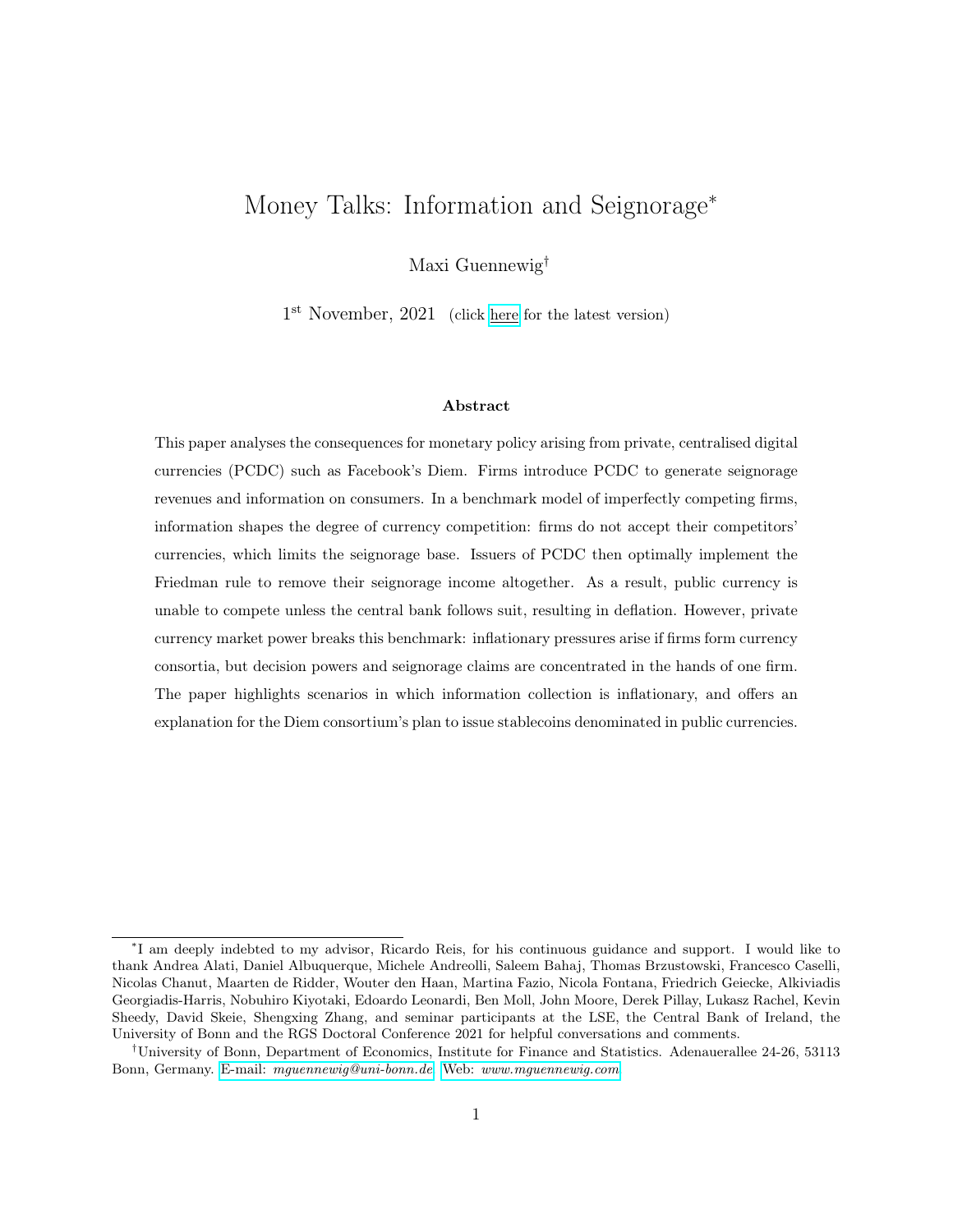Turning to the credit good, I assume that the Inada conditions hold for the utility function,  $U(X)$ . This implies the existence of a consumption level X satisfying  $U^{\ell}(X) = 1.22$  The market for the credit good is a useful modelling device. First, the credit good serves as the numeraire. Consumers supply labour and are compensated with a real wage  $w_t$  which allows them to purchase exactly as many units of the credit good. Money good producers charge real prices  $p_t$  in units of the credit good. Second, the market for the credit good pins down the real wage  $w_t$ , described in detail in the following subsection. Third, the separability and quasi-linearity of the utility function ensure that credit good consumption is pinned down in equilibrium. Intuitively, consumers can always supply an additional unit of labour at constant marginal disutility in order to purchase  $w_t$ more units of the credit good. This pins down the real interest rate. Effectively, the credit side of the economy is super-neutral with respect to monetary policy which allows me to focus on its direct effect on the levels of money good consumption—and thus on the role of money as medium of exchange.

Consider consumer j who has visited firm i and learnt their price  $p_t^i$ . This consumer forms a portfolio consisting of money and bonds in three currencies. Let the public currency be denoted by  $M^{\$}$ . Firm f issues private currency M, firm g issues currency  $M^{\$}$ . Going forward, I refer to the public currency as the *Dollar* and to firm  $f^{\ell_s}$  private currency as *Diem.* Omitting all  $(A, j)$ subscripts to indicate individual decision and state variables of consumer  $j$  aged  $A$ , let their total money holdings in Dollar values be denoted by  $e_t M_t$ :

$$
\mathbf{e}_t \mathbf{M}_t = M_t^{\$} + e_t M_t + e_t^{\$} M_t^{\$} \tag{18}
$$

where the exchange rates  $(e_t, e_t^{\mathbb{G}})$  denote the price of private currencies in terms of the Dollar. The price level  $P_t$  is the price of the Dollar in terms of the credit good; dividing nominal money balances in Dollar values by  $P_t$  thus yields real money balances in units of the numeraire. Consumers face non-negativity constraints on their real money balances for each currency. Turning to bonds, the

 $22$ The consumer's period utility corresponds to a buyer's period utility in Lagos and Wright (2005). In their paper, sellers in the decentralised market pay a utility cost for every unit produced. Instead, I assume that firms produce according to a production function outlined below, using labour which is supplied by the household. These assumptions on the utility function buy tractability.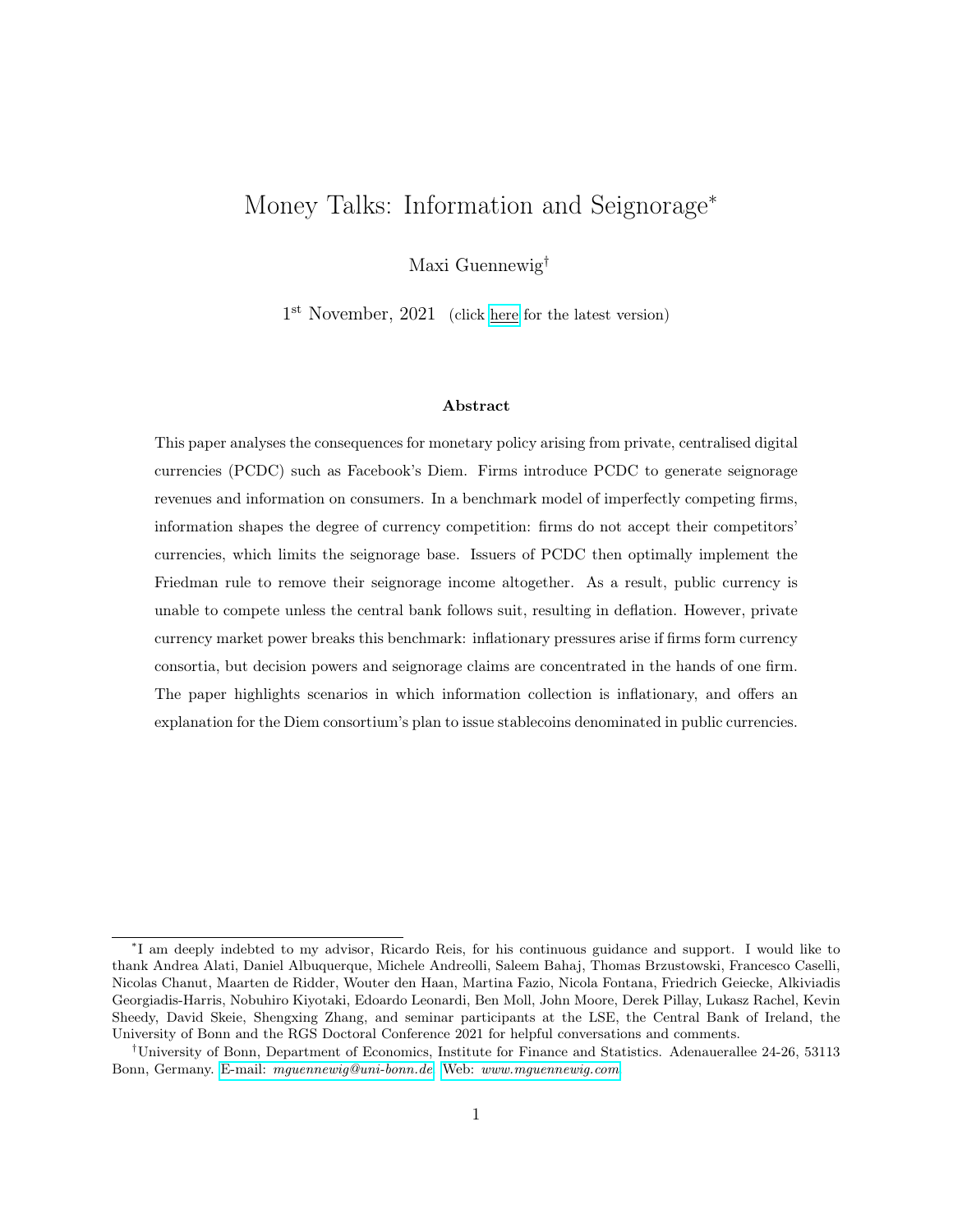Dollar value of total bond holdings,  $e_t Q_t B_t$ , is given by:

$$
\mathbf{e}_t \mathbf{Q}_t \mathbf{B}_t = Q_t^{\$} B_t^{\$} + e_t Q_t B_t + e_t^{\$} Q_t^{\$} B_t^{\$} \tag{19}
$$

where  $Q_t$  denotes the prices of bonds issued at time-t, to mature in the following period. Bond prices are inversely related to the interest rate prevailing in the respective currencies:

$$
Q_t^z = \frac{1}{1 + i_t^z}, \qquad z \; 2 \; f\$, \quad, \mathbb{G}g \tag{20}
$$

In sum, consumer j's budget constraint, all in terms of the credit good, is then given by:

$$
X_t + p_t^i C_t + \frac{\mathbf{e}_t \mathbf{M}_t}{P_t} + \frac{\mathbf{e}_t \mathbf{Q}_t \mathbf{B}_t}{P_t} \qquad w_t N_t + \frac{\mathbf{e}_t \mathbf{M}_{t-1}}{P_t} + \frac{\mathbf{e}_t \mathbf{B}_{t-1}}{P_t} + T_t \tag{21}
$$

where  $T_t$  denotes the total real lump-sum transfer from firms and government to consumer j. I assume that firms and governments transfer all proceeds to the young in equal proportions.<sup>23</sup>

### 4.1.2 Firms

There are two sectors, the credit good and the money good sector. All firms maximise lifetime profits.<sup>24</sup> The firms in the money good sector are the ones introduced in Section 3: two firms  $i \geq f f$ , gg compete for consumer demand, choose a price  $p^i$ , and send an advertising message  $a^{i,j}$ to middle-aged consumers. They decide whether to introduce and accept payment technologies, outlined in detail in the subsection 4.1.3.

In the general equilibrium framework, each sector produces given production functions that are linear in the only input factor labour:

$$
Y_t^X = N_t^X \qquad Y_t^C = N_t^C \tag{22}
$$

I assume perfect competition in the credit good market. Given the linearity of the production

<sup>&</sup>lt;sup>23</sup>If households receive large transfers when they are old, they may want to supply negative amounts of labour in order to achieve the optimal level of credit good consumption. As long as  $X$  is sufficiently high, this assumption ensures that the labour supply is always positive, without affecting any other equilibrium outcomes.

 $^{24}$ In equilibrium, consumer discount factors are equalised. Firms use this representative discount factor.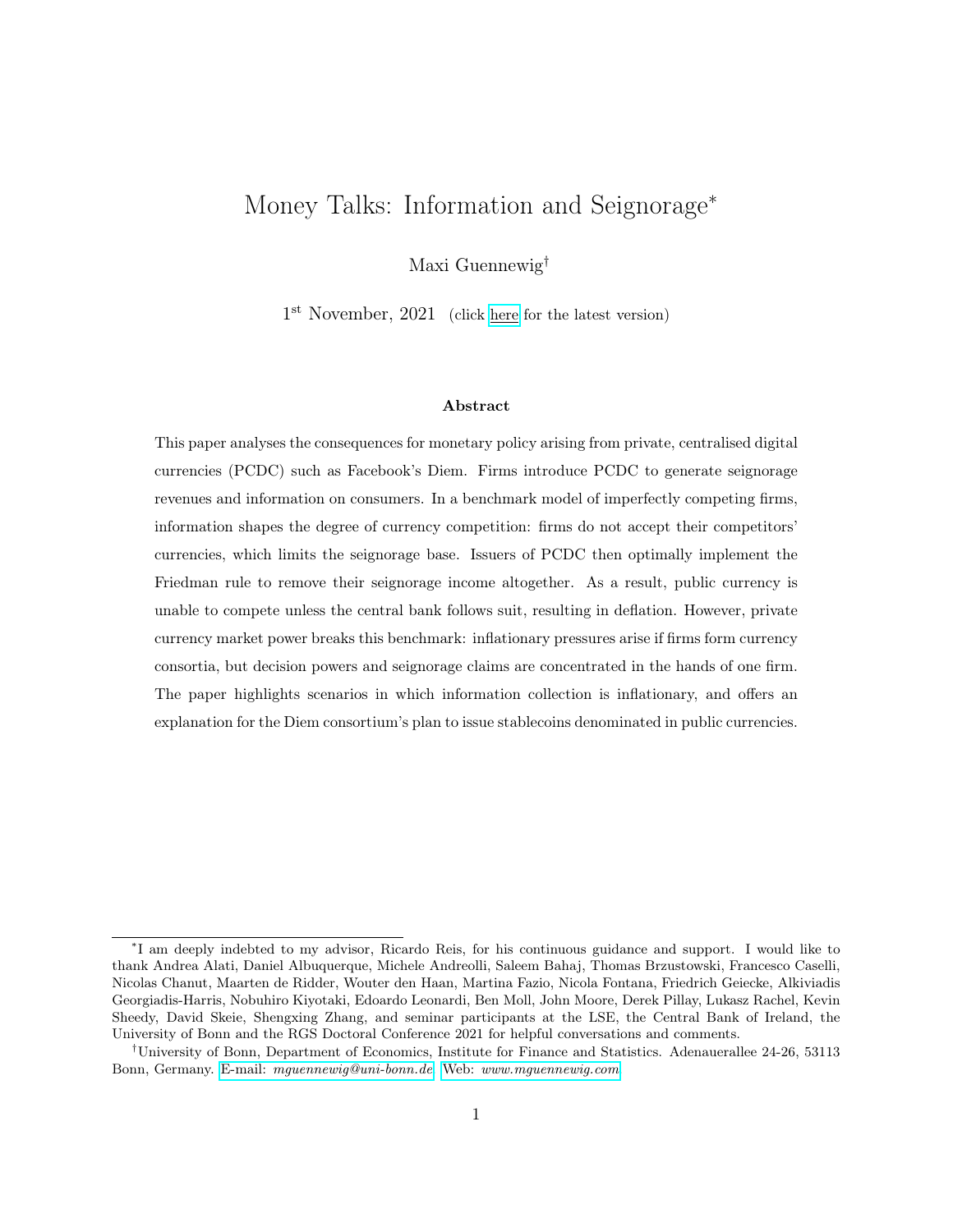function, the real wage and thus real marginal costs for all firms in this economy are given by

$$
w_t = mc_t = 1 \qquad \text{for all } t \tag{23}
$$

### 4.1.3 Payment technologies: Money

The payment technology of Section 3 is now modelled as money: consumers need to hold currency in order to facilitate transactions of the money consumption good. In particular, they face a cashin-advance (CIA) constraint. The timing assumption is that of Lucas and Stokey (1987): the "cash market" opens after the "credit market". Search takes place when the credit market is open, and consumers choose their cash balances in order to purchase goods from the firms they have visited. Consumption finally takes place at the end of the period.<sup>25</sup>

Firm f's currency introduction and acceptance decision is given by

$$
f = (\gamma, \gamma^{f, \mathsf{\$}}, \gamma^{f, \mathsf{\$}}) \tag{24}
$$

Conditional on all private currencies being introduced, the CIA constraint faced by consumer j at firm  $f$  is therefore given by

$$
p_t^f C_t^f \qquad \gamma^{f,\$} \frac{M_t^{\$}}{P_t} + \frac{e_t M_t}{P_t} + \gamma^{f,\$} \frac{e_t^{\$} M_t^{\$}}{P_t} \tag{25}
$$

with a corresponding currency decision and resulting CIA constraint for firm  $g$ . One unit of real money allows for one unit of real money good expenditure. For a given currency, this is only true if the firm also accepts this currency. As an example, if  $\gamma^{f,\$} = 0$ , then Dollar holdings do not enable consumption purchases with firm  $f$ . The CIA constraint above imposes that firms always accept their own private currency as means of payment.

#### Assumption. Consumers perfectly anticipate which currencies each firm accepts.

This assumption ensures that firms do not forgo any revenues by not accepting a particular currency. Since PCDC are newly being introduced, this assumption initially boils down to the public currency being widely used as an alternative form of payment. Casual empiricism from the world of digital giants, as discussed in the previous section, further suggests that the network effects of not accepting

 $^{25}$ An alternative timing specification is presented in Appendix E.1. The results are unchanged.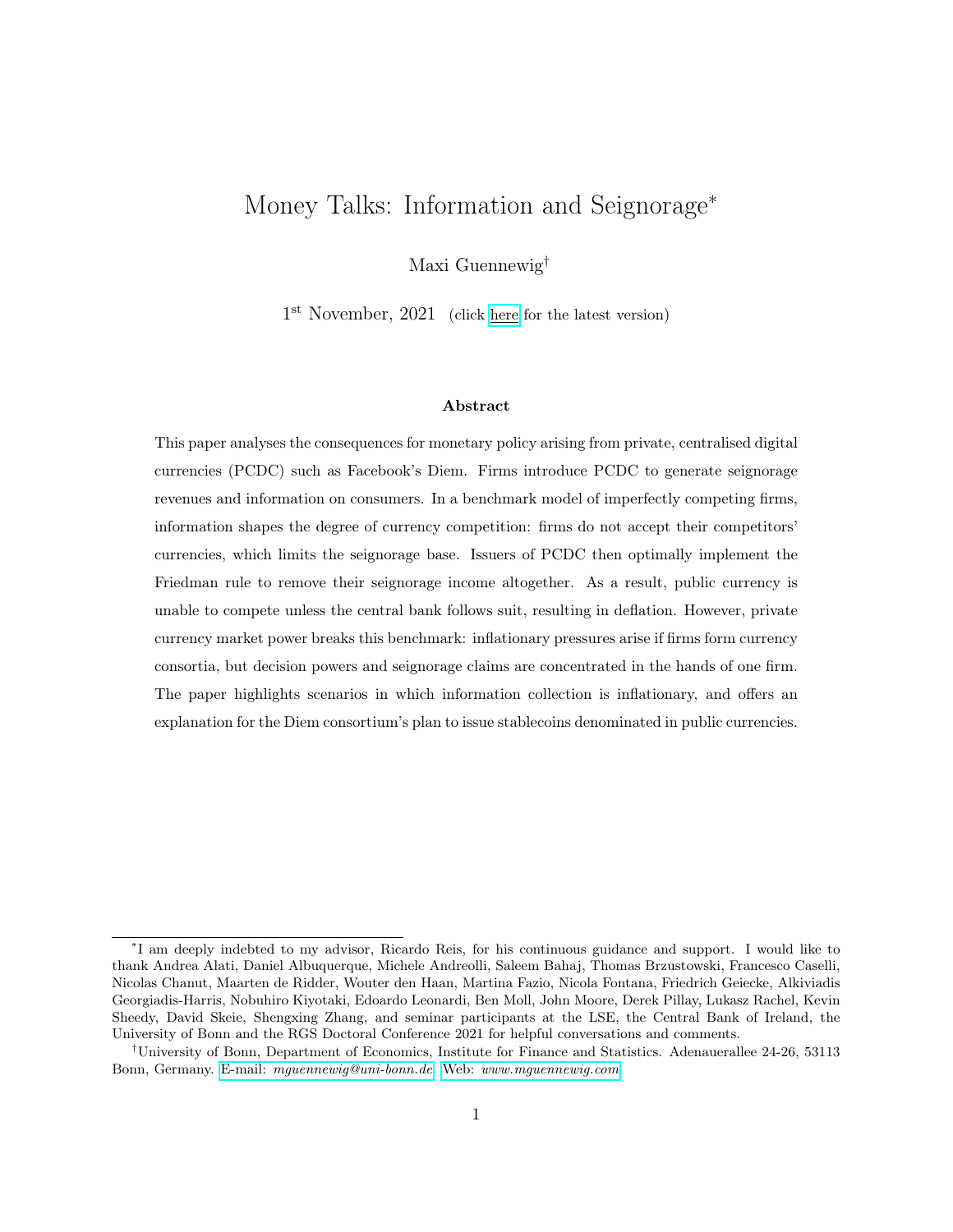PCDC are not reducing revenues to the extent that firms want to accept competitor technologies. Perhaps more controversially, this assumption also implies that firms are more willing to form digital currency areas by not accepting the public currency. I certainly plan to revisit the question of such network effects, particularly the effects of not accepting PCDC on smaller firms, in future work.

Given this setup, the OLG structure helps address a feature of the cash-in-advance model: consumers need to hold real money balances proportional to their consumption expenditure but there is no direct exchange of money and goods. Consumers enter the following period with exactly the same amount of nominal money even if they have consumed. Including a third period in which money holdings unravel is useful since money has no value to consumers when they have died, and they would otherwise strategically reduce their money good consumption when middle-aged. Furthermore, the model requires an infinite horizon for money holdings of old consumers to be valued: younger generations need to demand money in order to purchase consumption goods.

## 4.2 Money balances and demand schedules

Given the problem's set-up, this section provides a summary and intuitive discussion of the consumer optimality conditions. A formal, step-by-step solution to the consumer problem, including the full set of optimality conditions, is presented in Appendix D. The equilibrium of this economy is defined in Appendix D.1.

Importantly, the monetary framework nests the equilibrium mechanism of Section 3. As in the partial equilibrium model, firms have market power due to the search frictions and charge monopoly prices which are independent of consumer types—all consumers face the same prices in all time periods. Hence, the consumers' decisions when young do not affect future payoffs. It follows that consumers maximise present utility in each time period when determining money balances and interacting with producers of the money good.

First, the optimality conditions for credit good consumption establish the equilibrium relationship between nominal and real interest rates as well as the inflation rate. Assuming separability and quasi-linearity of the utility function, combined with constant wages  $w_t = 1$ , renders the credit side of the economy super-neutral with respect to monetary policy. It follows that credit good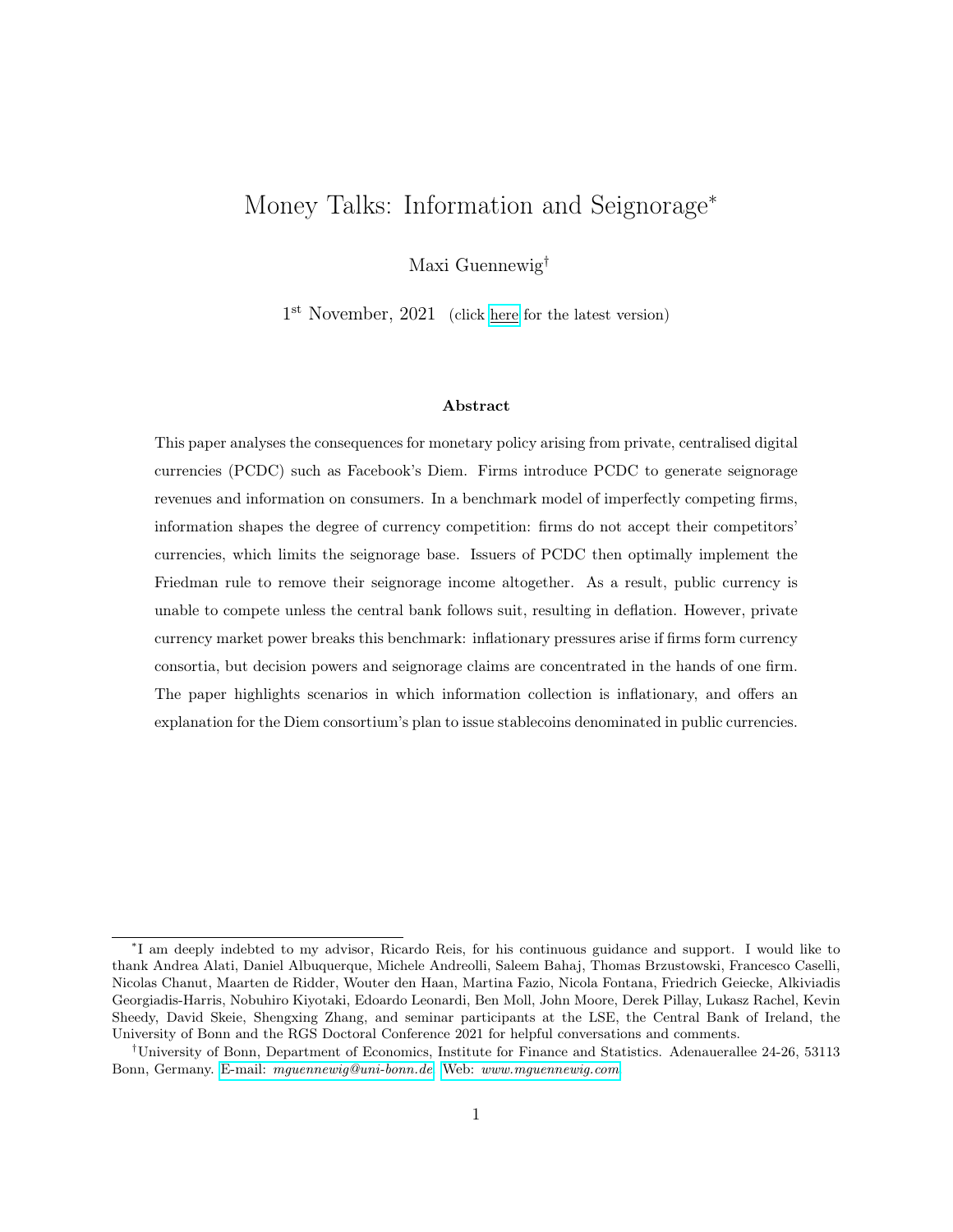consumption is equal for all time periods  $t$  and consumer ages  $A$ :

$$
X_{A,t} = X \tag{26}
$$

Intuitively, given the unit real wage, consumers can always purchase one more unit of the credit good by supplying an additional unit of labour. The real interest rate of the economy is then pinned down by the time rate of preference:  $1 + r_t = \beta^{-1}$ . For all currencies  $z \neq \beta$ , , Gg, define the inflation rate  $\pi_{t+1}^z$  as the change in their price relative to the credit good over time. The first order conditions for bonds for all consumers, regardless of their type and asset holdings, simplify to the Fisher equation (here expressed in bond prices):

$$
Q_t^z = \beta (1 + \pi_{t+1}^z)^{-1} \tag{27}
$$

The price of bonds needs to compensate for the fact that consumers discount the future and that nominal bonds change real value over time, captured by the inflation rate.

Second, consumers only hold money in order to enable consumption purchases. To illustrate, let  $\tau_t^z = (1 \t Q_t^z)$  denote the difference in prices of money and bonds. Money is dominated by bonds in terms of returns whenever  $Q_t^z < 1$ . Thus,  $\tau_t^z$  exactly captures the cost of holding money. Intuitively, whenever  $\tau_t^z > 0$  for all currencies z, consumers do not hold currencies that are not accepted by firm  $i$ ; if multiple currencies are accepted, they hold the currency with the lowest cost. Furthermore, consumers do not hold real money balances in excess of their real money good expenditure. Let  $\tau_t^i$  denote the lowest opportunity cost among all currencies accepted by firm *i*. Appendix D.2 formally shows that consumer  $j$ 's CIA constraint is binding whenever holding money to purchase consumption goods from firm *i* is costly,  $\tau_t^i > 0$ :

$$
m_{A,j,t} = p_t^i C_{j,t}(\theta_{A,j}, p_t^i, \tau_t^i)
$$
\n(28)

where  $m_{A,j,t}$  denotes the equilibrium real money portfolio of the consumer at time-t. If  $\tau_t^i = 0$ , there is no opportunity cost of holding money and the CIA constraint is slack.<sup>26</sup>

Third, the demand schedule for the money good that maximises present money good utility is

<sup>&</sup>lt;sup>26</sup>The solution also implies a zero lower bound on nominal interest rates for all currencies  $z \nvert 2 \rvert$   $\mathfrak{F}, \quad$ , Gg:  $Q_t^z$  = 1,  $i_t^z$ 0. For negative interest rates, markets for bonds and money do not clear: consumers want to borrow infinite amounts at negative rates to purchase money which pays zero interest.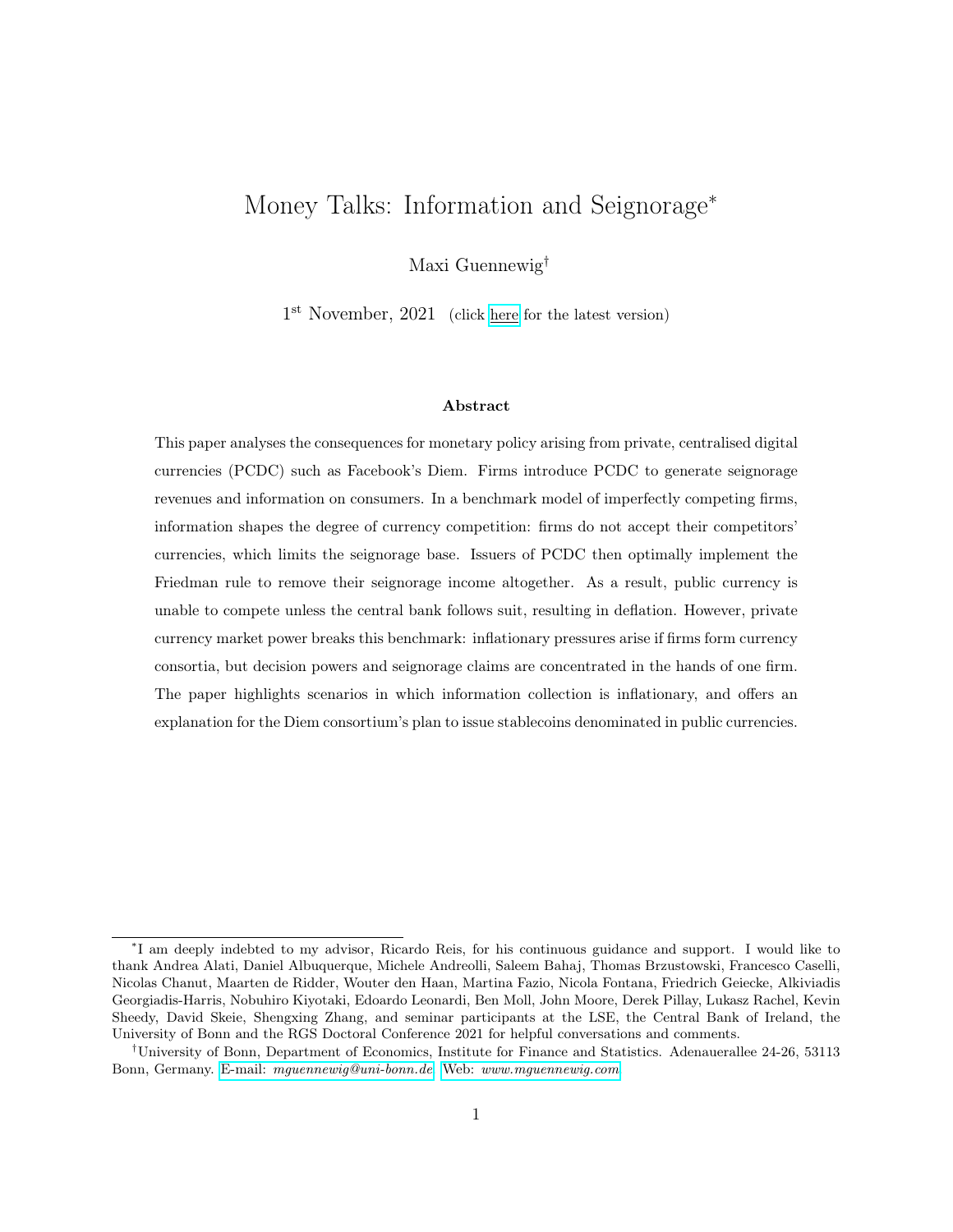given by

$$
C(\theta_{A,j}, p_t^i, \tau_t^i) = \theta_{A,j} \left[ \frac{\alpha}{p_t^i (1 + \tau_t^i)} \right]^{\frac{1}{1 - \alpha}} \tag{29}
$$

Compared to Section 3, the demand schedule is now a function of the seignorage-adjusted price: firms charge a price  $p^i$  which is scaled up by the opportunity cost of having to hold a currency that is accepted in exchange. If  $\tau_t^i = 0$ , bonds and money have the same return. There is no opportunity cost of money and consumers pay the real price only once. If  $\tau_t^i > 0$ , consumers pay the full price once to firms, and another  $(\tau_t^i)$ -times to the issuer of currency. As  $\tau_t^i$  approaches one—or equivalently, the corresponding bond price approaches zero and inflation in this currency approaches infinity—consumers have to hold an asset that fully loses its real value in the process. Thus, they pay the full price a second time.

Finally, consumers visit the firm which they expect to charge the lowest seignorage-adjusted price. This is true for any age. When consumers are middle-aged, they receive an advertising message from firms. For equal seignorage-adjusted prices, they visit the more heavily advertising firm. Otherwise they randomly choose a firm. When consumers are young, they do not receive an advertising message and randomise immediately for equal seignorage-adjusted prices. Due to the assumption of infinite search costs, consumers only ever visit one firm to obtain a price offer in a given period. As before, let the consumer's initial search strategy be denoted by  $\psi^j$  2 ff, gg.

## 4.3 Producers issuing PCDC remove the opportunity cost of money

Given search frictions and resulting market power, firms set their prices in each period as if they were monopolists. In contrast to Section 3, the model now contains two types of (money good) producers: those that do not issue private currency and need to accept the public currency; and those that have introduced a PCDC. The consumer demand schedule of Equation (29) reveals that consumers consider two factors: the real price  $p_t^i$  in terms of the numeraire, and the opportunity cost of money captured by  $\tau_t^i$ . For a firm without private currency, the firm sets the price and the central bank implements a particular seignorage tax rate. A producer that issues private currency chooses both: it charges a price and controls monetary policy for the currency used in the transaction. This subsection first characterises monopoly pricing for firms that transact in the public currency. It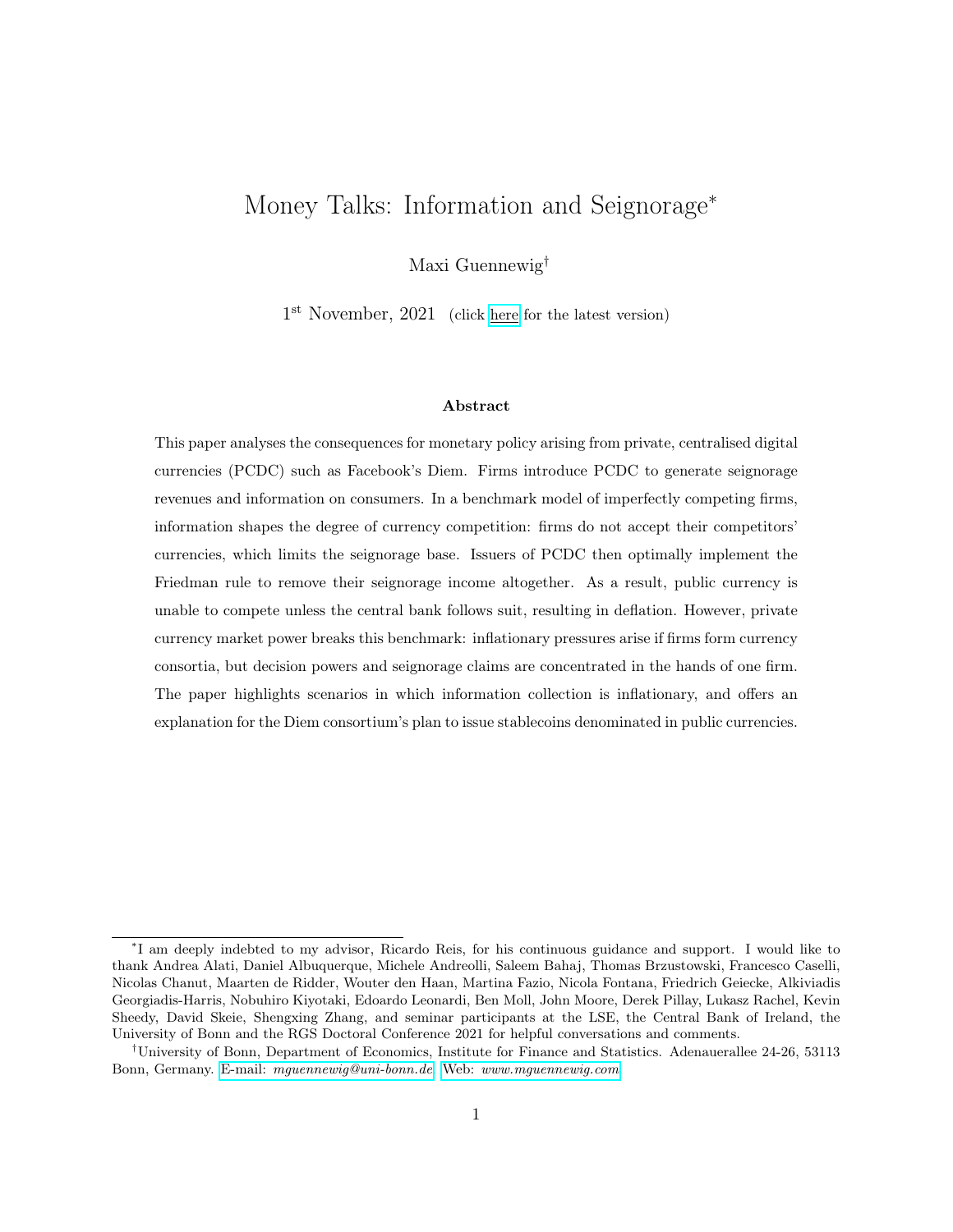then jointly characterises product pricing and private monetary policy for firms that transact in their private currency.

Consider firm *i* that transacts in the public currency and does not obtain seignorage revenues on a given transaction with consumer  $j$ . The firm's corresponding profits are given by

$$
\dot{t} = \left(p_t^i \quad 1\right) C \left(\theta_{A,j}, p_t^i, \tau_t^{\$}\right) \tag{30}
$$

Firms charge the same price as in the partial equilibrium Diamond search game, but profits are distorted by the opportunity cost of holding Dollars. Taking public monetary policy as given, firms maximise profits. Importantly, firms optimally do not internalise the Dollar opportunity cost, and profits are directly reduced by the seignorage tax:

$$
p = arg max_{\begin{array}{c} \hat{t} \\ p_t^i \end{array}} \begin{array}{ccc} i \\ t \end{array} \end{array} \begin{array}{c} i \\ ( \theta_{A,j}, \tau_t^{\$} ) = \kappa \theta_{A,j} \left( 1 + \tau_t^{\$} \right)^{\frac{1}{\alpha - 1}} \end{array} \tag{31}
$$

Next consider firm  $f$  which issues Diem. The opportunity cost of money is exactly the seignorage income of the issuer of money.<sup>27</sup> Diem is modelled as a stablecoin: it is backed with Diemdenominated bonds that have been issued by the household.<sup>28,29</sup> For every unit of money issued at price one, firm  $f$  purchases a unit of bonds at price  $Q_t$ . The firm's total seignorage revenues,  $s_t$ , are then given by  $s_t = \tau_t m_t$ . Positive seignorage revenues require  $\tau_t > 0$ , implying a binding CIA constraint. Equation (29) stresses how seignorage acts as a tax on consumption: the opportunity cost of money directly scales up the firms' prices.<sup>30</sup> The expression for seignorage revenues also stresses the link between the seignorage tax rate, bond prices and inflation. As  $\tau_t$  increases,  $Q_t$ falls; by Equation (27), this corresponds to an increase in the inflation rate  $\pi_{t+1}$ .

Given Proposition 1, I postulate that firm  $g$  does not accept Diem in order not to generate information for their competitor. I verify this postulate having jointly characterised optimal product pricing and private monetary policy for firm  $f$ , and having discussed the consequences for public

 $^{27}$ A full derivation of seignorage income from the firm's flow budget constraint is provided in Appendix D.5.

<sup>28</sup>Section 6.2 discusses an economy in which only Dollar-denominated bonds exist.

<sup>&</sup>lt;sup>29</sup>Households are perfectly happy supplying bonds in exchange for money as long as the real bond return does not exceed  $1 + r_t = \beta^{-1}$ . Since  $w_t = 1$ , every unit of interest payments will have to be made up by supplying one unit of labour in the future, but the disutility from supplying labour is discounted by the rate of time preference  $β$ .

<sup>&</sup>lt;sup>30</sup>Although not explicitly modelled here, the government's seignorage income can be obtained in perfect analogy. If the government issues bond to borrow from households, then the seignorage income is the interest expenditure saved when issuing money, a zero-interest liability.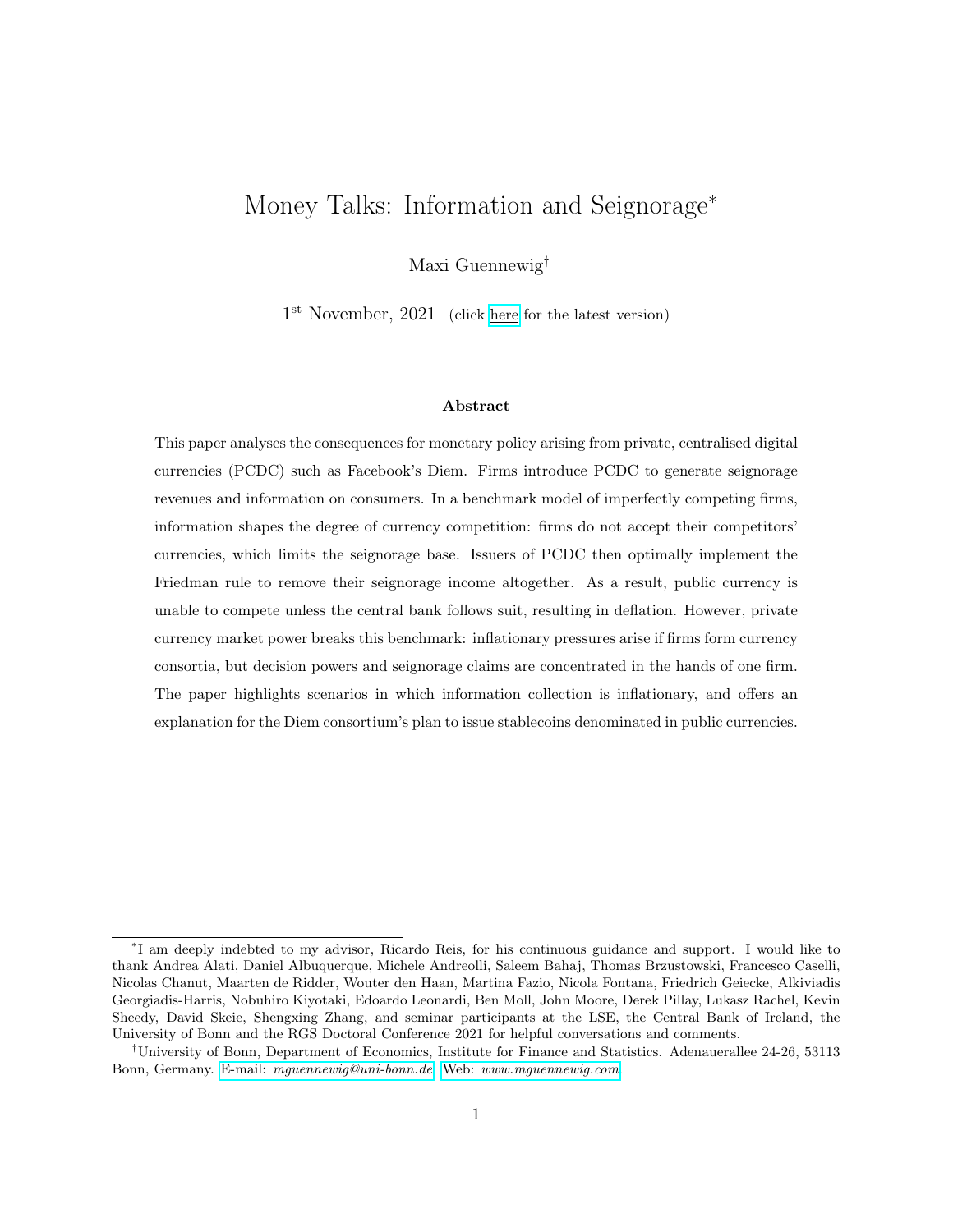monetary policy. It follows that—whenever seignorage revenues are positive and the CIA constraint binds—Diem holdings are exactly equal to purchases from firm  $f$  using Diem:

$$
s_t = \tau_t \ p_t^f \int_{f \psi^j = fg} C \left( \theta_{A,j}, p_t^f, \tau_t \right) dj \tag{32}
$$

The profit-maximisation problem of firm  $f$  is then given by

$$
\max_{p_t^f, \tau_t} \left( p_t^f(1 + \tau_t) - 1 \right) \int_{f \psi^j = fg} \theta_{A,j} \left[ \frac{\alpha}{p_t^f(1 + \tau_t)} \right]^{\frac{1}{1 - \alpha}} dj \tag{33}
$$

The following proposition jointly characterises private monetary policy and product pricing:

Proposition 2 (Profit-maximising private monetary policy). A producer of the consumption good, who also supplies the money used in the transaction and controls the associated inflation rate, chooses a seignorage-adjusted price satisfying

$$
p_t^f(1 + \tau_t) = p \tag{34}
$$

While continuing to charge a seignorage-adjusted price corresponding to the monopoly price, the firm optimally removes the opportunity cost of money. It does so by providing product discounts, pursuing a private monetary policy of  $\tau = 0$ , or implementing a combination of the two.

Firm f charges a real price  $p_t^f$  $_t^I$ . At the same time, consumers need to hold money to purchase consumption goods and are subject to the associated opportunity cost. This is captured by  $(1 + \tau_t)$ . Consumers pay the real price once directly to firms, and another  $(\tau_t)$ -times indirectly to the issuer of currency as seignorage tax. Importantly, if a transaction takes place in private currency, the tax rate is also set by firm f. As the supplier of Diem and therefore recipient of seignorage revenues, firm f maximises the total sum of producer profits and seignorage tax income. In doing so, they perfectly internalise any equilibrium effects. Thus, the firm optimally implements a private currency variant of the Friedman rule, removing the tax income altogether. Firms obtain a degree of freedom: they can implement any private monetary policy and then set prices accordingly. Firm  $f$  charges exactly that seignorage-adjusted price—consisting of a real product price and the opportunity cost of money—which maximises total profits. The breakdown between product profits and seignorage revenues is irrelevant to firm  $f$ .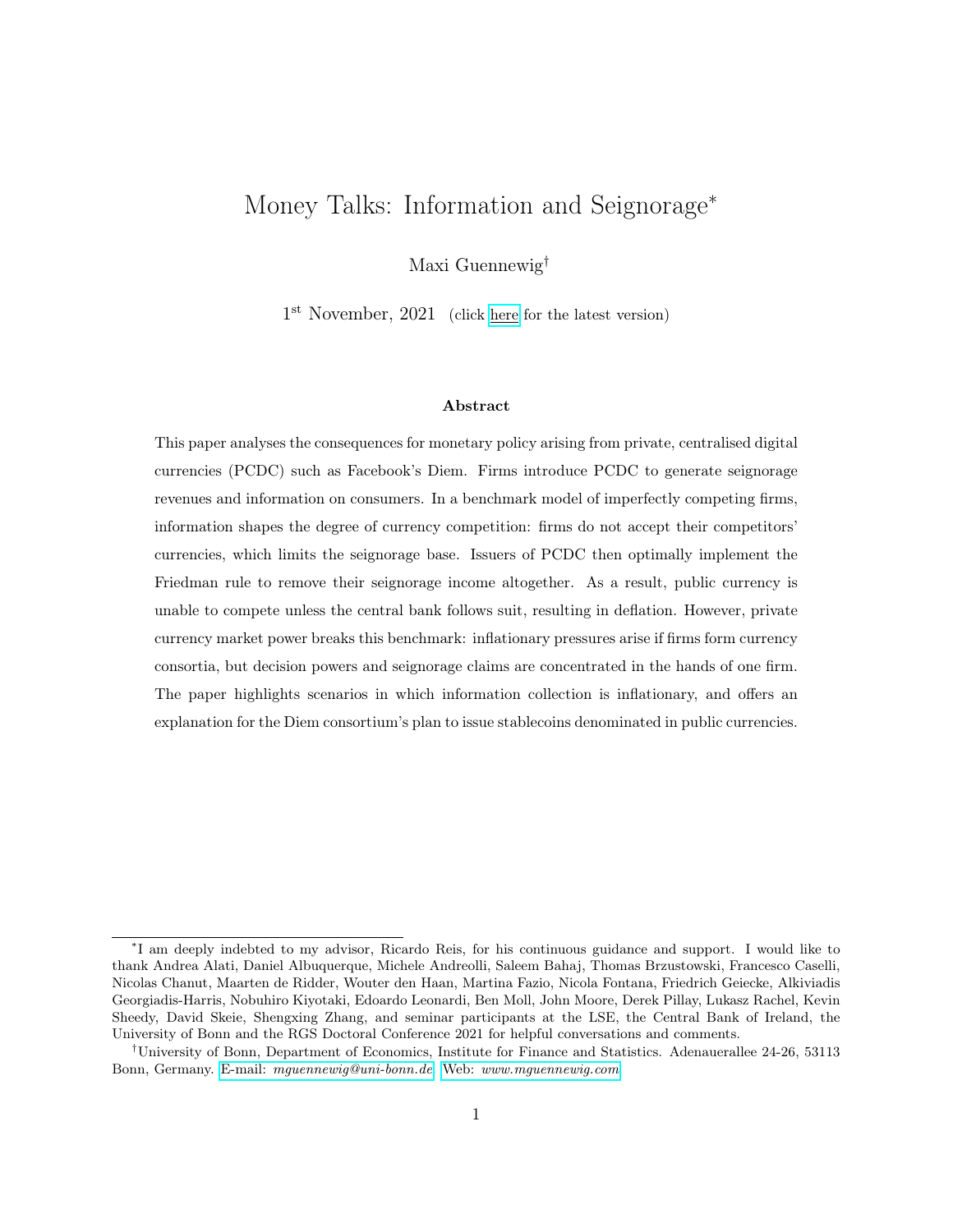The result of Proposition 3 appears surprising in the context of proposed regulation. Regulators worry that issuers of Diem inflate away the value of their currency in order to increase profits, hurting consumers in the process. The model suggests that the equilibrium effect goes in the exact opposite direction: firms remove the opportunity cost of holding money, which in the case of  $\tau_t = 0$ is associated with deflation (Equation 27).

Corollary 1 (Currency design equivalence). If firms were allowed to pay interest on private currency in the model, Proposition 2 would extend to interest payments. Firms are indi erent between implementing  $\tau_t = 0$ , or fully compensating for inflation using either price discounts or interest payments on currency.

Given the private currencies' digital nature, it is technologically feasible to pay interest on money holdings. Corollary 1 helps explain why the Libra White Paper v2.0 (April 2020) proposes to design Diem as non-interest-bearing currency: consumers can be incentivised to hold Diem through different measures other than interest payments. Considering the regulators' worries about the consequences arising from the introduction of PCDC, this result is again surprising. One suggested policy to mitigate the consequences is to prevent issuers of PCDC from paying interest. The model suggests that such a policy does not have any bite. It prevents issuers of PCDC from adding a feature to their currency which they do not need to add. It also cannot avoid the consequences for monetary policy outlined below.

Crucially, the results obtained in this section rely on the fact that the issuer of PCDC obtains seignorage revenues corresponding exactly to its product sales. Consumers only hold Diem in order to transact with firm f. This section should therefore be considered a benchmark. Section 5 discusses currency consortia more generally in which seignorage revenues may not be distributed according to sales shares. Section 6 introduces policies that affect seignorage revenues, i.e. through macroprudential policies which limit how firms can invest the proceeds from issuing money.

### 4.4 The presence of a PCDC pushes nominal interest rates to zero

Having characterised the seignorage-adjusted prices that firms charge in different currencies, I am now ready to derive the consequences for private and public monetary policy. Suppose only firm f has introduced their private currency Diem. Since I fix the firms' introduction decisions, let me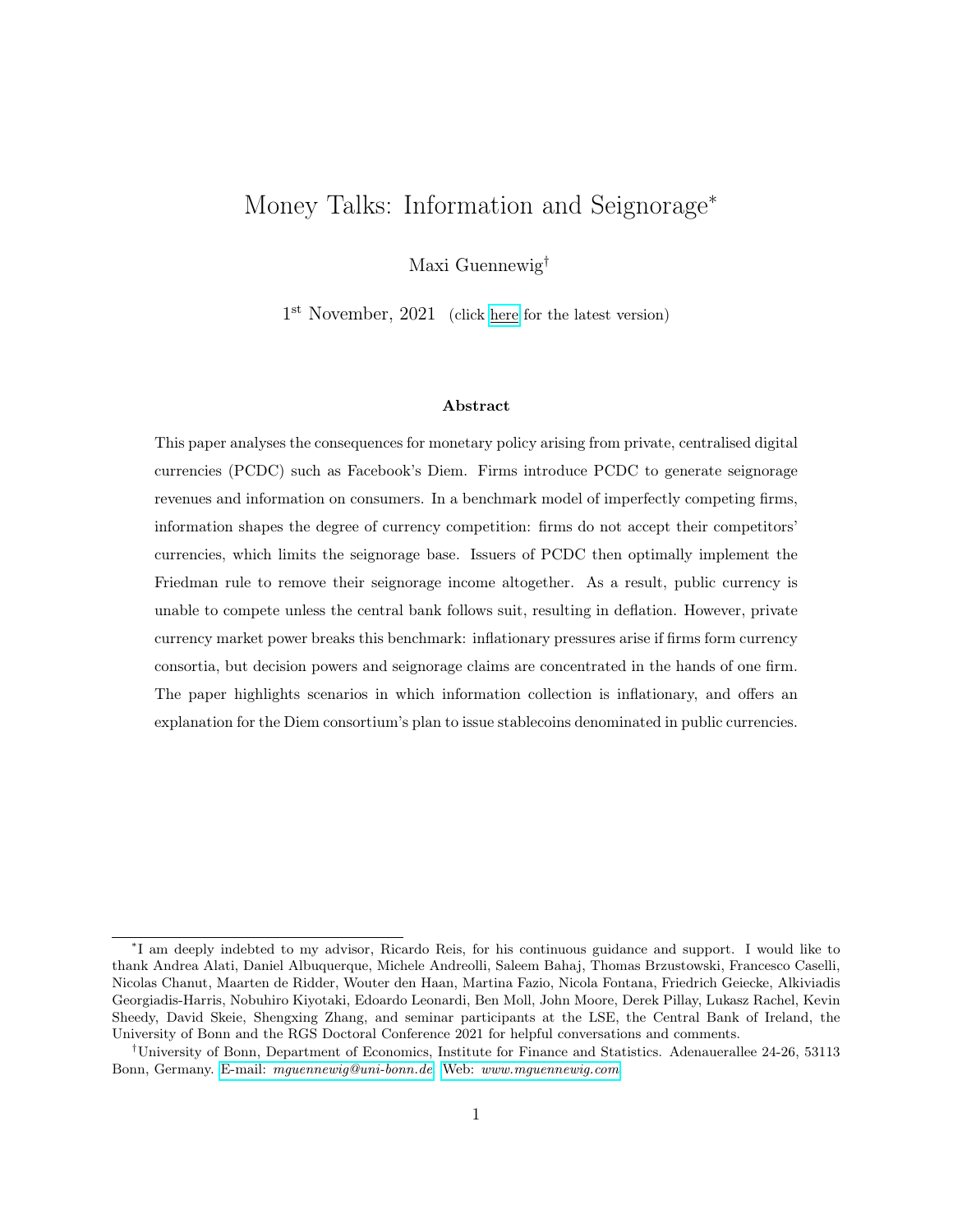call this scenario partial equilibrium. The partial equilibrium is interesting to discuss for various reasons. First, understanding partial equilibrium payoffs is required to fully characterise the best response of a competing firm upon the introduction of a private currency. Second, if seignorage does not provide an advantage over the competitor in equilibrium (which I show below), then counterinnovations in payment technologies need not take the form of currencies. Lastly, there may be first mover advantages outside of the model: examples include network effects, or the regulator's lack of appetite for another digital currency run by some digital conglomerate in the future.

Corollary 2 (Search and choice of currency). Suppose  $\tau_t^{\$}>0$ . Consumers only visit firms which have introduced their own private currencies. Whenever these firms accept the Dollar and their private currency, consumers prefer to transact using the private currency.

Proposition 3 (Monetary policy consequences for one-sided introduction). Suppose the government supplies a positive amount of money,  $M_t^{\$,s} > 0$ . Then money markets only clear it

$$
\tau_t^{\$} = 0 \qquad , \qquad i_t^{\$} = 0 \tag{35}
$$

Given the pricing formula for bonds, this policy is associated with deflation:  $\pi_{t+1}^s = \beta \quad 1 < 0$ .

Consumers rationally form beliefs about firms' prices. Given optimal product pricing combined with private monetary policy, and unless  $\tau_t^{\$} = 0$ , purchasing at firm f using Diem is less costly than a) using the Dollar at firm f, and b) purchasing at firm g. Suppose  $\tau_t^{\$} > 0$ . No consumer visits firm  $q$ 's store, and thus aggregate consumption of the money good provided by firm  $q$  is zero. Since no consumer uses the Dollar at firm f, the non-negativity constraint binds, and  $M_t^{\$} = 0$ . Therefore money markets cannot clear if the government supplies a positive Dollar supply,  $M_t^{\$, S} > 0$ , unless  $\tau_t^{\$} = 0$ . Seignorage revenues accruing to the currency-supplying firm lower their seignorage-adjusted prices; these prices are only matched by the competing firm in the absence of any government seignorage revenues. That is, the central bank's interest rate needs to satisfy  $i_t^{\$} = 0$ .

### 4.5 Model equivalence for Friedman rule

Upon the introduction of a PCDC, the obtained consumption levels are those that would be achieved in a pure Dollar economy in which the central bank follows the Friedman rule. Here, in equilibrium,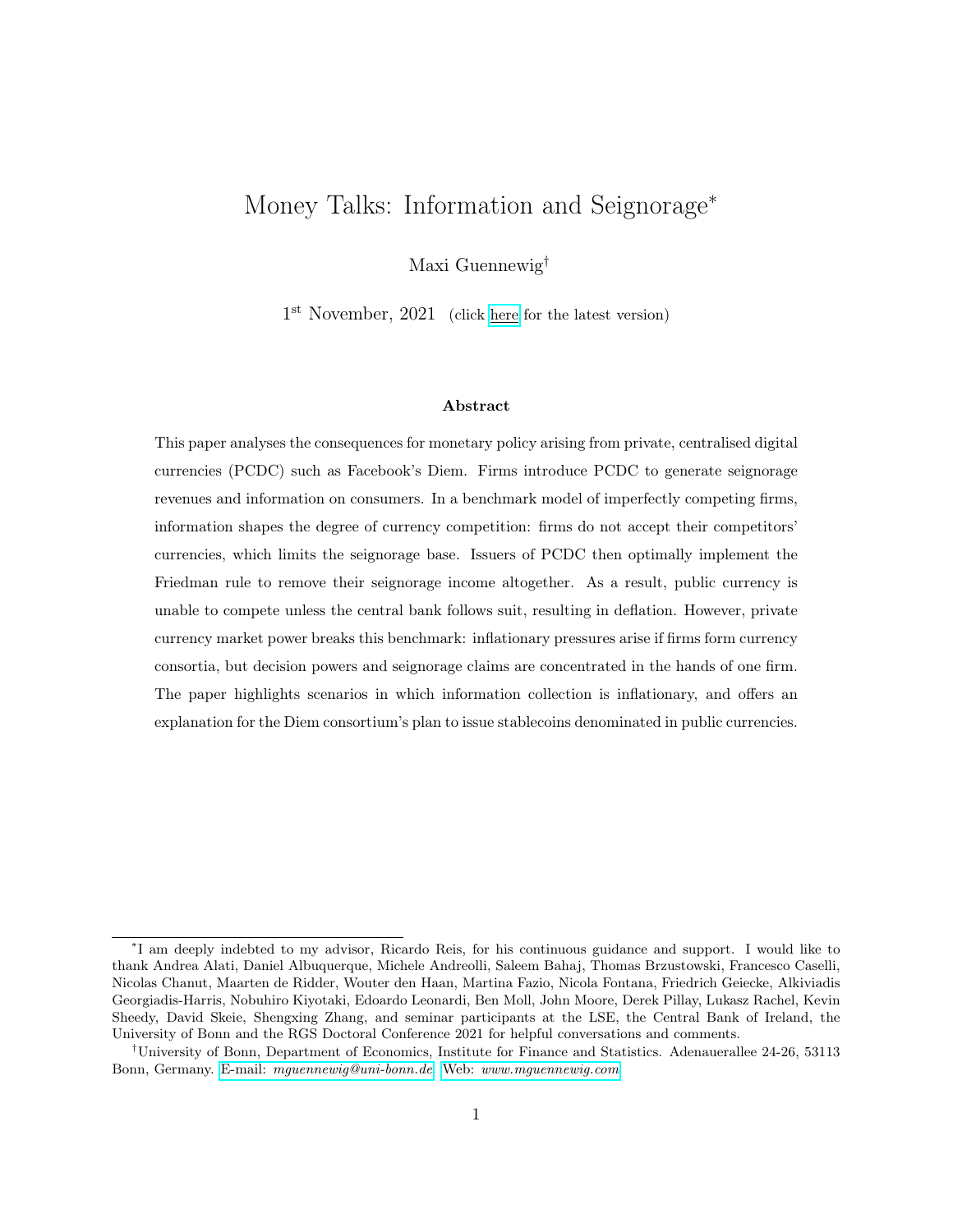this Friedman rule is privately enforced. The PCDC disciplines the public currency, and the central is forced to remove the opportunity cost of holding money by setting nominal interest rates to zero.

Corollary 3. By Proposition 3, the government is forced not to raise seignorage taxes. Once all seignorage taxes are removed, the competitor firm's problem in the monetary framework mirrors the problem in the partial equilibrium model of Section 3.

Given the monetary framework's equivalence to the partial equilibrium model once the opportunity cost of money has been removed, the firms' currency acceptance and advertising decisions are unchanged relative to Section 3. Firms never want to generate information for their competitors, and hence do not accept other firms' currencies in analogy to Proposition 1. This verifies the postulate that firms do not accept competitor currencies:

$$
\gamma^{g,} = 0 \tag{36}
$$

## 4.6 Welfare and e ciency

Forcing the government to implement the Friedman rule is welfare-improving. Money serves the vital role of facilitating transactions, and levying a tax on money balances reduces consumption. However, the allocations achieved following the Friedman rule are not efficient due to the search frictions, giving rise to monopoly pricing. Firms still sell their products at prices exceeding marginal costs.

### 4.7 Both firms introduce a private currency if information rents are large

The equilibrium private currency introduction decisions are discussed in detail in Appendix B. In short, the model features a first mover advantage. Both firms reap the equilibrium seignorage rents equally from a one-sided introduction of PCDC. Firm  $f$  forces the government to implement the Friedman rule and remove their seignorage tax, which by Equation (31) leads to an increase in firm g's profits. However, once information on consumers is being generated, firm f exploits it to improve their customer base at the cost of firm  $q$ . The first mover therefore trades off the sum of seignorage and information gains from introducing a private currency against a fixed cost of doing so. The second mover then only trades off the information gains against the fixed cost. Only if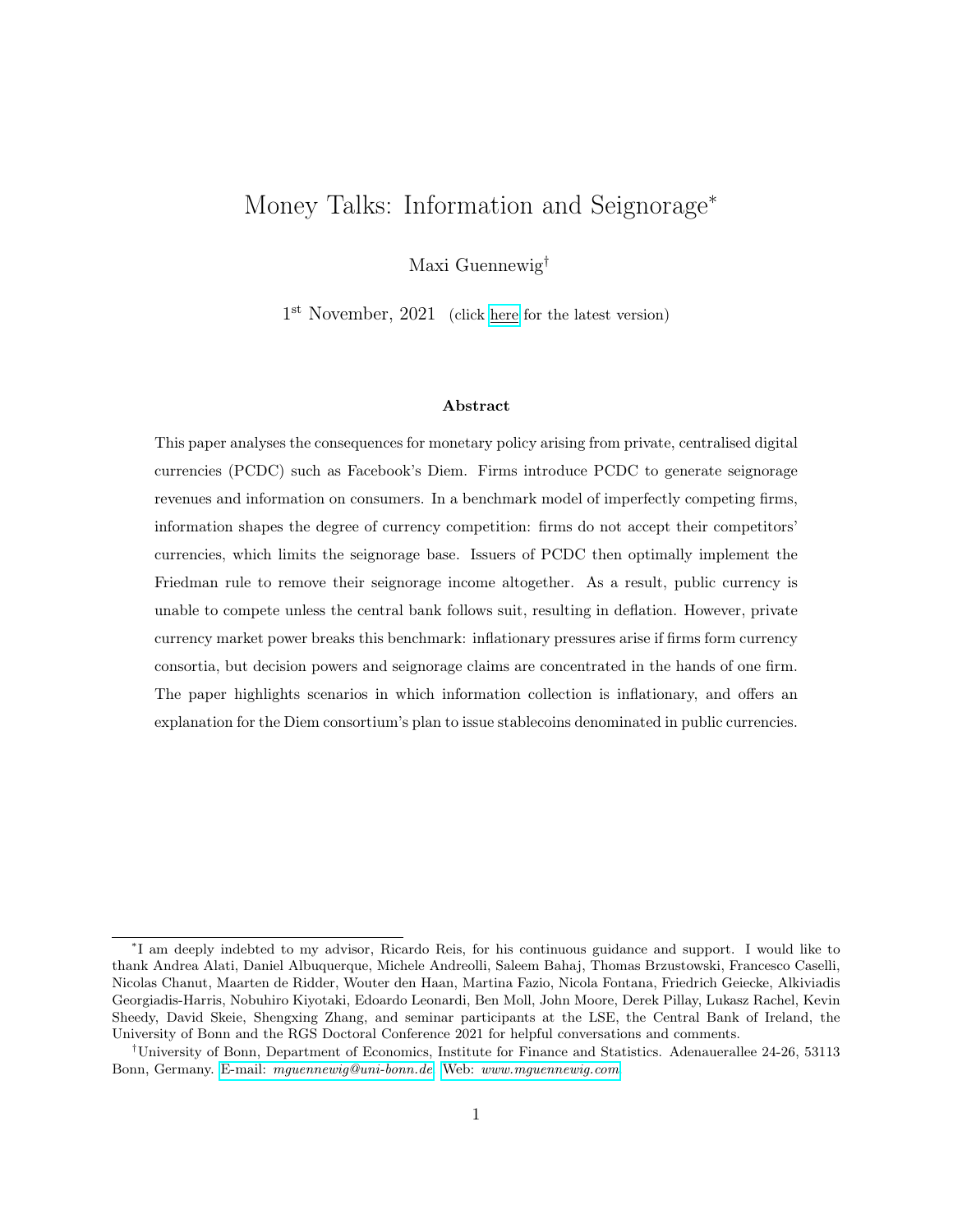these information gains are large, both firms benefit equally. If the information gains are small relative to the fixed cost, only one firm introduces a PCDC and gains an information advantage on the competitor firm.

## 5 Industrial organisation of currency consortia

In the benchmark of Section 4, firms internalised the opportunity cost of holding money due to seignorage revenues. Monetary policy was forced to follow suit and implement a zero interest rate policy. Inspired by the institutional set-up of Diem as a currency consortium consisting of multiple firms and initiated by Facebook, I now consider seignorage dividend structures more generally, and discuss their effect on equilibrium inflation outcomes.

### 5.1 Environment

In this section, consumption utility is derived from two money goods:

$$
U_{A,j,t} = U(X_t) + \left(C_t^f\right)^{\alpha} + \left(\chi \theta_{A,j}\right)^{1-\alpha} \left(C_t\right)^{\alpha} N_t \tag{37}
$$

For simplicity, and to isolate the mechanism, I assume that firm f supplies the first money good,  $C<sup>f</sup>$ , as a monopolist. The market for the second money good, C, mirrors the money good market of the previous section, and so do the consumers' optimality conditions. Two firms  $(f, g)$  produce the second money good, and consumers have to sequentially search for price offers from these firms. The parameter  $\chi$  determines the relative size of the second market. Let  $\theta$  denote the firm f 's average customer base. Information helps improve this customer base. The parameter thus captures the information gains in the second money good market relative to the information gains in the first money good market.

Consider the partial equilibrium scenario in which firms  $(f, f)$  have formed a currency consortium that issues Diem, the only private money in the economy. I assume that firm  $f$  is the consortium leader, deciding on Diem monetary policy and thus on the corresponding seignorage tax rate.<sup>31</sup> I refer to firm  $f$  as the consortium member.

 $31$ One interpretation is that the leading firm determines the initial private currency set-up, including private monetary policy, and the second firm joins the currency consortium afterwards taking this set-up as given. The Diem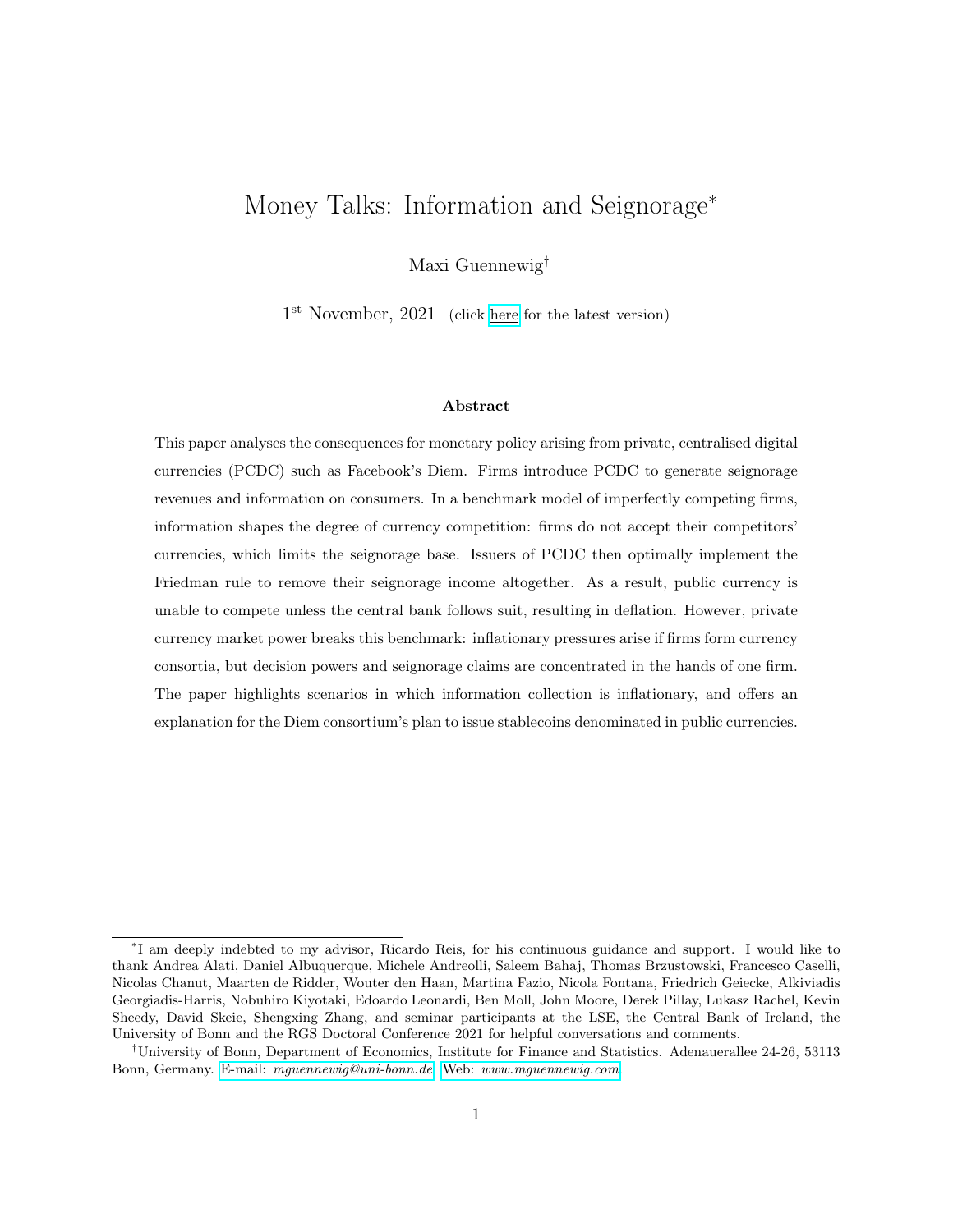As by Proposition 1 and in Section 4, competitor firm  $g$  does not accept Diem given the consortium's information rents. The consortium only obtains seignorage revenues that correspond to the Diem transactions with consortium firms. The parameter  $\eta$  characterises the seignorage dividend structure: the consortium leader receives a share  $\eta$  of the total Diem seignorage revenues. The leader's total profits are then given by:

$$
\begin{array}{lll}\nf &=& \left[p^f(1+\eta\,\tau)\right) & mc\right]C^f\big(p^f(1+\tau)\big) + \eta\,\tau\,p^f\,C\big(p^f(1+\tau),\chi\theta\big) \tag{38}\n\end{array}
$$

The consortium leader maximises profits with respect to its price  $p<sup>f</sup>$  and the Diem seignorage tax rate  $\tau$ , subject to the consortium member's optimal pricing strategy and an upper bound on  $\tau$ :

$$
\tau \qquad \tau(\tau^{\$}, \eta) \tag{39}
$$

The consortium member only sells positive amounts of the consumption good if they charge a weakly lower seignorage-adjusted price than their competitor. If the Diem seignorage tax rate is too high, the consortium member prefers not to be part of the currency consortium and does not generate any seignorage revenues. It follows that the Diem seignorage tax rate is bounded from above.<sup>32</sup> To complete the set-up, I define a notion of private currency market power:

Definition (Ownership concentration). Let the transaction share of the consortium leader relative to the consortium member at a Diem seignorage tax rate of  $\tau = 0$  be denoted by

$$
\varphi = \frac{1}{1 + \chi \theta} \tag{40}
$$

Ownership of seignorage dividend claims is concentrated whenever the consortium leader's dividend share exceeds their transaction share absent of a Diem seignorage tax:

$$
\eta > \varphi \tag{41}
$$

Ownership is not concentrated whenever  $\eta = \varphi$ .

consortium's proposal to issue many public currency-denominated stablecoins before all of the proposed 100 members have joined is one such scenario.

 $32$ Appendix F.1 provides the corresponding profit function for firm f and derives equilibrium pricing strategies for both firms, yielding the leader's profits as a function purely of the Diem seignorage tax rate and parameters  $(\eta, \eta)$  $\chi$ ,  $\theta$ ), as well as the upper bound on  $\tau^{\approx}$ .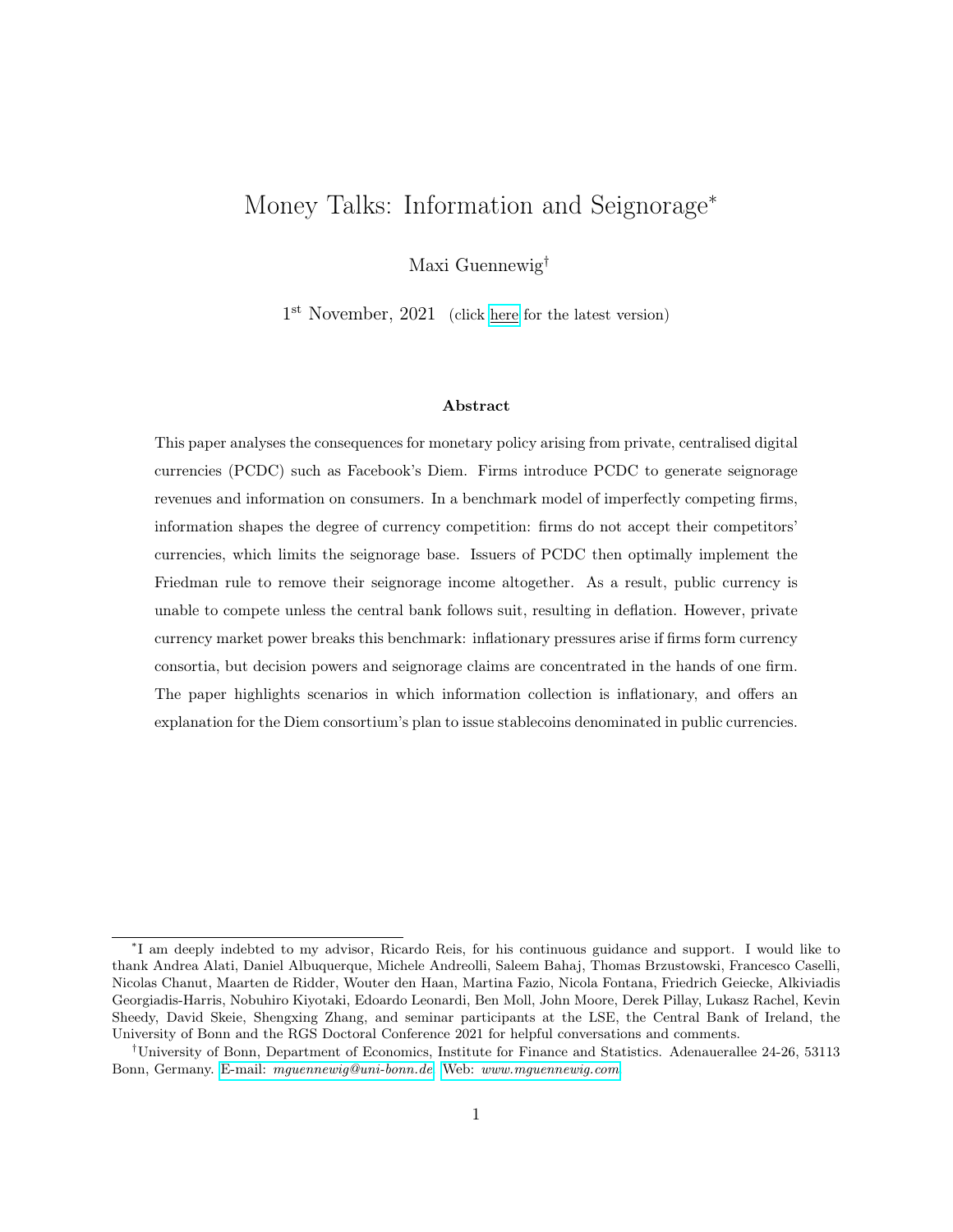### 5.2 Inflationary pressures for large consortia and if ownership is concentrated

Given this set-up, I am now ready to characterise sufficient conditions such that the consortium leader levies seignorage taxes on its consortium member firms.

Proposition 4 (Diem inflationary pressures). The consortium leader implements a strictly positive seignorage tax, inducing inflationary pressures, if at least one of two su cient conditions is met:

- 1. Ownership is concentrated.
- 2. The Diem transaction share of the consortium leader is su ciently small:  $\varphi < \varphi$

Proof: see Appendix F.2. Intuitively, the consortium leader trades off maximising its own product profits and corresponding seignorage revenues against collecting seignorage income generated from the consortium member's transactions. The former is maximised as  $\tau_t = 0$  but this sets the latter to zero. As ownership becomes concentrated, the trade-off tips in the favour of the latter: the consortium leader gains ability to internalise a positive seignorage tax while receiving a larger portion of the tax on the consortium member's transactions. Similarly, as  $\varphi$  decreases, the tax base available to the consortium leader grows relative to its own product profits, and so does the temptation to levy a seignorage tax. One interpretation of Proposition 4 is that inflationary pressures arise as the private currency becomes more commonly used in the economy. Another interpretation is that information becomes inflationary:

Corollary 4 (Inflationary information). When information collection leads to a relative increase in the consortium member's transactions relative to the consortium leader, increasing the seignorage tax base, then information becomes inflationary.

The optimal Diem seignorage tax rate— if the consortium leader were unconstrained by central bank policy—is the solution to a non-linear problem which can only be characterised analytically for a subset of parameter combinations. Hence Figure 1 plots the numerical solution as a function of dividend and transaction shares.<sup>33</sup> It also shows the upper bound on  $\tau$ , here illustrated for a

<sup>&</sup>lt;sup>33</sup>The Figure includes two plots for two values of the curvature parameter  $\alpha \neq 0.75, 0.9q$ . The higher the curvature parameter, the higher the elasticity of substitution between the credit and money goods. Consumer are more willing to switch to credit good consumption, and hence the optimal tax rate, keeping other parameters fixed, is decreasing in  $\alpha$ .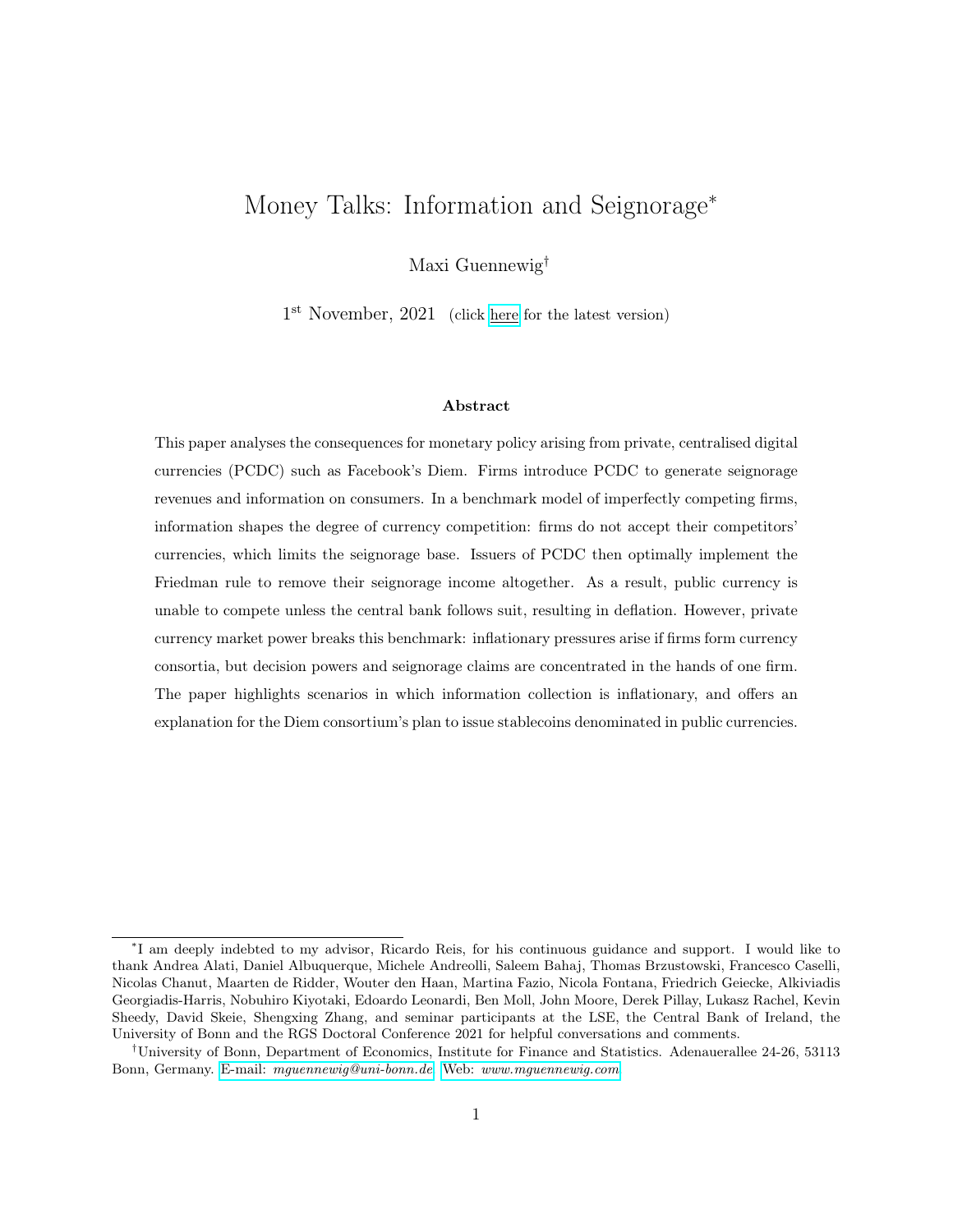desired central bank policy of  $\tau_t^{\$} = 0.06$ . Whenever the unconstrained Diem seignorage tax rate lies above the upper bound, then public monetary policy disciplines private monetary policy. Central bank enjoys full policy autonomy.



Figure 1: Unconstrained profit-maximising Diem seignorage tax rate and its upper bound

## 5.3 Comparative statics

Figures 2 and 3 show comparative statics of the unconstrained Diem seignorage tax rate for the combined market size and relative information gain parameters  $\chi\theta$  as well as the dividend share parameter  $\eta$ . At an equal dividend and transaction share of  $\eta = \varphi = \frac{1}{2}$  $\frac{1}{2}$ , the profit-maximising seignorage tax rate is zero. At this point, decreasing the leader's transaction share or increasing its ownership share leads to an increase in  $\tau$ . Figure 2 demonstrates that the effect of decreasing  $\varphi$  —either increasing the size of the consortium member market  $\chi$  or increasing their market share  $\theta$  due to information—remains positive over the entire parameter space. New consortium members and larger information gains are always (weakly) inflationary.

The effect of increasing the leader's seignorage dividend share  $\eta$  is ambiguous. At a seignorage tax rate of zero, the effect of increasing ownership concentration on seignorage tax rates is positive and large. The consortium leader obtains a larger share of the total seignorage income, gains in ability to internalise the tax' equilibrium effect, and thus prefers to raise taxes. Away from the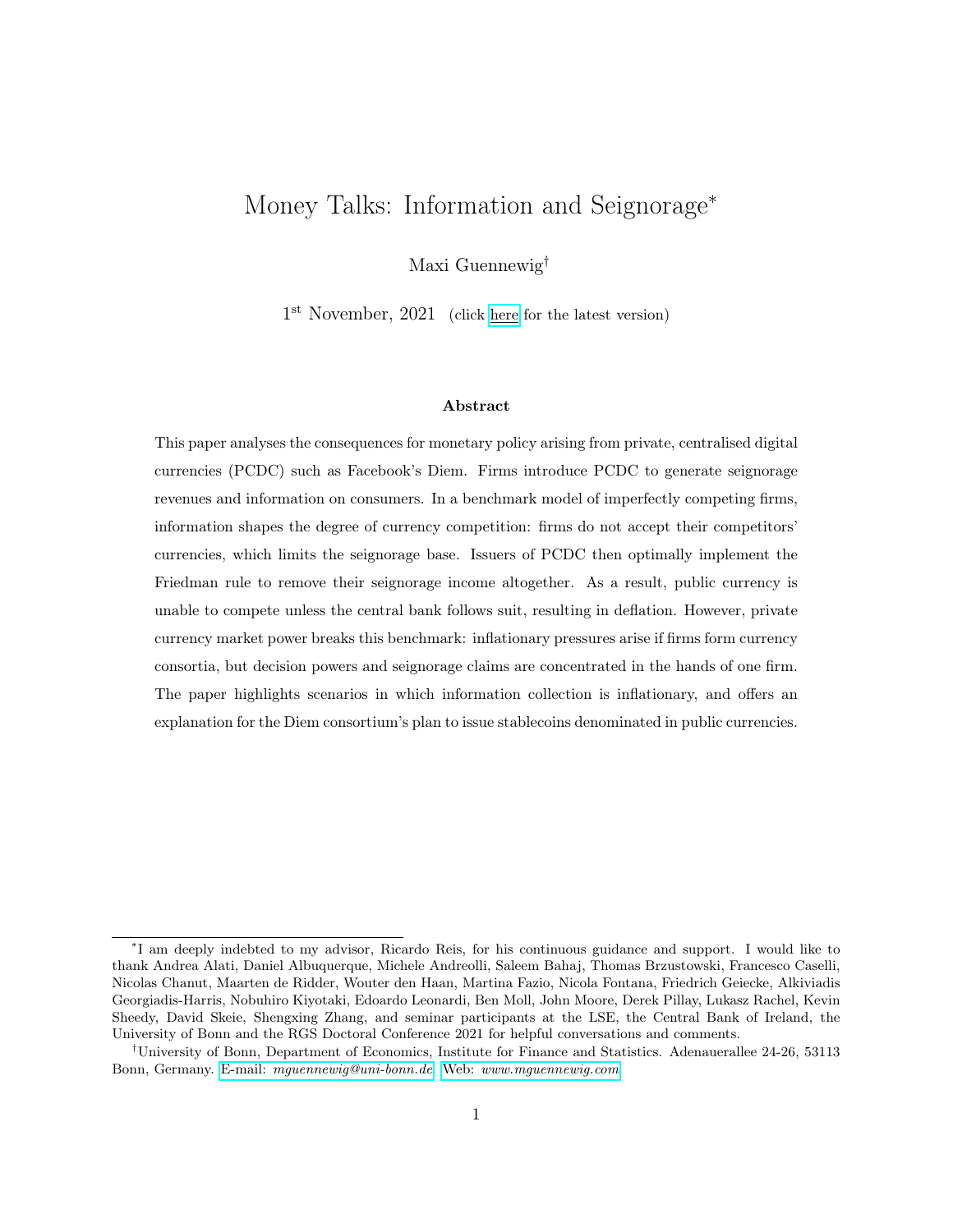

Figure 2: Comparative statics: increasing the consortium member's transaction share



Figure 3: Comparative statics: increasing the consortium leader's dividend share

Friedman rule, the effect is negative, especially if the consortium member's transaction share is large. The reasons is that the consortium leader—if unconstrained by the central bank—charges a high seignorage tax rate. Reducing the consortium member's seignorage dividend share implies that they are less able to internalise the effect of the seignorage tax. Hence, the consortium leader optimally would like to charge a lower seignorage tax rate.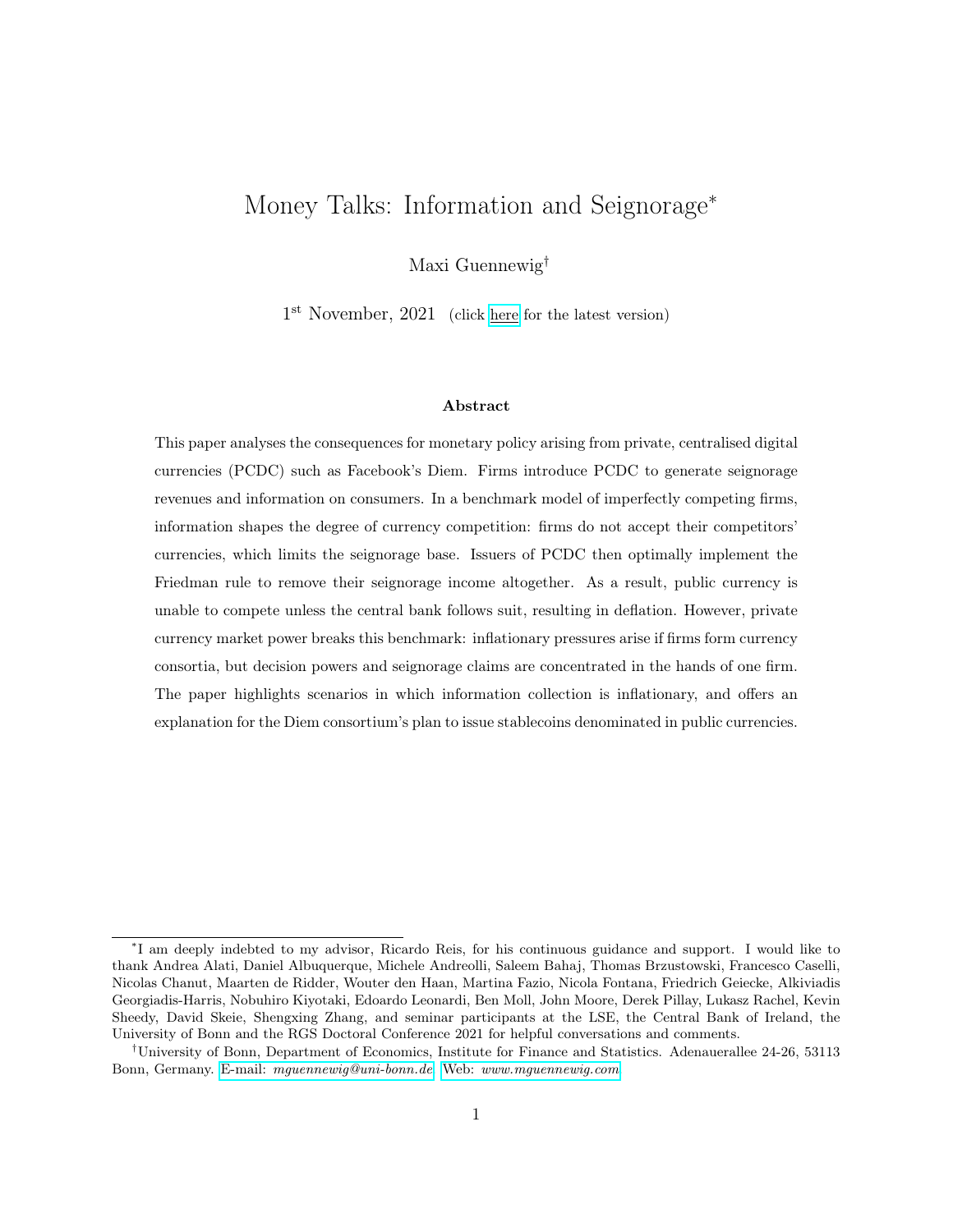### 5.4 Discussion of the proposed set-up of Diem

The fact that the consortium leader may benefit from private currency inflation has implications for the optimal design of private currencies. In particular, the model offers an explanation why the Diem consortium are planning on issuing many stablecoins denominated in public currencies, effectively adopting the public currency as unit of account. Through the lens of the model, this corresponds to a scenario in which the public currency disciplines the PCDC, and the consortium leader maximises their profits by implementing the government's preferred inflation policy. In the same vein, the model helps explain why the Diem association plan on designing their currency as non-interest-bearing.

Information may well be the reason why Diem are willing to adopt public monetary policy. The Diem consortium is lead by Facebook, a firm in the business of collecting information on consumers in order to tailor advertising. If information helps increase its consortium members' market shares, then this incentivises the consortium leader to implement a seignorage tax, which in turn reinstates central bank autonomy.

In sum, this section demonstrates that private currency market power creates inflationary pressures. The general equilibrium concerns remain: in partial equilibrium, firm  $f$  optimally implements strictly positive seignorage tax rates. The counter-innovation incentives for firm  $q$  therefore increase relative to Section 4.

# 6 Extensions

This section presents a variety of further extensions to the benchmark outlined in Section 4. First, paying interest on public currency allows the central bank to escape the zero interest rate environment. Second, regulators fear that issuers of PCDC may be tempted to inflate away the value of their currency if it is backed with assets denominated in another currency. I show that firms cannot increase profits through such capital gains. Lastly, subsection 6.3 evaluates a frequent argument for the success of public currencies: the government can force firms to pay sales taxes in the public currency. Similarly, as seen in China for Alipay and WeChat Pay, the regulator could impose macroprudential policies which force firms to invest proceeds from issuing private currency in central bank reserves.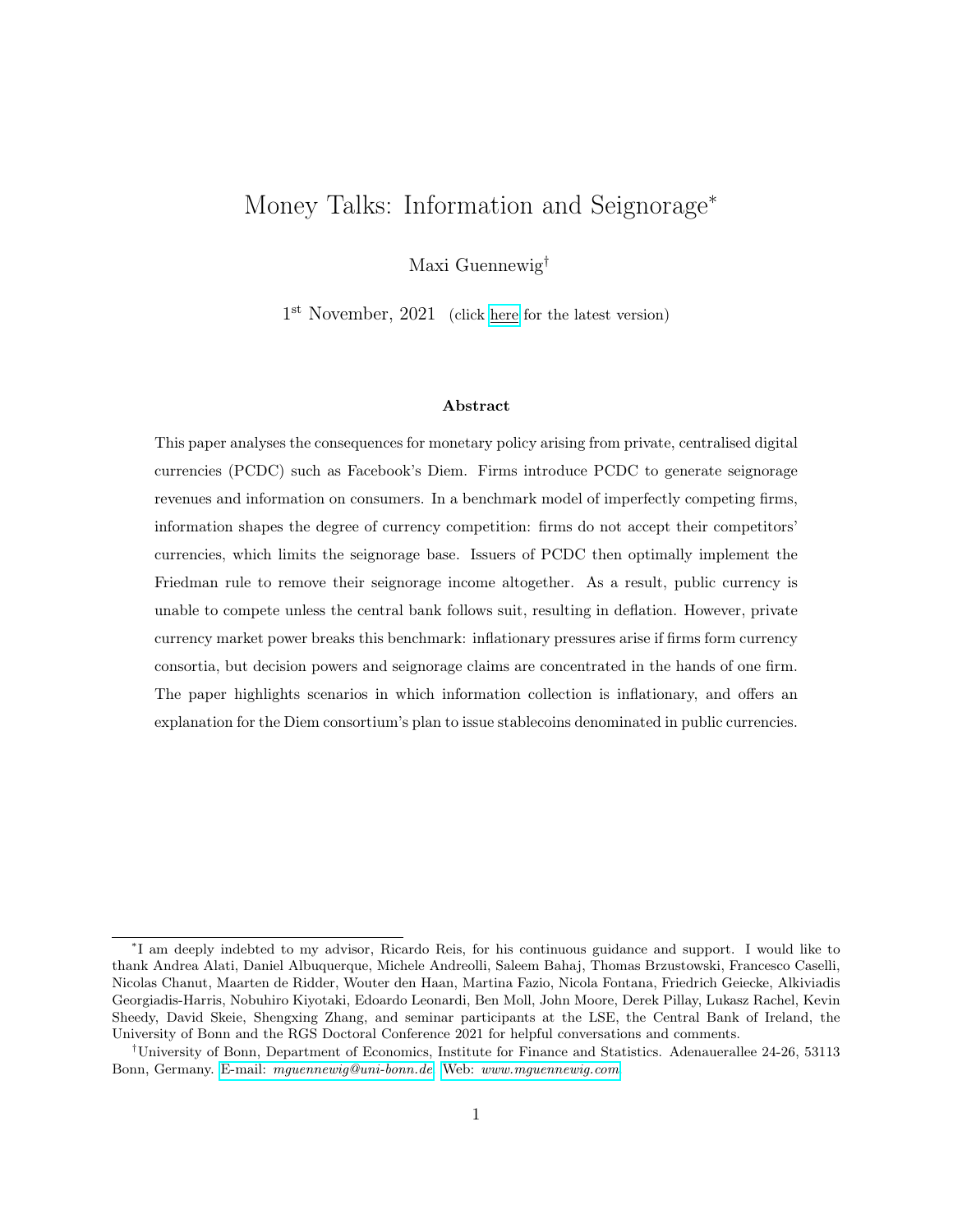### 6.1 Interest-bearing CBDC

In Section 4, the central bank was forced to set a zero nominal interest rate. Here I show that central bank digital currency, paying an interest rate  $i_t^M$ , allows central banks to internalise the opportunity cost of holding public money without giving up central bank autonomy.

Proposition 5. The central bank can escape the zero lower bound by issuing interest-bearing digital currency. The interest rate on digital currency must match the interest rate paid on bonds:

Appendix G.1 presents two variants of the model which formally prove Proposition 5. For a twosided introduction of private currency, the Dollar loses its role as medium of exchange. However, the central bank can convince consumers to hold Dollars even though it does not facilitate transactions. As long as the interest paid on bonds does not exceed the interest received on money, consumers are happy to scale up their balance sheets by purchasing government currency. For a one-sided introduction, consumers only hold Dollars if accepting firms do not charge strictly higher seignorageadjusted prices. Since issuers of private currency internalise the opportunity cost of holding money, the central bank of Section 4 was forced to follow suit and set  $\tau_t^{\$} = 0$  ( $i_t^{\$} = 0$ ). Equivalently, the central bank can compensate consumers by paying sufficient interest on money.

## 6.2 Capital gains due to higher private currency inflation

Previously I assumed that the assets held by firms, household-issued bonds, were of the same denomination as their liabilities, private currency. In this subsection, I assume that bonds may only be issued in Dollars. This could give rise to a motive for higher inflation on the private currency: firms can effectively force consumers to hold the private currency by not accepting the Dollar; then generating a high inflation rate on private currency can lead to an appreciation of the Dollar-denominated assets relative to the liabilities denominated in the private currency. The firm obtains capital gains. This section establishes that issuers of PCDC cannot increase their profits relative to the benchmark using capital gains.

Proposition 6. Suppose the firm only holds Dollar-denominated assets. Then, in equilibrium and relative to the benchmark of Proposition 2, the firm cannot increase profits through capital gains resulting from higher inflation on its own currency.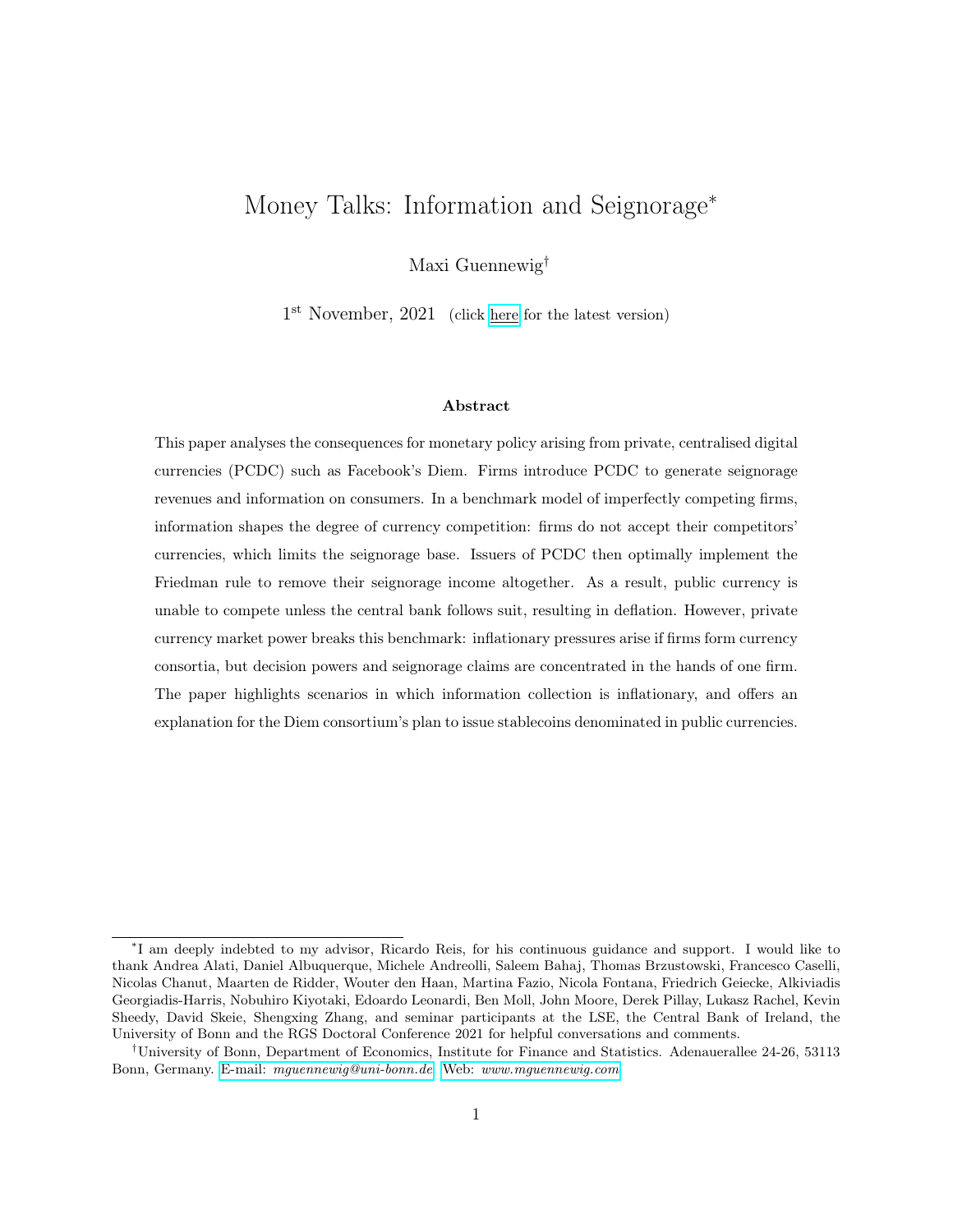The formal proof is provided in Appendix G.2. Intuitively, total profits are broken down into three components: product profits, direct seignorage revenues, and indirect capital gains. However, the profit function mirrors the one in Equation (33). Thus, the result on the jointly optimal private monetary policy and product pricing of Proposition 2 still holds.

$$
\frac{f, total}{t} = \underbrace{\underbrace{f}_{t} (p_t^f, \tau_t)}_{\text{product profits}} + \underbrace{\tau_t^{\$} m_t}_{\text{seignorage}} + \underbrace{(\tau_t \ \tau_t^{\$}) m_t}_{\text{capital gains}}
$$
\n
$$
= \underbrace{f}_{t} (p_t^f, \tau_t) + \tau_t m_t \tag{42}
$$

To deepen the intuition, note that seignorage revenues are governed by the Dollar seignorage tax rate  $\tau_t^{\$}$ . Capital gains however are governed by the difference in the Dollar and Diem seignorage tax rates: for every unit of real Diem balances the firm holds real Dollar bonds, and their relative value increases proportionally in the Diem inflation rate and therefore its seignorage tax rate. On the consumer's side, money holdings are determined by the opportunity cost of holding Diem. The breakdown between direct seignorage revenues and indirect capital gains, captured by the Dollar seignorage tax rate, is irrelevant for consumers. Thus, profits are only affected by the Diem seignorage tax rate and the firm implements a private monetary policy as characterised in Proposition 2.

The general equilibrium consequences for monetary policy are unchanged. Firm  $f$  perfectly internalises the opportunity cost of holding Diem. Firm g is priced out of the market unless  $\tau_t^{\$} = 0$ , forcing the central bank to follow suit.

## 6.3 Forcing firms to hold public currency

A popular argument for the success of government fiat currency is the fact that governments can demand taxes to be paid in public currency. In this section firms need to pay a fraction  $\lambda$  of their sales in tax, payable in Dollars:

$$
\lambda p_t^f C_t^f \quad \frac{M_t^{f,\$}}{P_t} \tag{43}
$$

where  $M_t^{f,$ \$ denotes the Dollar holdings of firm f. It is immediately clear that such a policy leads to positive demand for Dollars whenever firm  $f$  sells any goods to consumers, even if they only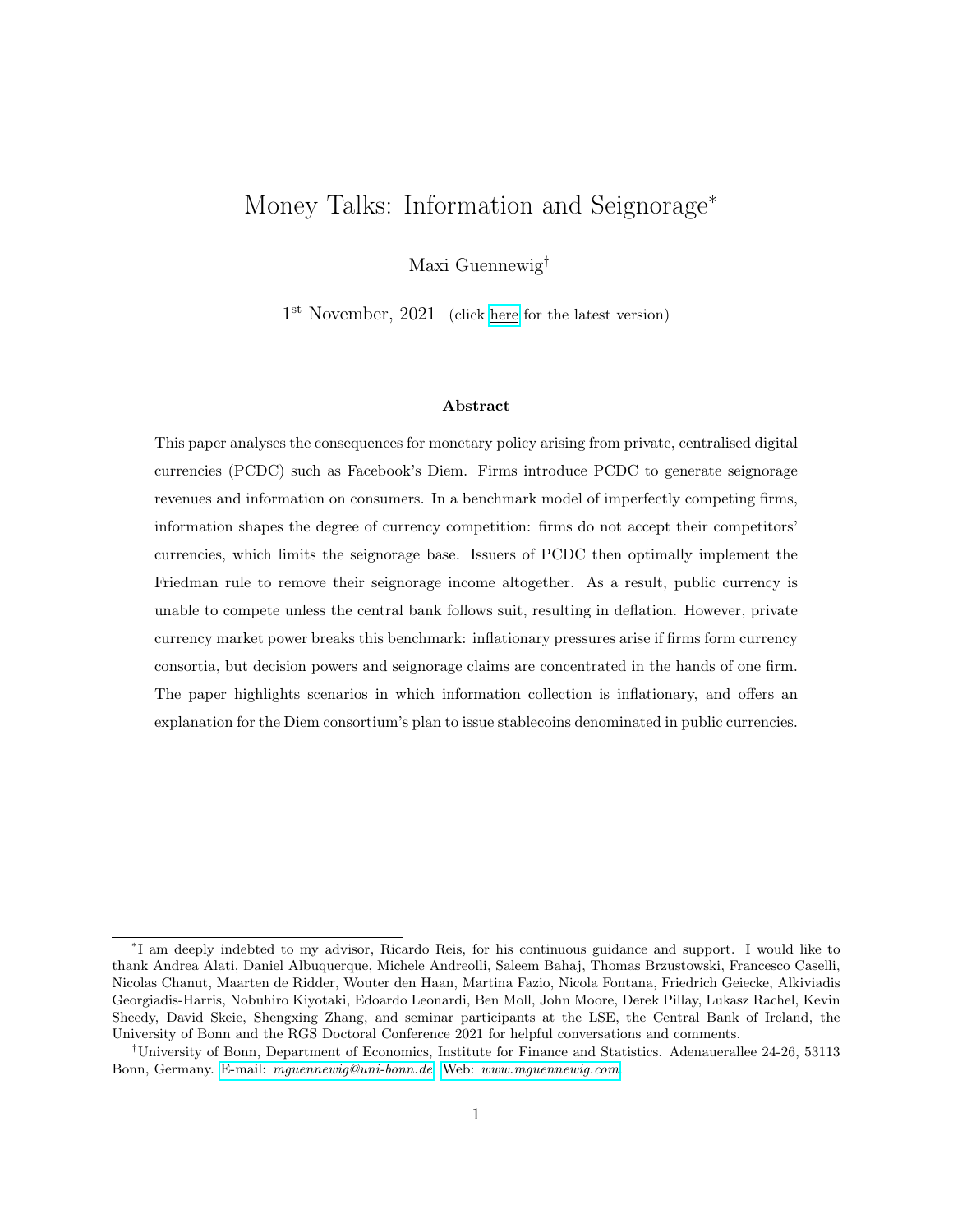accept Diem. This section establishes intuitively that sales taxes payable in Dollars lead to high levels of private currency inflation which, surprisingly, are welfare-improving. A formal derivation of the result is presented in Appendix G.3.

Consider a binding CIA constraint for which real expenditure on consumption goods with firm f correspond to the economy's real Diem balances:  $p_t^f C_t^{m,f} = m_t$ . Firms prefer to hold interestbearing bonds over money, and thus the constraint in Equation (43) binds:

$$
\lambda m_t = \frac{M_t^{f,\$}}{P_t} \qquad (1 \quad \lambda) m_t = \frac{B_t^f}{P_t} \qquad (44)
$$

where  $B_t^f$  denotes firms f's Dollar bond holdings.<sup>34</sup> Total firm profits are then given by:

$$
\frac{f, total}{t} = \underbrace{\underbrace{f(p_t^f, \tau_t, \lambda)}_{\text{product profits}} + \underbrace{(1 - \lambda)\tau_t^{\$}m_t}_{\text{seignorage}} + \underbrace{(\tau_t - \tau_t^{\$})m_t}_{\text{capital gains}}}
$$
\n(45)

Forcing firms to hold a part of their asset portfolio in public currency acts as a tax on direct seignorage revenues, breaking the one-for-one relationship with capital gains of the previous subsection. The firm collects interest only on its bond holdings, but the capital gains accrue for both money and bond holdings. The balance of internalising the opportunity cost of money either through discounts or through deflation tips in favour of high inflation and corresponding product discounts, in order to achieve capital gains.

Proposition 7. Suppose the government forces the firm to pay sales taxes in Dollars. Then both firm profits and consumer welfare are increasing in Diem inflation, and are maximised as

$$
\tau = 1 \qquad , \qquad \pi / 1 \qquad (46)
$$

It follows that private monetary policy is characterised by infinite inflation, associated with higher consumption and thus higher consumer welfare. Consumers have to hold an asset that fully loses its real value in order to purchase a consumption good; however, this good is sold at a low price, possibly below marginal costs, to compensate for the inflation losses. Effectively, capital gains allow the firm to circumvent both the sales tax and the enforced opportunity cost of holding Dollars. Both consumers and firm benefit.

 $34$ Without loss of generality, I maintain the assumption that all household bonds are issued in Dollars.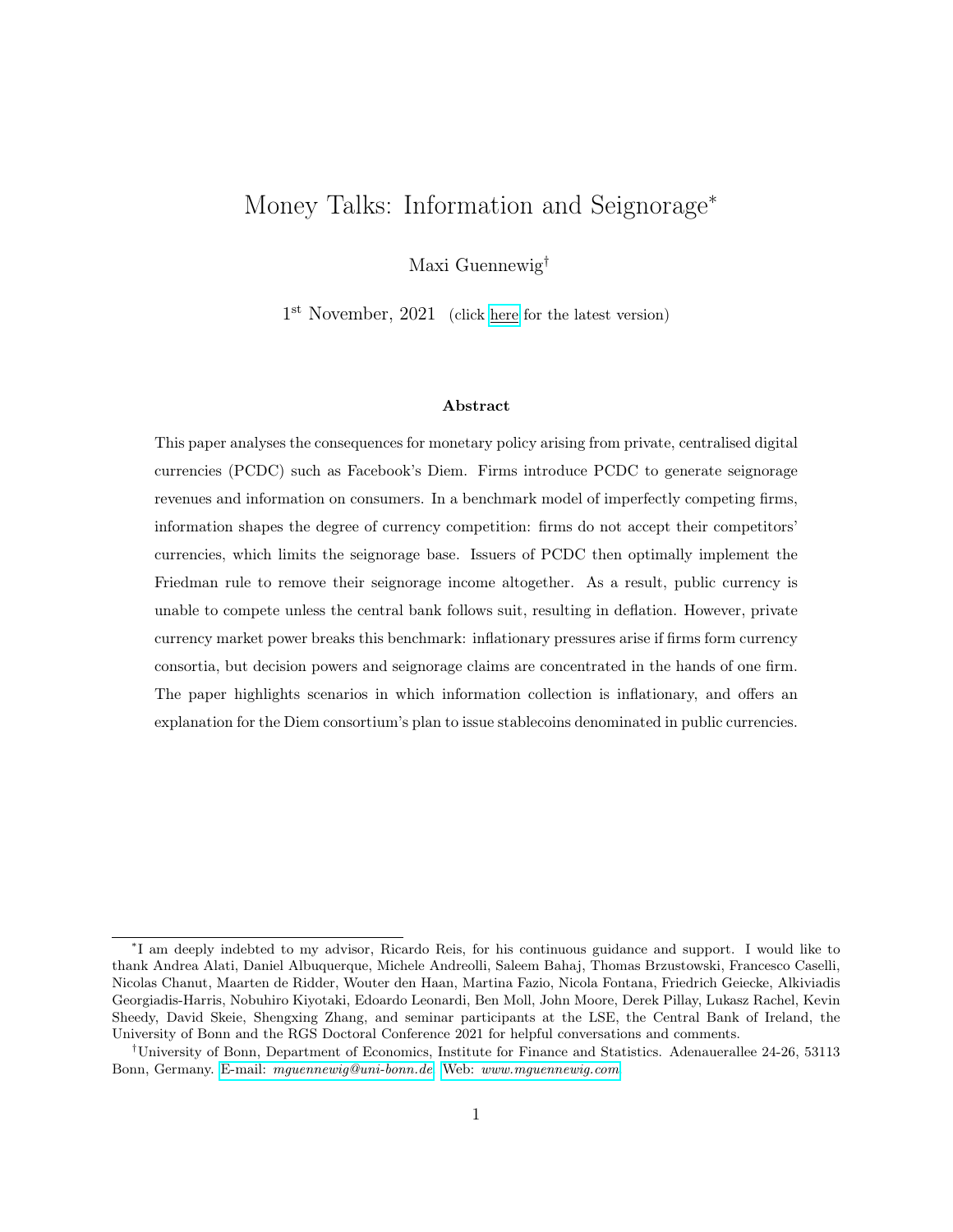General equilibrium. The option to circumvent the sales tax through capital gains combined with product discounts has stark consequences for the competitor firm g, who is fully priced out of the market (see Appendix G.3). Thus, the incentive to counter-innovate and also introduce a digital private currency is extremely high. Since the government forces firms to hold Dollars to pay taxes, the central bank does not need to set nominal interest rates to zero. While public money may lose its role as medium of exchange between firms and consumers, it finds a new role as medium of exchange between firms and government.

Macroprudential policy. Regulating agencies in Europe and the US are in the process of drawing up a rule book for companies issuing stablecoins such as Diem, including restrictions on asset investments. In the model, the equilibrium logic of this subsection is unchanged when firms are forced to hold government currency as a macroprudential measure. Issuers of private currency aim to circumvent the policy by inflating away the value of their currency, achieving capital gains; consumers are compensated with discounts. Profits and welfare are increasing in private currency inflation.<sup>35</sup>

Macroprudential policy for a widely used PCDC. Alipay and WeChat Pay are subject to very tight macroprudential regulation imposed by the People's Bank of China (PBoC). In particular, they need to hold  $100\%$  of their proceeds as reserves with the PBoC.<sup>36</sup> The model helps explain why the value of private currency—the tokens held in digital wallets—is pegged to the value of the public currency, the Renminbi (RMB). Both Alipay and WeChat Pay are widely used with third-party firms. These firms do not give product discounts as they do not receive any seignorage revenues or capital gains. The issuers of PCDC therefore trade off the increase in capital gains against the seignorage and information rents obtained when other firms transact using their technologies. If the latter outweigh the former, then firms prefer to also implement the public interest rate set by the PBoC and peg the value of their tokens to the value of the RMB. If capital gains are sufficiently large, then these firms would prefer to inflate away the value of their currency. In that case, no transactions with other third-party firms would take place using their technologies.

<sup>35</sup>See Appendix G.4 for a formal derivation of the result.

<sup>36</sup>Source: General Office of the People's Bank of China (2018), issue no. 114.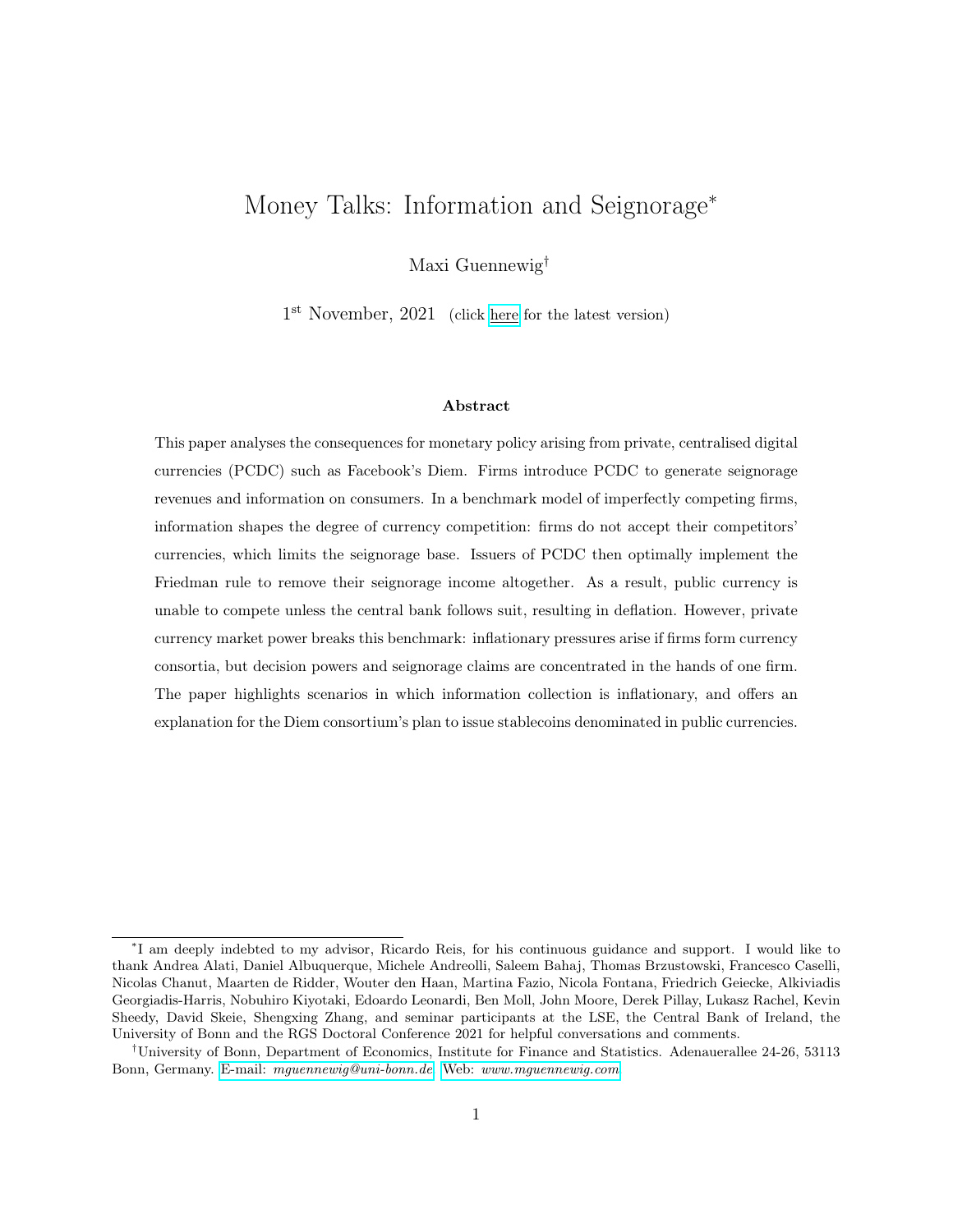## 7 Conclusion

This paper is the first work to formally analyse the relationship between information and seignorage for private digital currencies issued by firms. The model highlights two important interactions between information and seignorage. First, seignorage revenues accrue to the issuer of private currency, but information limits the degree to which firms can collect such seignorage proceeds. The resulting private and public inflation outcomes depend on whether large firms issue currencies on their own, or whether many smaller firms form currency consortia which are dominated by one firm. The central bank loses its policy autonomy in the former case but regains it in the latter. In the second case, information becomes inflationary when it increases the seignorage tax base which the consortium leader can exploit using higher inflation rates. The model helps explain the Diem consortium's plans to issue public currency-denominated stablecoins.

In my analysis, information affects the size of the seignorage tax base, leading to different private and public monetary policy outcomes depending on the institutional set-up of the issuer of private money. Looking ahead, I consider exploring the formation of currency consortia as well as the interaction between information and seignorage in the presence of price discrimination and network effects important and fruitful avenues of future research.

## References

- Acquisti, A. and H. R. Varian (2005): "Conditioning Prices on Purchase History," Marketing Science, 24, 367–381.
- Armstrong, M. and J. Zhou (2011): "Paying for Prominence," The Economic Journal, 121, 368–395.
- Athey, S., I. Parashkevov, V. Sarukkai, and J. Xia (2016): "Bitcoin Pricing, Adoption, and Usage: Theory and Evidence," *mimeo*.
- Benigno, P., L. M. Schilling, and H. Uhlig (2019): "Cryptocurrencies, Currency Competition, and the Impossible Trinity," CEPR Discussion Paper DP13943.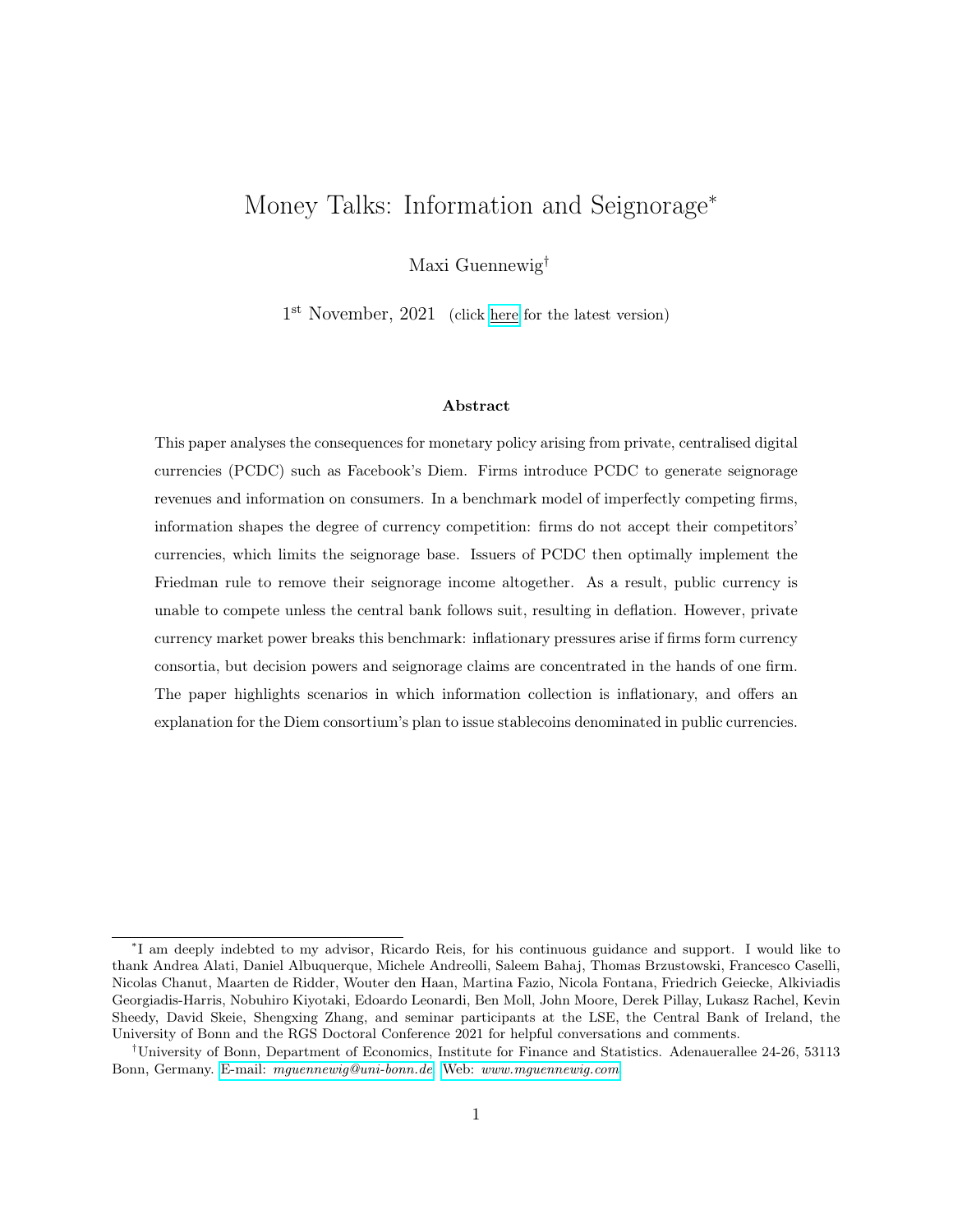- Bergemann, D. and A. Bonatti (2019): "Markets for Information: An Introduction," Annual Review of Economics, 11, 85–107.
- Bethune, Z., M. Choi, and R. Wright (2020): "Frictional Goods Markets: Theory and Applications," The Review of Economic Studies, 87, 691–720.
- Biais, B., C. Bisiere, M. Bouvard, C. Casamatta, and A. J. Menkveld (2018): "Equilibrium Bitcoin Pricing," Available at SSRN 3261063.
- Bonatti, A. and G. Cisternas (2020): "Consumer Scores and Price Discrimination," The Review of Economic Studies, 87, 750–791.
- Brunnermeier, M. K., H. James, and J.-P. Landau (2019): "The Digitalization of Money," mimeo.
- Budish, E. (2018): "The Economic Limits of Bitcoin and the Blockchain," mimeo.
- Burdett, K. and K. L. Judd (1983): "Equilibrium Price Dispersion," *Econometrica*, 955–969.
- Burdett, K., A. Trejos, and R. Wright (2017): "A New Suggestion for Simplifying the Theory of Money," Journal of Economic Theory, 172, 423–450.
- Catalini, C. and J. S. Gans (2018): "Initial Coin Offerings and the Value of Crypto Tokens," NBER Working Paper 24418.
- Chiu, J. and T. V. Koeppl (2017): "The Economics of Cryptocurrencies—Bitcoin and Beyond," Available at SSRN 3048124.
- Chiu, J. and R. Wong (2020): "Payments on Digital Platforms: Resilience, Interoperability and Welfare," mimeo.
- Choi, M. and G. Rocheteau (2020): "Money Mining and Price Dynamics," Available at SSRN 3336367.
- Cong, L. W., Y. Li, and N. Wang (2020): "Token-Based Platform Finance," Fisher College of Business Working Paper, 028.
- Diamond, P. A. (1971): "A Model of Price Adjustment," Journal of Economic Theory, 3, 156–168.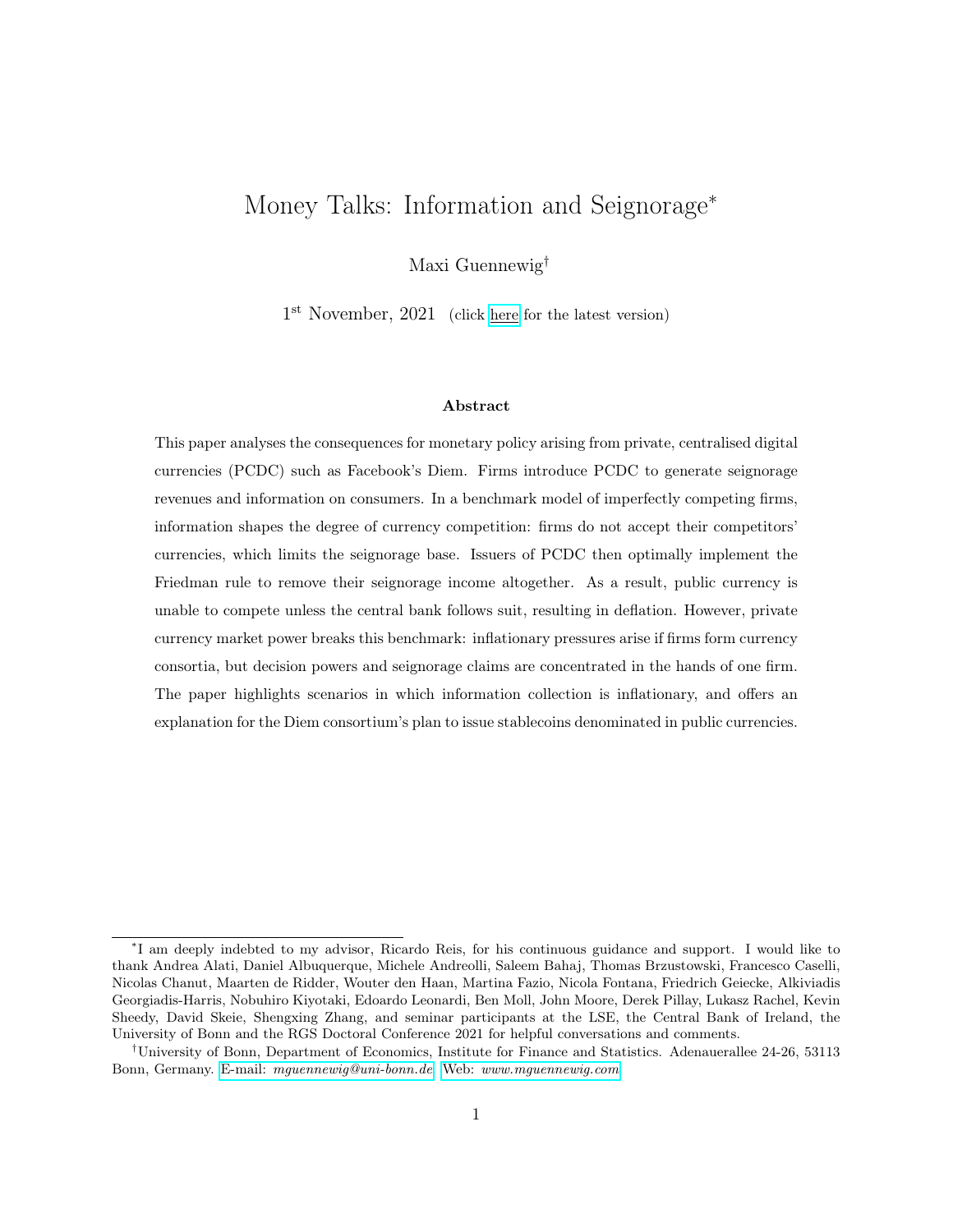- Fernández-Villaverde, J. and D. Sanches (2019): "Can Currency Competition Work?" Journal of Monetary Economics, 106, 1–15.
- Fernández-Villaverde, J., D. R. Sanches, L. Schilling, and H. Uhlig (2020): "Central Bank Digital Currency: When Price and Bank Stability Collide," Available at SSRN.
- Fudenberg, D. and J. Tirole (2000): "Customer Poaching and Brand Switching," The RAND Journal of Economics, 634–657.
- Fudenberg, D. and J. M. Villas-Boas (2012): "In the Digital Economy," The Oxford Handbook of the Digital Economy.
- Gans, J. S. and H. Halaburda (2015): "Some Economics of Private Digital Currency," in Economic Analysis of the Digital Economy, University of Chicago Press, 257–276.
- Garratt, R. and M. Lee (2021): "Monetizing Privacy with Central Bank Digital Currencies," Available at SSRN 3583949.
- Garratt, R. and M. van Oordt (2021): "Privacy as a Public Good: A Case for Electronic Cash," Journal of Political Economy, 129, 2157–2180.
- Garratt, R. and M. R. Van Oordt (2019): "Entrepreneurial Incentives and the Role of Initial Coin Offerings," Available at SSRN 3334166.
- Goldfarb, A. and C. Tucker (2019): "Digital Economics," Journal of Economic Literature, 57, 3–43.
- Grossman, G. M. and C. Shapiro (1984): "Informative Advertising With Differentiated Products," The Review of Economic Studies, 51, 63–81.
- Haan, M. A. and J. L. Moraga-González (2011): "Advertising for Attention in a Consumer Search Model," The Economic Journal, 121, 552–579.
- Kareken, J. and N. Wallace (1981): "On the Indeterminacy of Equilibrium Exchange Rates," The Quarterly Journal of Economics, 96, 207–222.
- Keister, T. and C. Monnet (2020): "Central Bank Digital Currency: Stability and Information," mimeo.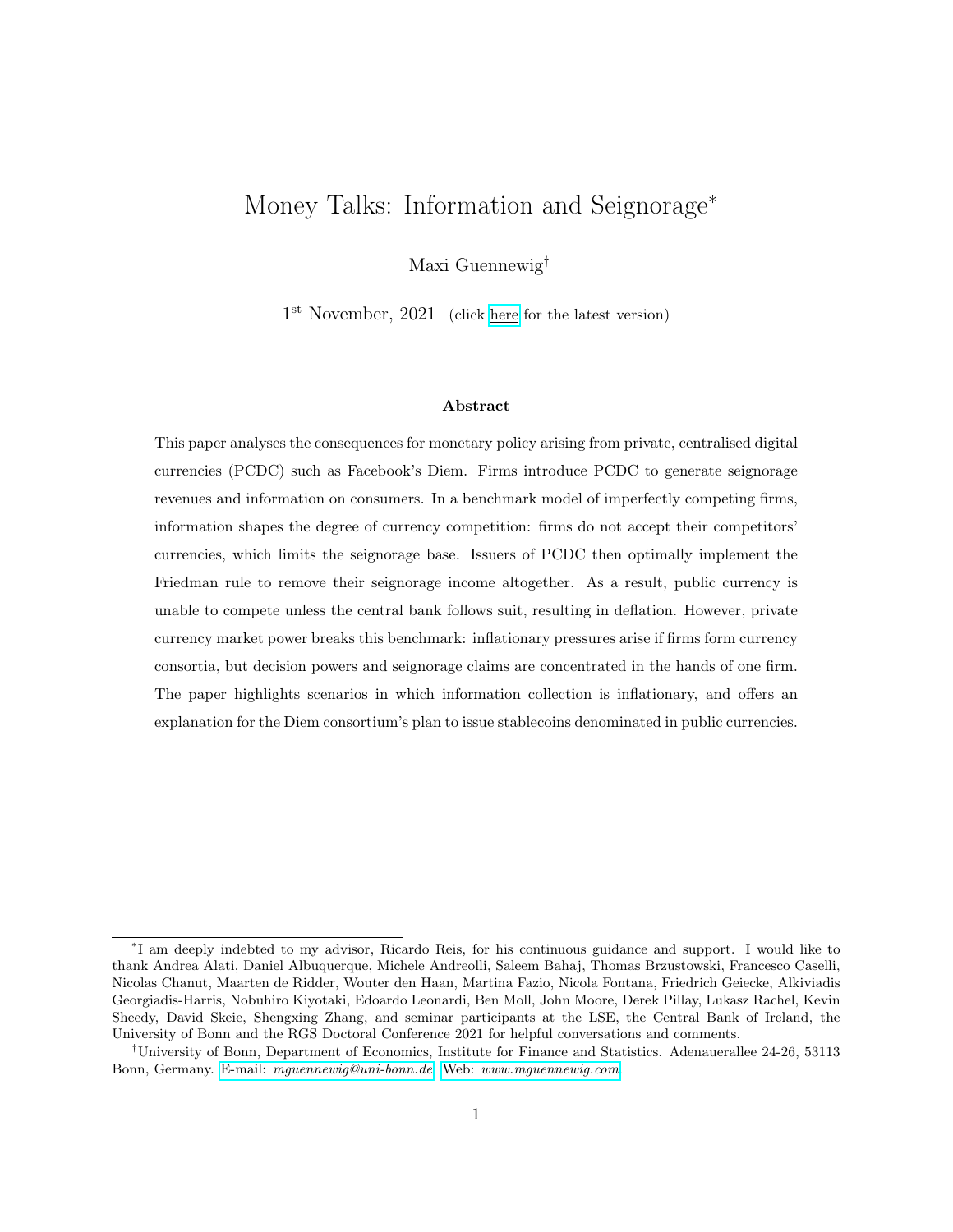- Lagos, R. and R. Wright (2005): "A Unified Framework for Monetary Theory and Policy Analysis," Journal of Political Economy, 113, 463–484.
- Li, J. and W. Mann (2018): "Initial Coin Offerings and Platform Building," mimeo.

Libra White Paper v2.0 (April 2020): *[link](https://libra.org/en-US/white-paper/)*.

- Lucas, R. E. and N. L. Stokey (1987): "Money and Interest in a Cash-in-advance Economy," Econometrica, 55, 491–513.
- Prat, J., V. Danos, and S. Marcassa (2019): "Fundamental Pricing of Utility Tokens," mimeo.
- Prat, J. and B. Walter (2018): "An Equilibrium Model of the Market for Bitcoin Mining," CESifo Working Paper Series.
- Rogoff, K. S. and Y. You (2020): "Redeemable Platform Currencies," mimeo.
- Schilling, L. and H. Uhlig (2019): "Some Simple Bitcoin Economics," Journal of Monetary Economics, 106, 16–26.
- Skeie, D. R. (2019): "Digital Currency Runs," Available at SSRN 3294313.
- Sockin, M. and W. Xiong (2020): "A Model of Cryptocurrencies," mimeo.
- Tirole, J. (1988): The Theory of Industrial Organization, MIT press.
- Uhlig, H. and T. Xie (2021): "Parallel Digital Currencies and Sticky Prices," Available at SSRN 3760082.
- Villas-Boas, J. M. (1999): "Dynamic Competition With Customer Recognition," The Rand Journal of Economics, 604–631.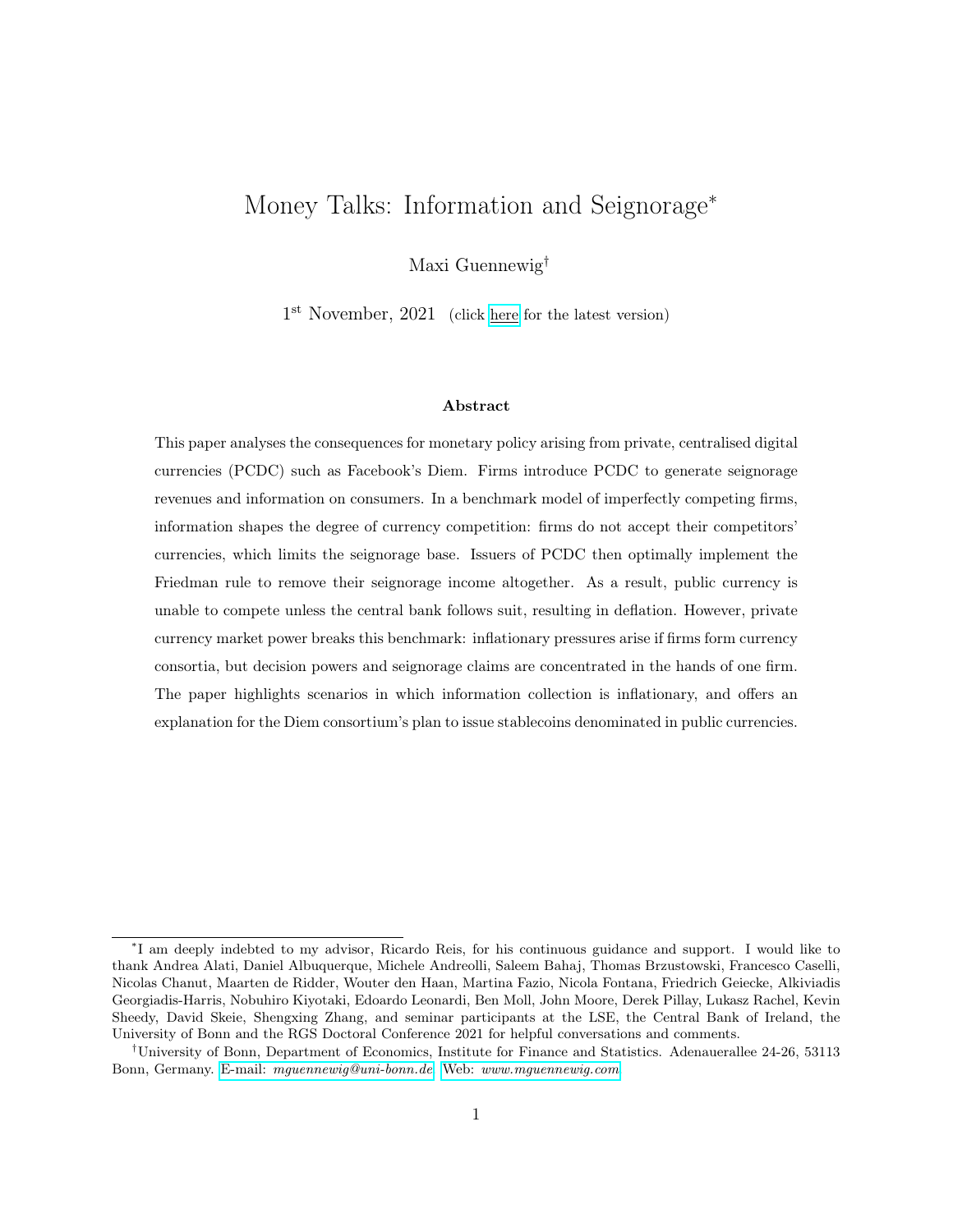## Appendices

### A Partial Equilibrium payment technology introduction decisions

Lemma 2 (Symmetric payment technology introduction decision). Consider a fixed cost  $k > 0$  to introduce the payment technology. Let the value of information in the partial equilibrium model be denoted by  $\therefore$  Then both firms introduce the payment technology if  $\therefore$  k; otherwise no firm does so.

The proof is provided in Appendix C.4. By Lemma 1, industry profits are fixed at  $= \kappa \mathbb{E}[\theta]$ . Whenever firms have equivalent sets of information—either because no firms have generated transaction data, or both have generated equal amounts—the expected payoffs for the two firms equal. Firms evenly divide the market in half. It follows that any information gains are mere redistributions from one firm to another. When firm  $i$  introduces the technology, their profits increase at the expense of their competitor. When the competitor also introduces their own technology, both firms again obtain information of the same value: firm  $i$  loses exactly those profits initially gained from firm i.

Lemma 2 states that there is no first mover advantage in introducing payment technologies. The result resonates with the observation that Alipay and WeChat Pay share the market for digital payments in China. With the imminent introduction of Diem, all of the digital giants Apple, eBay, Google and Facebook will have introduced payment technologies. However, this result is less likely to hold up in more general environments than the one presented here. Having to handle an increasing number of payment technologies, or currencies in Section 4, could become increasingly costly for consumers. General adoption also depends on network effects: consumers only want to use a payment technology (hold a particular currency) if they expect others to accept it. The number of equilibrium payment technologies may therefore well be limited once these considerations are included in the framework. In a similar vein, Section 4 presents a first mover advantage arising due to the second benefit of introducing a PCDC: seignorage revenues.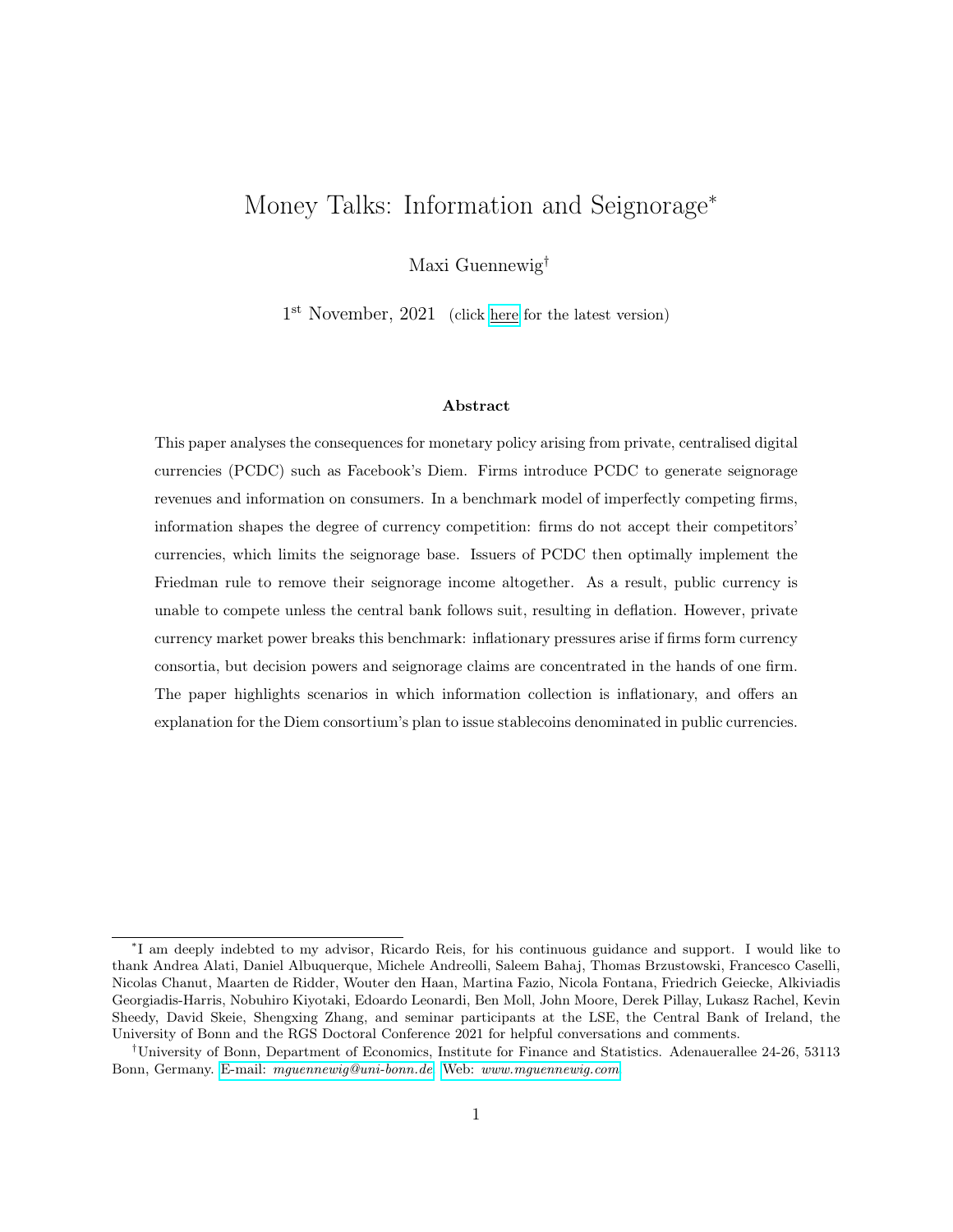## B General Equilibrium PCDC introduction decisions

Using the results of subsection 4.4, I now allow firms to counter-innovate by also introducing a private currency, thus calling this scenario general equilibrium. I highlight a first mover advantage in the monetary framework: while information rents reduce the competing firm's profit, seignorage revenues accrue to both firms in equilibrium. The second mover therefore may not find it profitable to also introduce a PCDC.

The first mover gains can be neatly decomposed into two components: information rents in a zero interest rate environment, and seignorage revenues. Prior to the introduction of a private currency, firms split the market equally. By Equation (31), the opportunity cost of holding Dollars acts as a tax on consumption, lowering profits for all firms in every time period. Proposition 3 showed that this opportunity cost is fully removed for all currencies upon the introduction of one private currency. Both firms benefit equally and achieve the seignorage gains, denoted by  $\mathcal{S} \left( \{\tau_{t+s}^{\$}\}_{s=0} \right)$ .

Turning to information, let  $I$  denote the lifetime information rents for an economy with zero interest rates.<sup>37</sup> The first mover trades off the total gains from introducing a private currency against a fixed cost of doing so. The second mover then trades off only the information gains against the fixed cost.

Proposition 8 (First mover advantage). If the fixed cost of introducing the currency is smaller than the lifetime information gain,  $k$  $I$ , then both firms introduce private digital currencies. Neither accept the Dollar nor their competitor's currency. The Dollar loses its role as medium of exchange, and thus money market clearing for a positive supply  $M_t^{\$, S} > 0$  again requires  $\tau_t^\$ = 0.$ 

For an intermediate cost k, with  $I < k$   $I + \frac{\$}{\left(\{\tau_{t+s}^{\$}\}_{s=0}\right)}$ , only one firm introduces a private currency. The competitor firm does not accept it. The first mover achieves both information and seignorage rents. While information rents impose a negative externality on the competitor firm, forcing the central bank to implement the Friedman rule imposes a positive externality.

Whether the public currency loses its role as medium of exchange depends on the size of the economy's information rents. For sufficiently large information rents, all firms form digital currency

 $37$ Let denote the period information gain for an economy with zero interest rates. It corresponds to the one-time information gain in Section 3. Firms discount future profits using the household's real discount factor, given by  $\beta$  in equilibrium. Since the firm benefits from information for the first time in the period after introducing the currency, the total lifetime information gain is given by  $I = \frac{\beta}{1-\beta}$ .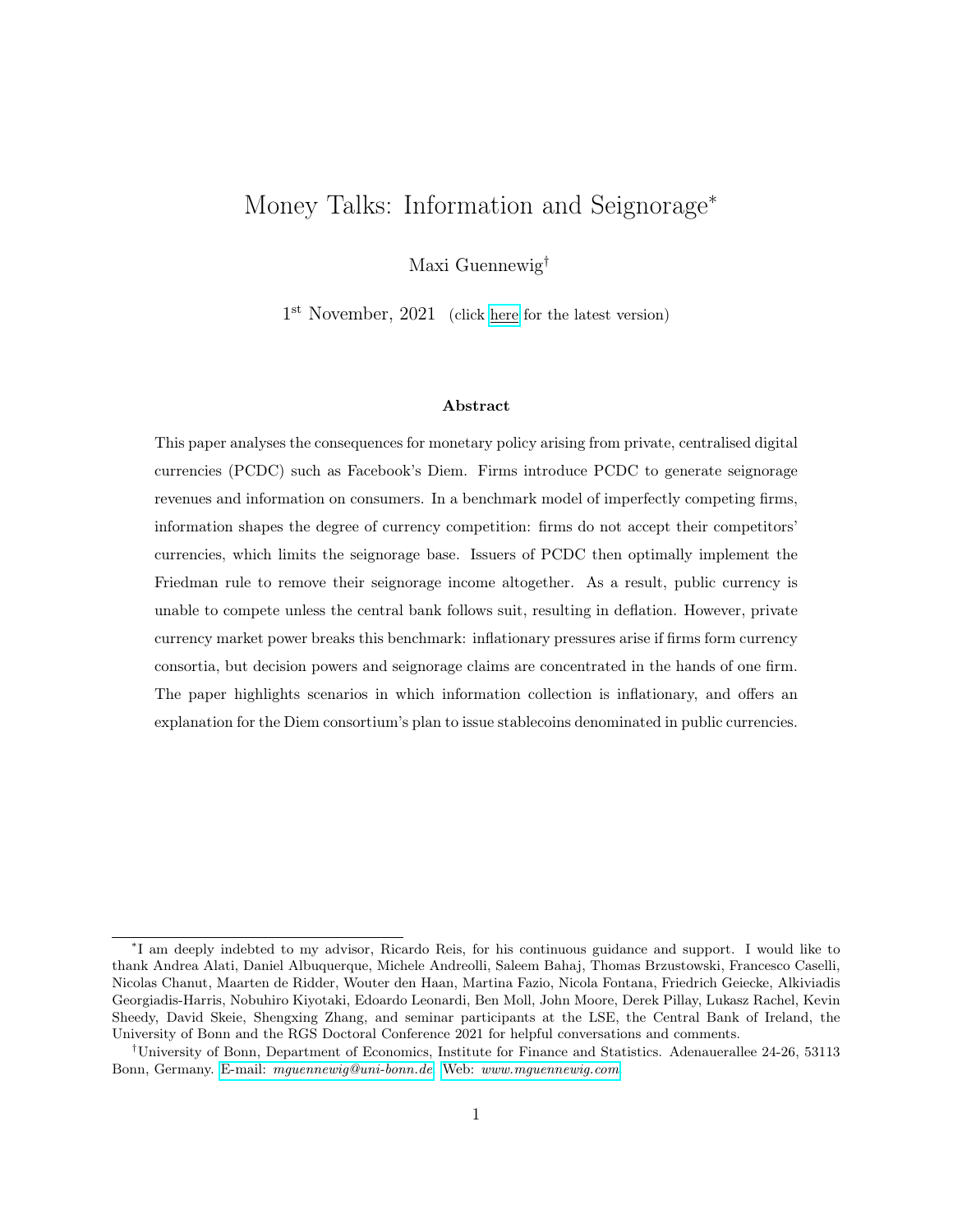areas as introduced by Brunnermeier et al. (2019): although transactions take place within one economy, they are settled using different currencies in different marketplaces. Information generated by purchases is valuable, and thus firms aim to maximise their own information set while minimising that of the competitor. This is achieved if each firm only accepts their private currency. It follows that firms prefer not to transact in the Dollar even for a central bank monetary policy of zero interest rates. However, given the privately-enforced Friedman rule result, payment technologies introduced by second movers need not take the form of private currencies. One currency already disciplines the government, and firms can rely on other technologies to generate transaction data.

Proposition 8 also shows that it is more profitable to introduce a PCDC in countries with high inflation. Incentives are higher if the central bank is ill-disciplined and monetary policy effectively taxes transactions between firms and consumers. Even in the absence of any PCDC, public currency interest rates are capped. As  $\tau_t^{\$}$  increases—or equivalently as  $\pi_{t+1}^{\$}$  increases—profits decrease. Unless the cost of introducing a PCDC approaches infinity, there exists a threshold level of public currency ill-discipline at which one firm introduces a PCDC, disciplining the government forever. This finding resonates with the observed dollarisation in economies which experienced high inflation rates.

Finally, the model's first mover advantage also resonates with frequently made arguments for the clear dominance of one currency in the majority of economies.<sup>38</sup> In all likelihood, handling multiple currencies is mentally costly, and the marginal cost of holding another currency is increasing. General adoption also depends on network effects: consumers only want to hold a particular currency if they expect others to accept it. Interestingly, the People's Bank of China is planning on issuing CBDC very shortly. One doubt about its future success is whether the CBDC can compete with Alipay and WeChat Pay which have successfully established themselves economy-wide. The example of China shows that two digital payment technologies can co-exist, but the number of currencies that can circulate in an economy may well be limited. Such considerations strengthen this paper's result. Together, they help explain why Facebook is pushing ahead with their currency project, although they have been unable to convince the desired amount of 100 firms to join their consortium so far.

<sup>38</sup>One argument for the success of public currencies is that the government can force agents to pay taxes in the public currency. I evaluate the equilibrium effects of such a policy in Section 6.3.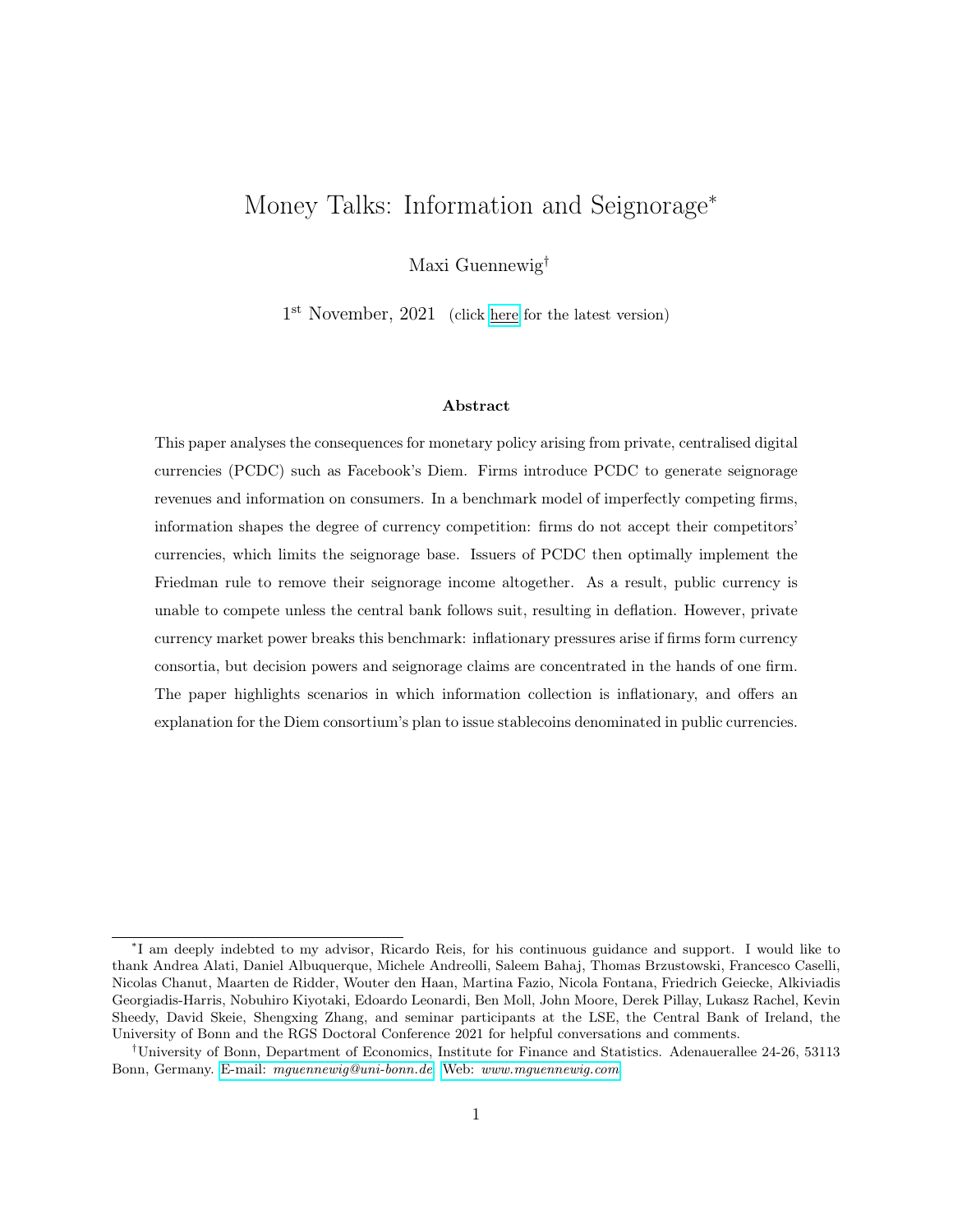## C Appendix to Section 3

#### C.1 Consumer strategies in full formality

Given the demand schedule  $c(p, \theta_j)$ , let  $V_j(p)$  denote the value function of a consumer of type  $\theta_j$ :

$$
V_j(p) = u_j(c(p, \theta_j))
$$
\n(IC.1)

Consumers shop at the firm where they have obtained the lowest price offer. Since time-1 is the final period, decisions have no consequences for any future payoffs. Thus, consumers first visit the firm which they expect to charge lower prices. Let  $\mu^{j}(p)$  denote the beliefs of consumer j over the firms' prices, and  $\psi^j(\mu^j(p))$  their initial search strategy. If they expect both firms to charge the same price, the relative advertising intensity determines the first search; otherwise consumers randomise:

$$
\psi^{j}(a^{j}, \mu^{j}(p)) = \begin{cases}\ni & \text{if } \mathbb{E}\left[p^{i}j\mu^{j}\right] < \mathbb{E}\left[p^{i}j\mu^{j}\right] \\
i & \text{if } \mathbb{E}\left[p^{i}j\mu^{j}\right] = \mathbb{E}\left[p^{i}j\mu^{j}\right], \text{ and } a^{i,j} > a^{i,j} \\
i & \text{with prob. } \frac{1}{2} \\
i & \text{with prob. } \frac{1}{2}\n\end{cases}
$$
\n
$$
\text{if } \mathbb{E}\left[p^{i}j\mu^{j}\right] = \mathbb{E}\left[p^{i}j\mu^{j}\right], \text{ and } a^{i,j} = a^{i,j}
$$
\n
$$
(IC.2)
$$

Let  $\omega^j(p^i, \mu^j(p^{-i}))$  denote the consumer's continuation search decision, having learnt about firm *i*'s price. Consumers decide not to search whenever they believe that obtaining another price offer is not profitable. Optimally, they follow a cut-off rule, trading off paying the additional search cost S and achieving higher utility due to a lower price offer:

$$
\omega^{j}(p^{i}, \mu^{j}(p^{i})) = \begin{cases} 0, & \text{if } V_{j}(p^{i}) \quad \mathbb{E}\big[V_{j}(p^{i}) \cup \mu^{j}(p^{i})\big] & S \\ 1, & \text{o/w} \end{cases}
$$
(IC.3)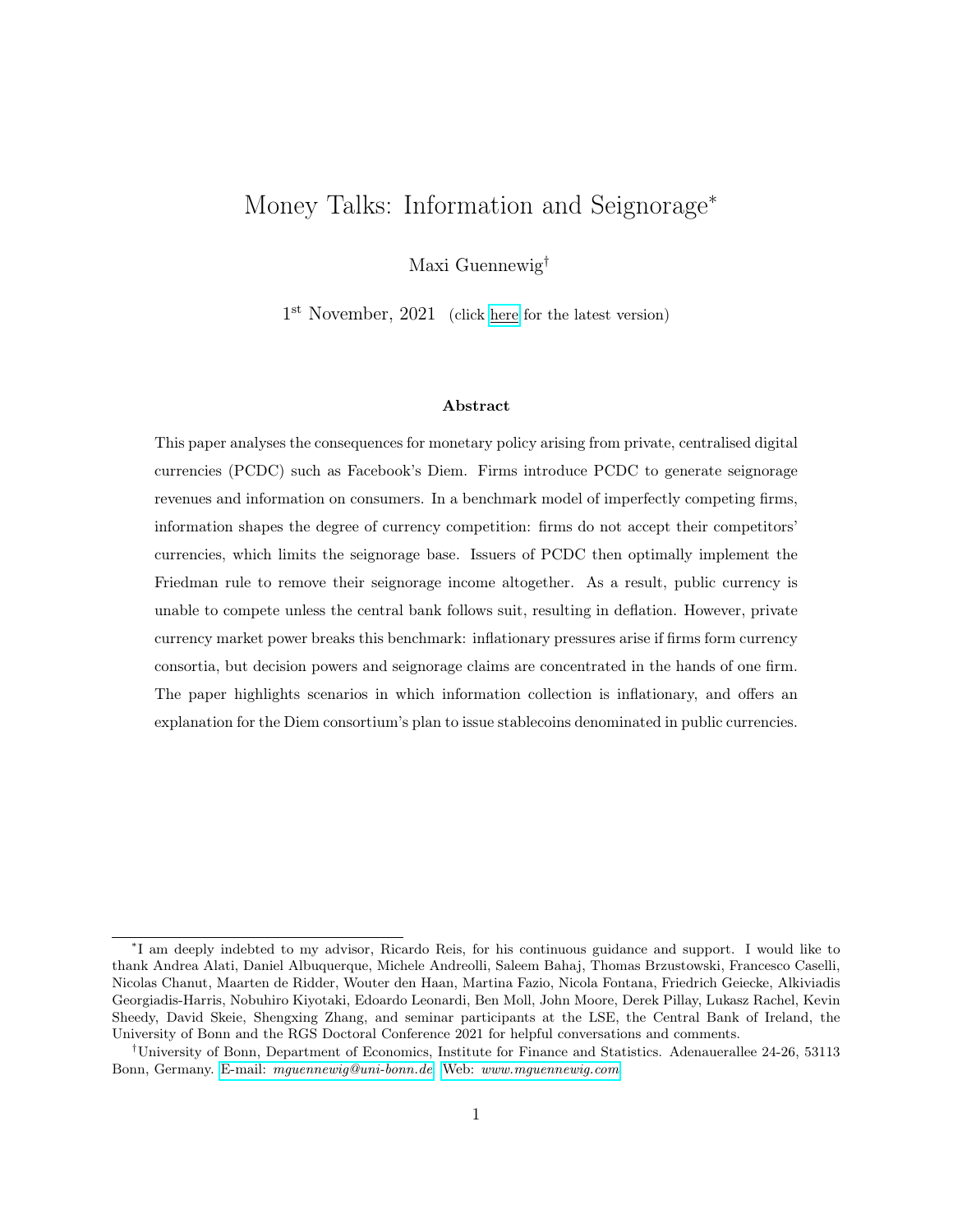#### C.2 Proof of Lemma 1

First, I show that charging the monopoly price is indeed the unique equilibrium outcome in the final period (again omitting time subscripts for readability). Since the firm's profit function has a unique maximum at p~ for all consumer types  $\theta$ , firms have no incentive to increase the price. Given consumer beliefs  $\mu(p) = p$ , the consumers' initial search strategy is either decided through advertising, or via a coin toss. Thus firms also have no incentive to reduce the price to attract more consumers. Consumers, having obtained one monopoly price quote, have no incentive to search any further, given their beliefs to obtain the exact same price quote a second time. Therefore no agents have any incentive to deviate unilaterally.

Now consider an equilibrium candidate for which firm i charges a price  $p^i < p$ , and the competitor i charges a price weakly larger than firm i:  $\mu(p^i) = p^i$   $p^{i} = \mu(p^{i})$ . According to the consumers' initial search strategies, and given consumer beliefs, all consumers visit firm i first if the above inequality is strict. By the law of large numbers, half of the measure of consumers visit firm *i* if the inequality holds with equality. Consider next the consumers' cut-off rule  $\omega(p^i, \mu(p^{-i}))$ . Let  $p$  denote the price that makes the consumer exactly indifferent between obtaining another price quote or purchasing from firm  $i$ , satisfying:

$$
V^{j}(p) = \mathbb{E}[V^{j}(p^{i}) \, j \, \mu(p^{i})] \qquad S \tag{IC.4}
$$

Note that  $V^j(p^i)$  is continuous in  $p^i$ . Further note that the profit function  $(p^i, \theta)$ , which captures profits conditional on selling, is also continuous in  $p^i$ . It then follows that there exists an  $\varepsilon > 0$ for every  $p^i < p$  such that charging a price  $p = p^i + \varepsilon$  minfp, pg yields strictly higher profits:  $(p, \theta) > (p^i, \theta)$ . Firm i thus unilaterally deviates, and there can be no equilibrium for which  $p^i$  p<sup>i</sup> p, with at least one inequality strict.

It follows that consumers of both types anticipate to face the same price  $p$  at both firms in the final period. Therefore their time-0 strategies cannot affect future utility, removing all strategic considerations other than searching for the lower price. The conditional demand schedules and the continuation search strategies at time-0 mirror those of time-1. The initial search strategy is given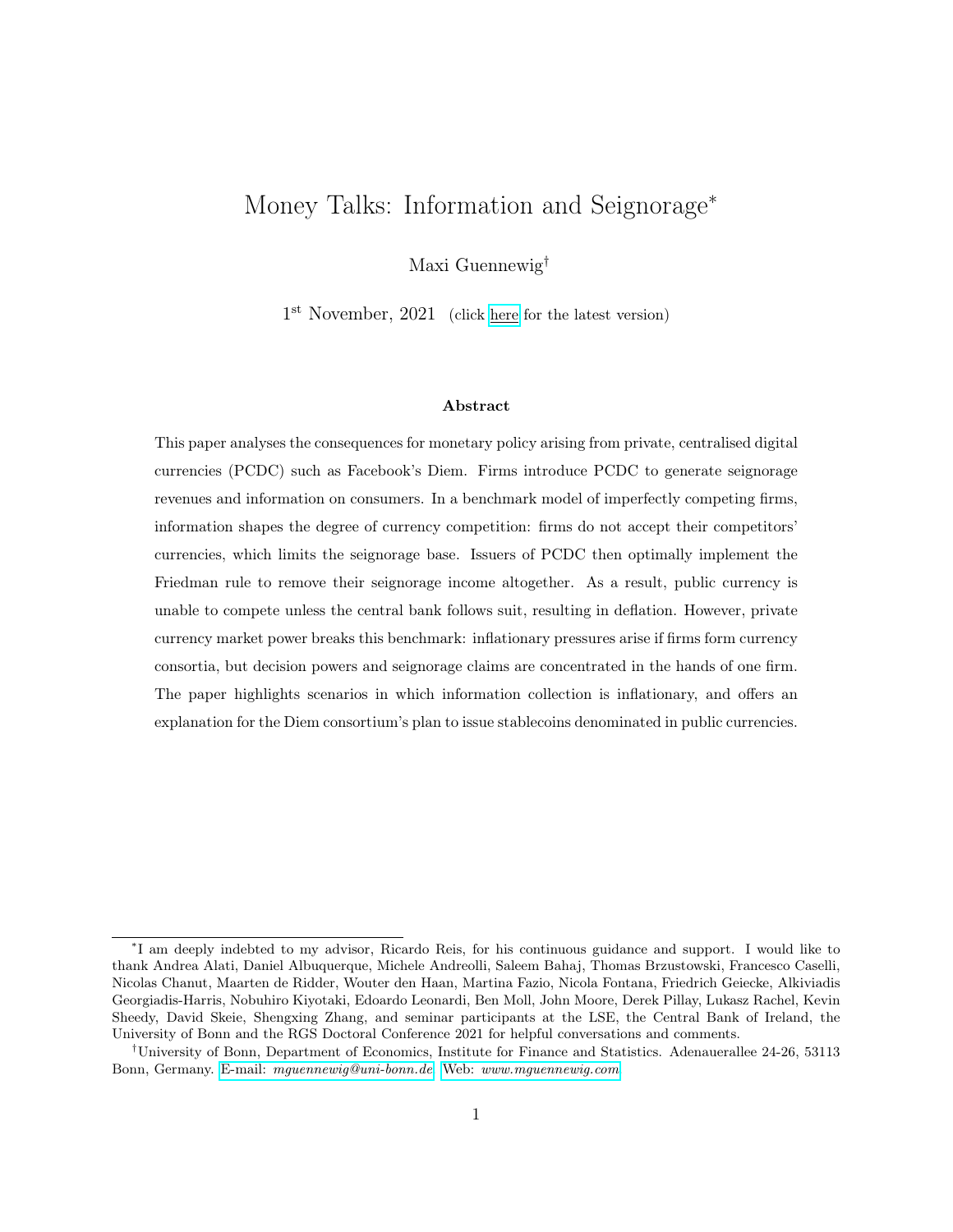$$
\psi_0^j(\mu^j(p_0)) = \begin{cases}\n\begin{cases}\ni \text{ with prob. } \frac{1}{2} \\
i \text{ with prob. } \frac{1}{2}\n\end{cases} & \text{if } \mathbb{E}\left[p_0^i/\mu_0^j\right] = \mathbb{E}\left[p_0^i/\mu_0^j\right] \\
i \text{ if } \mathbb{E}\left[p_0^i/\mu_0^j\right] < \mathbb{E}\left[p_0^i/\mu_0^j\right]\n\end{cases}\n\tag{IC.5}
$$

Following the same steps as above, I find that both firms charge the monopoly price at time-0, and thus in all time periods.

#### C.3 Proof of Proposition 1

In the initial period, given that consumers randomise between firms in equilibrium, firm  $f$  is visited by exactly half of the measure of consumers, with the average type of their customers equalling the population average type. Assume that all consumers use firm  $f$ 's technology at firm  $f$  (without loss of generality). With a payment technology generating information, firm f thus learns that  $\frac{q}{2}$ consumers have high valuations, while  $\frac{1-q}{2}$  consumers have low valuations. If  $\xi > \frac{q}{2}$ , some advertising capacity remains after firm  $f$  has advertised all of its previous high valuation customers. Suppose that firm g accepts their competitor's technology. Let the share of purchases with firm g conducted using firm f's technology be denoted by  $\rho > 0$ . Since  $\xi > \frac{q}{2}$ , it must be that  $\xi > \frac{(1+\rho)q}{2}$  for some  $\rho > 0$ . Information accrues to the owner of the technology used to transact. Not accepting the competitor technology,  $\gamma^{g,acc} = 0$ , corresponds to a share of  $\rho = 0$ . Effectively, I compare payoffs for firm g for these two values of  $\rho$ .

Consider first a firm  $g$  that does not operate a payment technology. This firm cannot match consumer ID and purchase, and therefore does not know who their previous customers are. Thus, it randomises among the general population of consumers when advertising. If  $\rho = 0$ , firm f optimally advertises to a fraction  $\frac{q}{2}$  of all consumers, and optimally does not advertise to a fraction of  $\frac{1-q}{2}$ . The remaining capacity is used for a total measure of  $\xi \frac{q}{2}$  $\frac{q}{2}$  of consumers that were firm  $g$ 's customers in the previous period. Thus firm  $f$  has no information on their types: some low valuation consumers receive firm f advertising. Now suppose  $\rho > 0$ . Firm f learns the valuation for an additional  $\frac{\rho}{2}$ measure of consumers, and therefore identifies an additional  $\frac{\rho q}{2}$  measure of high valuation types and directs advertising towards them. Given the randomisation strategy of firm  $g$ , the probability of

49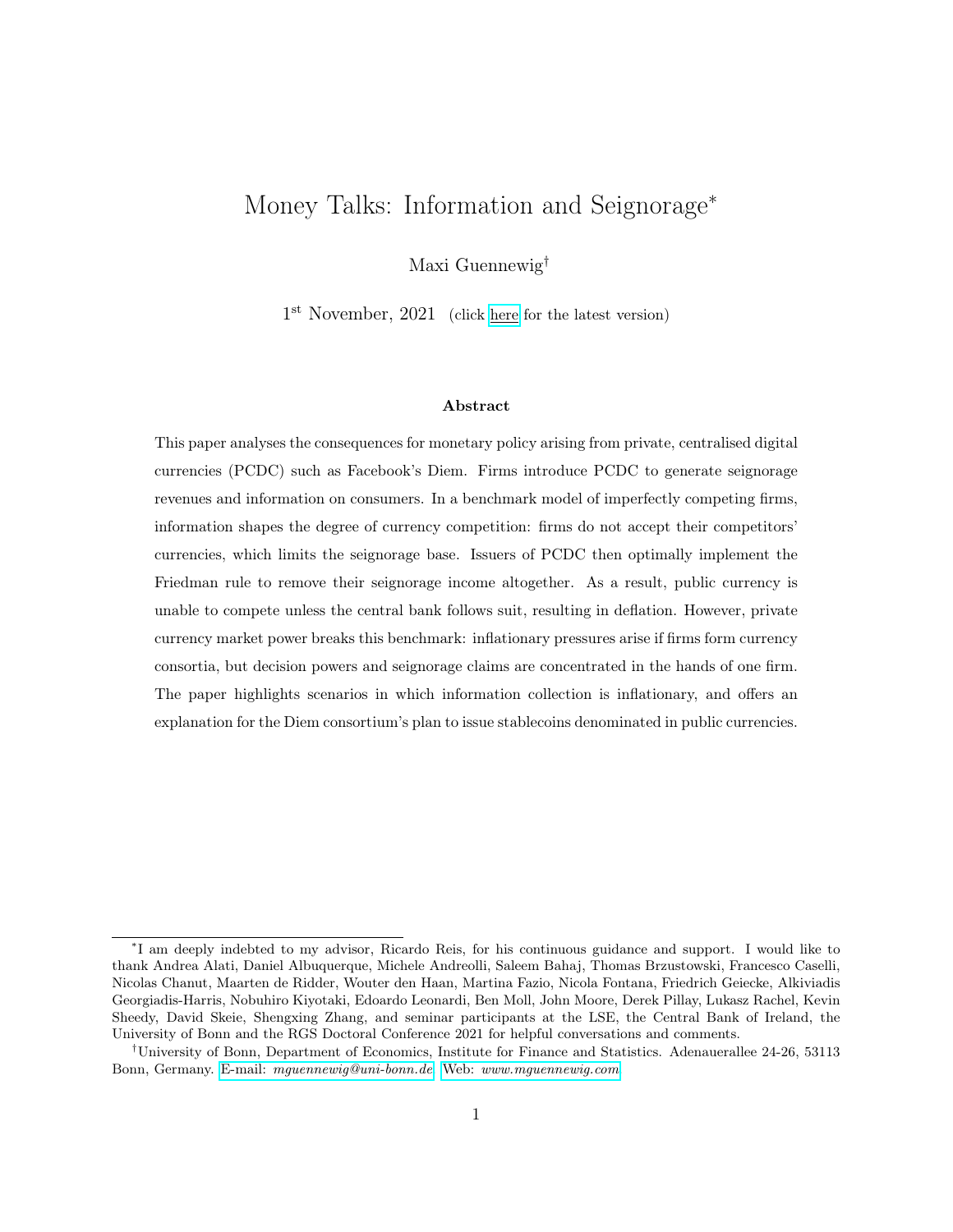double advertising to a previous customer of  $g$ 's with a high valuation increases. The probability of double advertising to a low type decreases in exactly the same proportion as it increases for high types. Overall, the expected match quality for firm g decreases as  $\rho$  becomes strictly positive, and so do profits.

The above reasoning is demonstrated algebraically below for the case in which  $\xi > \frac{(1+\rho)q}{2}$ . Firm g randomises, advertising to each consumer with a probability of  $\xi$ . Thus, the matching probability conditional on firm  $f$ 's advertising decision is given by

$$
P[\psi^{j} = f/a^{f,j} = 1] = (1 \quad \xi) + \frac{\xi}{2} \qquad P[\psi^{j} = f/a^{f,j} = 0] = \frac{1 - \xi}{2}
$$
 (IC.6)

Consumers with known type generate profits of  $\kappa \theta_H$  and  $\kappa \theta_L$ , respectively; consumers with unknown type generate  $\kappa \mathbb{E}[\theta]$  in expectation. Firm f identified a measure  $\frac{(1+\rho)q}{2}$  of consumer to be the high type, and a measure of  $\frac{(1+\rho)(1-q)}{2}$  of consumers to be the low type. Since  $\xi > \frac{(1+\rho)q}{2}$ , firm f advertises to all high types, and uses the remaining capacity for consumers that have not been  $f$ 's customers in the previous period. Expected profits of firm  $f$  are thus given by:

$$
f = \frac{(1+\rho)q}{2} \left[ (1 \quad \xi) + \frac{\xi}{2} \right] \kappa \theta_H + \frac{(1+\rho)(1-q)}{2} \left[ \frac{1 \quad \xi}{2} \right] \kappa \theta_L
$$
  
+ 
$$
\left[ \xi \quad \frac{(1+\rho)q}{2} \right] \left[ (1 \quad \xi) + \frac{\xi}{2} \right] \kappa \mathbb{E}[\theta] + \delta \left[ \frac{1 \quad \xi}{2} \right] \kappa \mathbb{E}[\theta]
$$
(IC.7)  
where  $\delta = 1$   $\frac{(1+\rho)(1-q)}{2} \quad \xi$ 

$$
\frac{\partial}{\partial \rho} \frac{f}{f} = \frac{\kappa}{4} q (1 \ q) [\theta_H \ \theta_L] > 0 \tag{IC.8}
$$

The derivative of the profit function with respect to  $\rho$  yields that firm f's profits are increasing in ρ. Given that equilibrium industry profits are fixed at = κ**E**[θ], it must be that firm g's profits are decreasing in  $\rho$ . It follows that  $\gamma^{g,acc} = 0$ .

If  $\xi < \frac{(1+\rho)q}{2}$ , the relevant comparison of payoffs is for the case where firm g does not accept firm f's payment technology ( $\rho = 0$ ); and the case where firm f identifies more high valuation types than they can advertise to, corresponding to a maximum value of  $\rho$  given by  $\rho$ , satisfying  $\xi = \frac{(1+\rho)q}{2}$  $rac{\rho}{2}$ .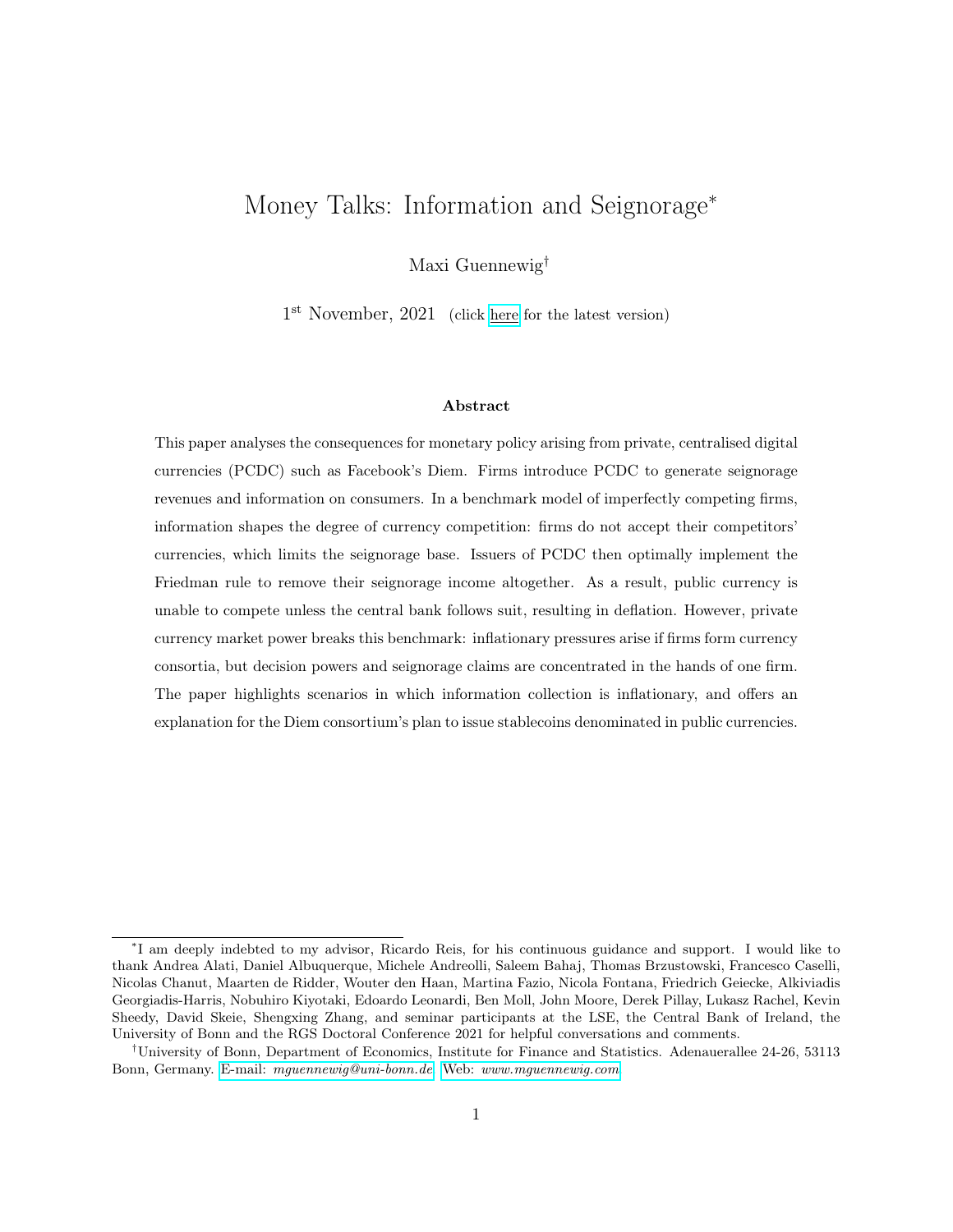The algebraic proof for a firm that has also introduced a payment technology is not presented here. Noting that the information loss is even stronger if firm  $q$  is collecting information themselves, the claim immediately follows. Above I showed that more competitor information and a constant information for firm g negatively affected firm  $g$ 's profits. With a technology, not only does firm  $g$ generate information for competitor firm  $f$  when accepting their technology, but they also directly reduce the information they themselves collect. The losses in profits are even stronger for a firm that has introduced a payment technology and thus  $\gamma^{g,acc} = 0$ .

#### C.4 Proof of Lemma 2

The first mover gains in profits from introducing the payment technology, denoted by  $1st$ , are given by

$$
^{1st} = {^{i}}[(1,0), (0,0)] \t{}^{i}[0,0] \t\t (IC.9)
$$

Since industry profits are fixed at  $= \kappa \mathbb{E}[\theta]$  in any scenario, and the firms' payoffs always equal for fully symmetric strategies and equivalent levels of information, it must be that<sup>39</sup>

<sup>2</sup>nd = i -(1, 0),(1, 0) i -(0, 0),(1, 0) = i -(1, 0),(1, 0) h i -0, 0 <sup>1</sup>st i = 1st (IC.10)

First and second mover gains, denoted by  $2nd$ , are equal. If one firm finds it profitable to introduce the payment technology, so does the other:  $=$   $1st = 2nd$  k. Any potential advantages that the payment technology delivers are only redistributions of equilibrium profits from one firm to another. When firm  $i$  introduces the technology, their profits increase at the expense of their competitor. When the competitor also introduces their own technology, the game is symmetric again: firms have information of equal value, profits are shared equally, and firm  $i$  loses exactly those profits initially gained from firm  $i$ .

<sup>&</sup>lt;sup>39</sup>Information is not symmetric because firms will always obtain information on different individual consumers. However it is equivalent if both firms have collected information on half of the population, where each half is of the same average type  $\mathbb{E}[\theta]$ .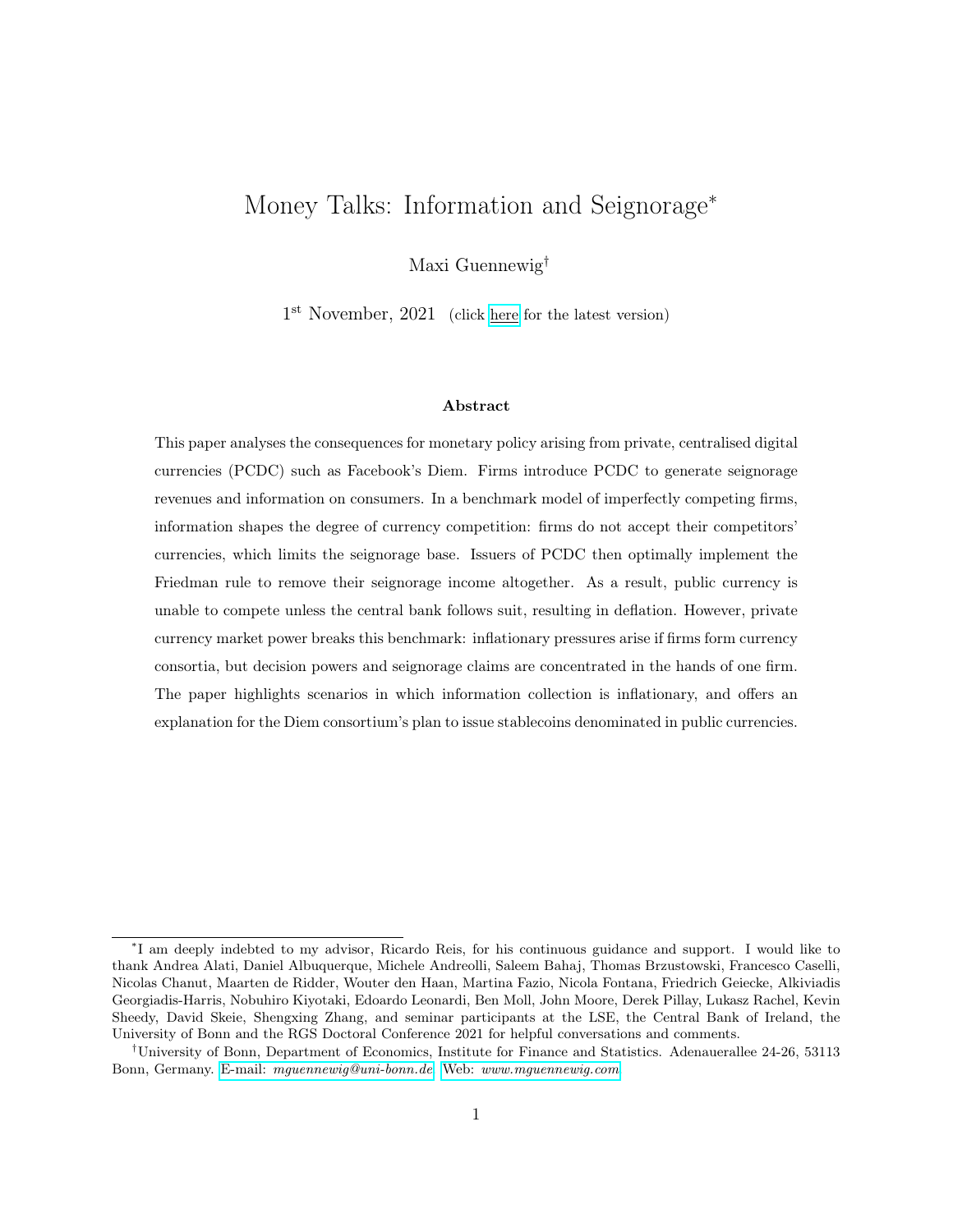## D Appendix to Section 4

#### D.1 Equilibrium definition

The competitive equilibrium of this economy is given by

1. Set of firm strategies that solve the profit maximisation problems, given beliefs  $\mu_t^i$ 

$$
\left( \begin{array}{c} i, p_t^i, a_t^i, \tau_t^z \end{array} \right)_{i2ff, gg, z2f \text{ ,} \mathbb{G}g, t \text{ } 0}
$$

2. Set of consumer strategies that solve the utility maximisation problem, given beliefs  $\mu_t^j$ t

$$
\left(\psi_{j,y,t}, \psi_{j,m,t}, C_{j,A,t}, X_{j,A,t}, M_{j,A,t}^z, B_{j,A,t}^z, N_{j,A,t}\right)_{j\geq [0,1],\ A\geq f\ y,m,og,\ z\geq f\$,\ \forall s,\ g,t\ \theta
$$
\n3. Set of prices  $\left(w_t, P_t, \tau_t^{\$}, e_t^z\right)_{t\geq 0}$ 

such that the markets for labour, the credit good, the money good, bonds and money clear. Beliefs are formed rationally, and updated according to Bayes' Law.

#### D.2 The middle-aged consumer's maximisation problem

 $z2f$  , Gg, t O

Consider the second period of consumer j's life, born at time  $t-1$ , having visited firm  $f$ 's shop and learnt their price  $p_t^f$  $_t^I$ . The consumer maximises remaining lifetime utility subject to budget constraints when middle-aged and old (Equation 21) and the CIA constraint when middle-aged (Equation 25). As in the main body of text, drop all j-subscripts for readability. Consumer j's total money holdings in Dollar values is denoted by  $e_t M_t$ :

$$
e_t M_{m,t} = M_{m,t}^{\$} + e_t M_{m,t} + e_t^{\$} M_{m,t}^{\$} \tag{ID.1}
$$

where the exchange rates  $(e_t, e_t^{\mathbb{G}})$  denote the price of private currencies in terms of the Dollar. Formally, the non-negativity constraints on their real money holdings reads:

$$
\frac{M_{m,t}^{\$}}{P_t}, \frac{e_t M_{m,t}}{P_t}, \frac{e_t^{\$} M_{m,t}^{\$}}{P_t} \qquad 0
$$
\n(ID.2)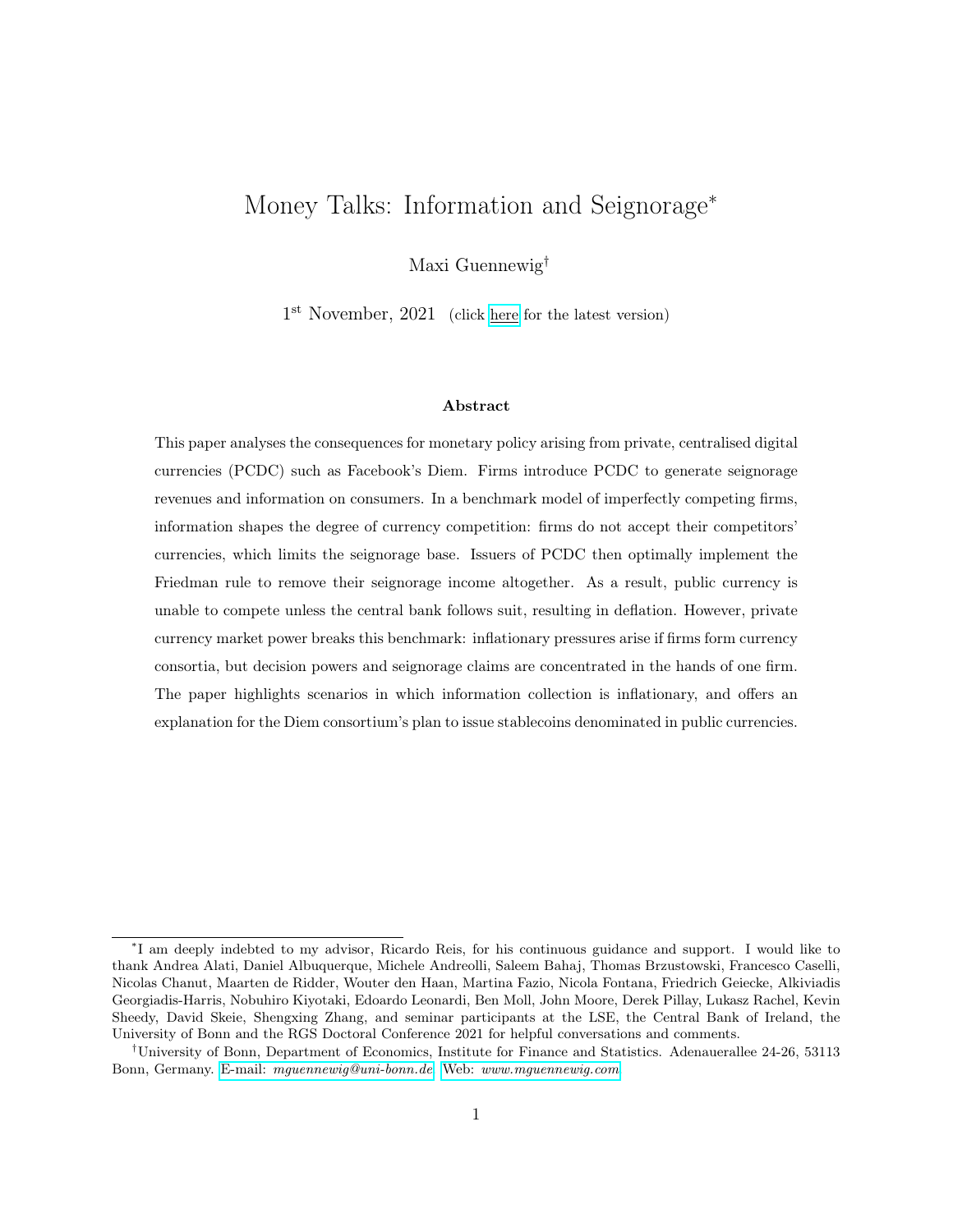The Dollar value of total bond holdings,  $e_t Q_t B_t$ , is given by:

$$
e_t \mathbf{Q}_t \mathbf{B}_{m,t} = Q_t^{\$} B_{m,t}^{\$} + e_t Q_t B_{m,t} + e_t^{\$} Q_t^{\$} B_{m,t}^{\$} \tag{ID.3}
$$

where  $Q_t$  denotes the prices of bonds issued at time-t, to mature in the following period. Bond prices are inversely related to the interest rate prevailing in the respective currencies:

$$
Q_t^z = \frac{1}{1 + i_t^z} \quad z \geq f\$, \quad, \mathbb{G}\mathcal{G} \tag{ID.4}
$$

Lastly, summarise money holdings accepted in exchange by firm  $f$ 's as

$$
\frac{\gamma^f e_t M_{m,t}}{P_t} = \gamma^{f,\$} \frac{M_{m,t}^{\$}}{P_t} + \frac{e_t M_{m,t}}{P_t} + \gamma^{f,\$} \frac{e_t^{\$} M_{m,t}^{\$}}{P_t}
$$
(ID.5)

The above imposes that firm  $f$  accepts their own currency Diem. The utility maximisation problem is then given by

$$
\max_{fX_{m,t}, X_{o,t+1}, C_{m,t}, N_{m,t}} U(X_{m,t}) + \theta_j^1 \alpha(C_{m,t})^{\alpha} \qquad N_{m,t} + \beta \Big[ U(X_{o,t+1}) \qquad N_{o,t+1} \Big]
$$
\n
$$
N_{o,t+1}, B_{m,t}, M_{m,t}g
$$
\n
$$
s.t. \quad X_{m,t} + p_t^f C_{m,t} + \frac{e_t(M_{m,t} + Q_t B_{m,t})}{P_t} \qquad N_{m,t} + \frac{e_t(M_{y,t-1} + B_{y,t-1})}{P_t}
$$
\n
$$
X_{o,t+1} \qquad N_{o,t+1} + \frac{e_{t+1}(M_{m,t} + B_{m,t})}{P_{t+1}}
$$
\n
$$
p_t^f C_{m,t} \qquad \frac{\gamma^f e_t M_{m,t}}{P_t}
$$
\n
$$
\frac{M_{m,t}^{\$}}{P_t}, \frac{e_t M_{m,t}}{P_t}, \frac{e_t^{\$} M_{m,t}^{\$}}{P_t} \qquad 0 \qquad (ID.6)
$$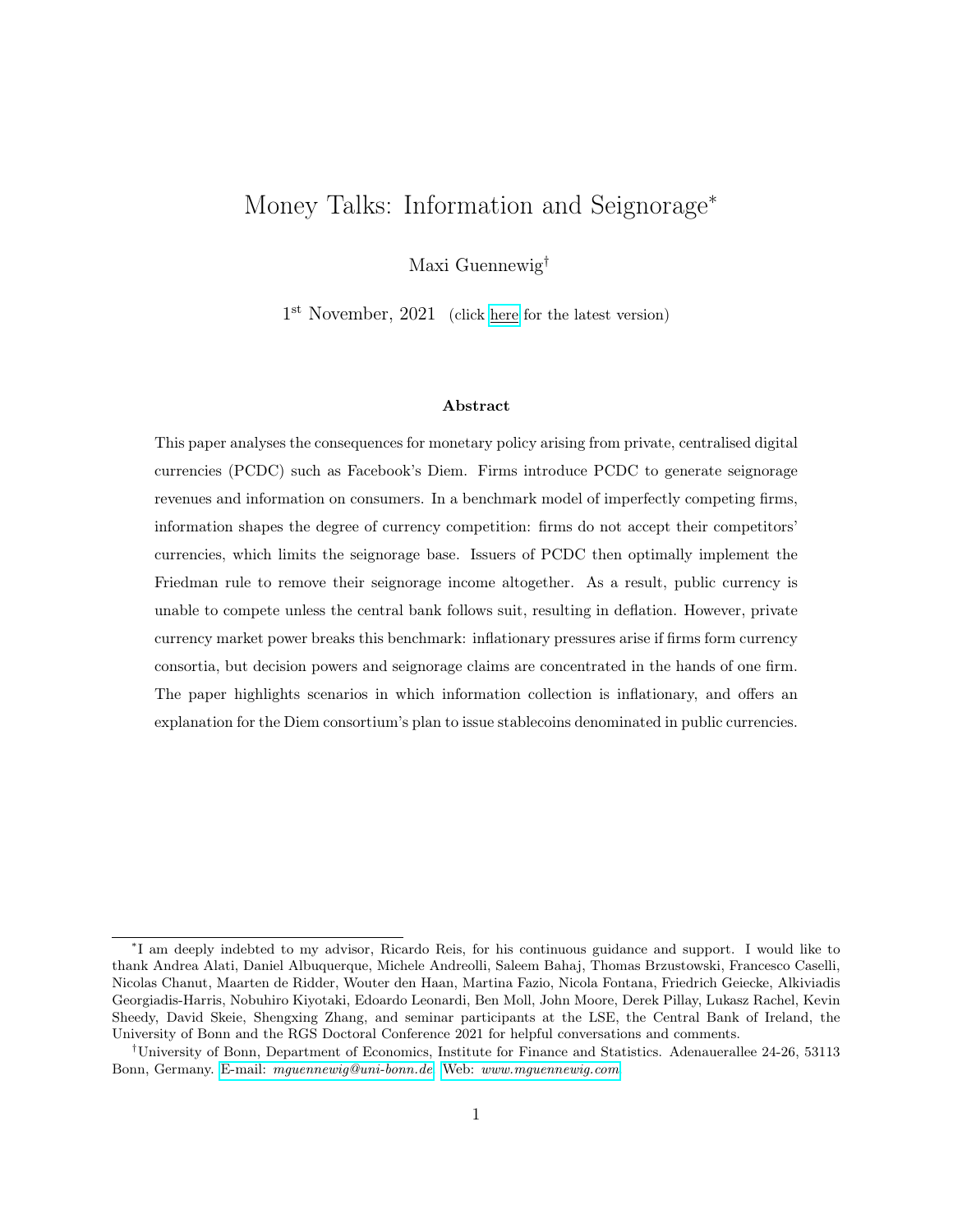The first order conditions (FOCs) are then given by

$$
X_{m,t}: \quad U^{\theta}(X_{m,t}) = \lambda_{m,t} \tag{ID.7}
$$

$$
X_{o,t+1}: \quad U^{\theta}(X_{o,t+1}) = \lambda_{m,t+1} \tag{ID.8}
$$

$$
C_{m,t}: \quad \alpha \theta_j^1 \, \alpha (C_{m,t})^{\alpha} \, \mathbf{1} \, = \, p_t^f(\lambda_{m,t} + \nu_{m,t}) \tag{ID.9}
$$

$$
N_{m,t}: \quad 1 = \lambda_{m,t} \tag{ID.10}
$$

$$
N_{o,t+1}: \quad 1 = \lambda_{o,t+1} \tag{ID.11}
$$

$$
B_{m,t}^{z} : Q_{t}^{z} = \beta \frac{\lambda_{o,t+1}}{\lambda_{m,t}} \frac{e_{t+1}^{z}}{e_{t}^{z}} \frac{P_{t}}{P_{t+1}}
$$
(ID.12)

$$
M_t^z: \quad 1 \; = \; \beta \frac{\lambda_{o,t+1}}{\lambda_{m,t}} \frac{e_{t+1}^z}{e_t^z} \frac{P_t}{P_{t+1}} \; + \; \gamma^{f,z} \nu_{m,t} \; + \; \rho_{m,t}^z \tag{ID.13}
$$

for all currencies  $z \nightharpoonup 7$ ,  $\oplus g$ . The Lagrange and Kuhn-Tucker multipliers of the budget and CIA constraints are denoted by  $\lambda_{A,t}$  and  $\nu_{m,t}$ . The Kuhn-Tucker conditions for the CIA and the non-negativity constraints are given by

$$
\nu_{m,t} \left( \frac{\gamma^f e_t M_{m,t}}{P_t} \quad p_t^f C_{m,t} \right) = 0 \quad \text{and} \quad \nu_{m,t} \quad 0 \tag{ID.14}
$$

$$
\rho_{m,t}^z \frac{e_t^z M_{m,t}^z}{P_t} = 0 \quad \text{and} \quad \rho_{m,t}^z \quad 0 \quad \mathcal{S}z \tag{ID.15}
$$

Combining FOCs for consumption of the credit good and labour supply immediately yields that  $X_{m,t} = X_{o,t+1} = X$  . Because consumption of the credit good is equal across time, the real interest rate of the economy is pinned down by the discount factor  $\beta$ . Defining inflation as  $1 + \pi_{t+1}^z = \frac{P_{t+1}^z}{P_t^z}$ , the FOCs for bonds in all currencies simplify to

$$
Q_t^z = \beta (1 + \pi_{t+1}^z)^{-1}
$$
 (ID.16)

Using this expression for bond prices, money FOCs become

$$
\gamma^{i,z}\nu_{m,t} = 1 \quad Q_t^z \quad \rho_{m,t}^z \tag{ID.17}
$$

Consumers only hold currencies accepted by firms, and only hold the one with the lower inflation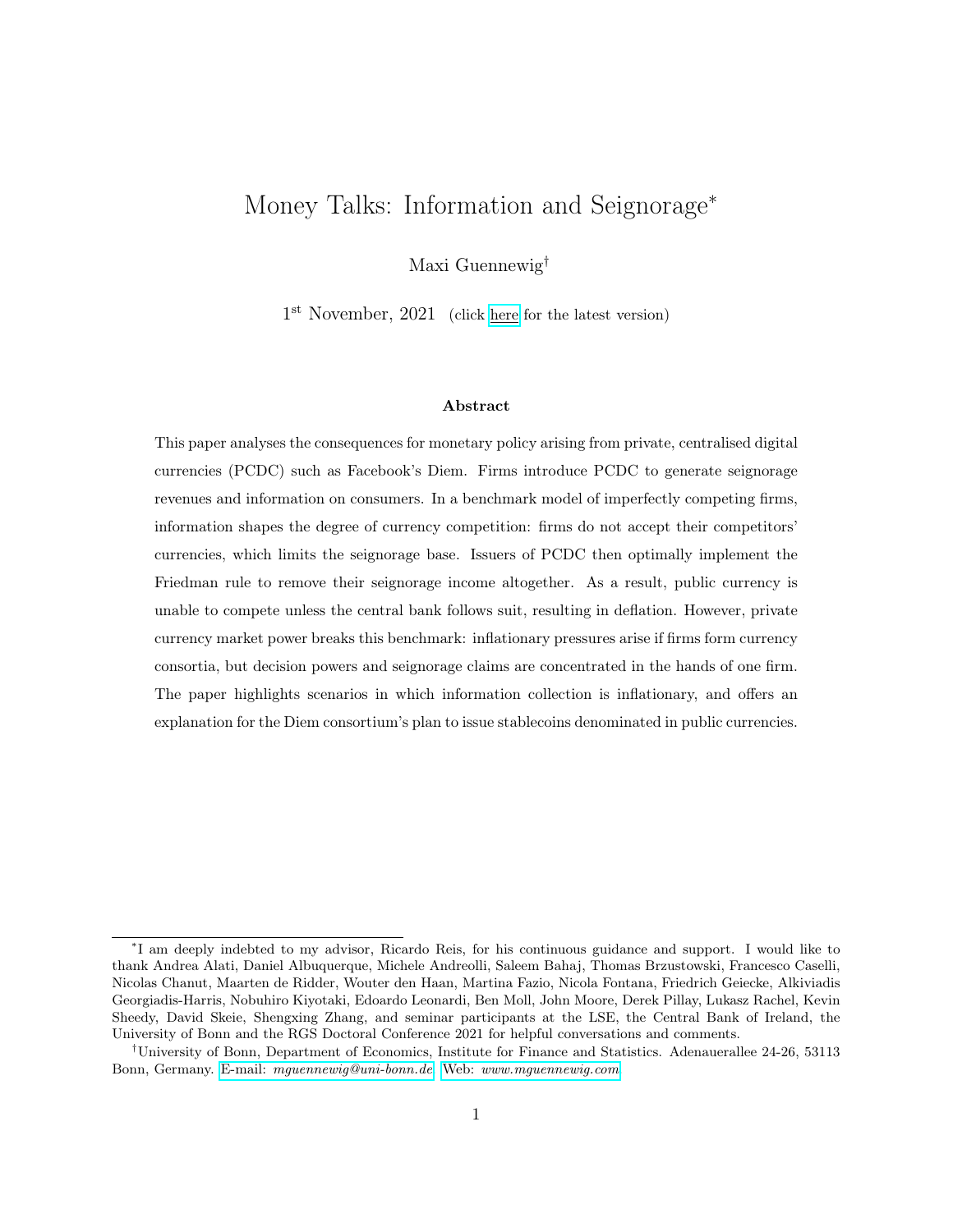rate (higher bond price) if multiple currencies are accepted. Consider first the case where firm f only accepts one currency:  $\gamma^f = (\gamma^{f,\$}, \gamma^{f,\$}, \gamma^{f,\$}) = (0, 1, 0)$ . The LHS of the above is zero, requiring  $(\rho_t^{\$}, \rho_t^{\$}) > 0$  whenever  $(Q_t^{\$}, Q_t^{\$}) < 1$ ; it follows that  $M_{m,t}^{\$} = M_{m,t}^{\$} = 0$ . Consider next a firm that accepts multiple currencies, i.e. the Dollar and Diem. Combining the two FOCs for  $M^{\$}$  and  $M$ shows that whenever  $Q_t^{\$} < Q_t$ , it must be that  $\rho_{m,t}^{\$} > \rho_{m,t}$ ; since  $\rho_{m,t}$  0, this requires  $\rho_{m,t}^{\$} > 0$ , yielding  $M_{m,t}^{\$} = M_{m,t}^{\$} = 0.$ 

The FOC for money also implies a zero lower bound on the nominal interest rate. All of  $\gamma^{f,z}$ ,  $\nu_{m,t}$  and  $\rho_{m,t}^z$  are non-negative, and hence  $Q_t^z$  can take a maximum value of one  $(i_t^z$  can take a minimum value of zero).

Denote the lowest seignorage tax rate with firm  $f$  by  $\tau_t^f$  $t_t^J$ . The FOC for this money then reads

$$
\nu_{m,t} = \tau_t^f
$$

which implies that  $\nu_{m,t} > 0$  whenever  $\tau_t^f > 0$ . Then the CIA constraint holds with equality:

$$
m_{m,t} = p_t^f C_{m,t} (p_t^f, \tau_t^f)
$$

where  $m_{m,t}$  denote real money balances of currencies held by the consumer. Turning to the FOC for money good consumption, the demand schedule is given by

$$
C_{m,t}(p_t^f, \tau_t^f) = \theta_j \left[ \frac{\alpha}{p_t^f (1 + \tau_t^f)} \right]^{\frac{1}{1-\alpha}}
$$
(ID.18)

Combining all of the equilibrium conditions—see Appendix D.4 for a full derivation—I can write down the middle-aged household's value function at time-t as

$$
V_{m,t}^{j}(M_{y,t-1}, B_{y,t-1}) = V_m + \frac{e_t(M_{y,t-1} + B_{y,t-1})}{P_t} + \theta_j \kappa \left[ p_t^{f}(1 + \tau_t^{f}) \right]^{\frac{\alpha}{\alpha - 1}}
$$
(ID.19)

where  $\kappa > 0$  is a constant, and function of  $\alpha$  only. Utility derived from the money good consumption at time-t is only affected by the price that consumers face at the firm they visit, and by the inflation rate on the money that they need to hold. Clearly, consumers visit the firm which they expect to charge the lowest seignorage-adjusted real price. For equal seignorage-adjusted prices, they visit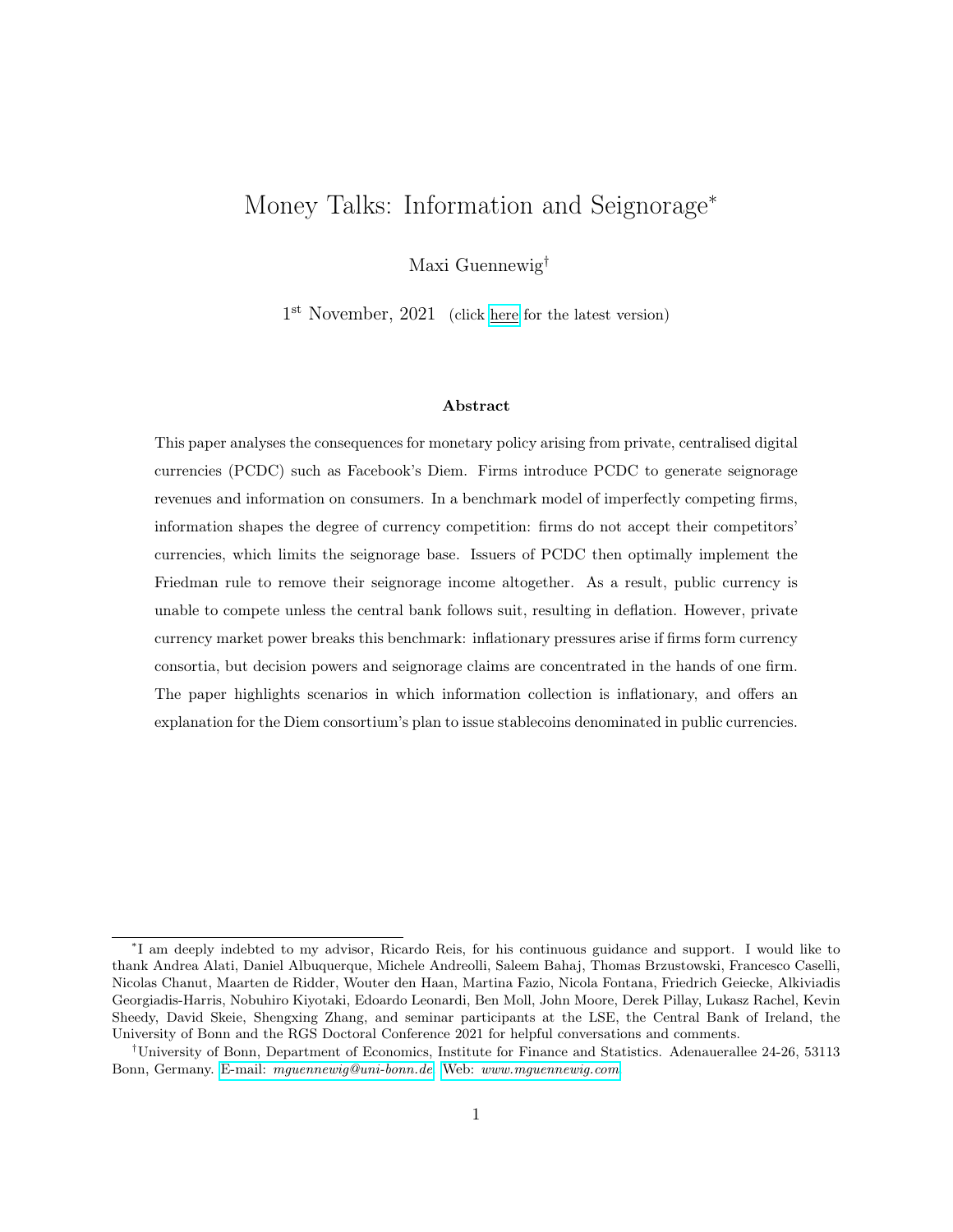the more heavily advertised firm:

$$
\psi_{m,t}^{j}(a_t^j, \mu_t^j(p_t), \tau_t) = \begin{cases} i & \text{if } \mathbb{E}\left[p_t^i(1 + \tau_t^i) / \mu_t^j\right] = \mathbb{E}\left[p_t^{i}(1 + \tau_t^{i}) / \mu_t^j\right], \text{ and } a_t^{i,j} > a_t^{i,j} \\ i & \text{if } \mathbb{E}\left[p_t^i(1 + \tau_t^i) / \mu_t^j\right] < \mathbb{E}\left[p_t^{i}(1 + \tau_t^{i}) / \mu_t^j\right] \end{cases}
$$
(ID.20)

If both seignorage-adjusted price and advertising intensity equal, consumers randomly choose a firm.

## D.3 The young consumer's maximisation problem

The middle-aged consumer's value function is independent of any consumer's decisions taken when young, apart from asset holdings. Consider a consumer born at time  $t$ . Given the equilibrium pricing by a producer issuing private currency, utility is affected by the currency introduction decisions . In the absence of private currencies, Dollar inflation also affects utility:

$$
V_{m,t+1}^{j} = V_m(\quad, \tau_{t+1}^{\$}, \theta_j) + \frac{e_{t+1}(M_{y,t} + B_{y,t})}{P_{t+1}}
$$
(ID.21)

Having visited firm *i*'s shop and learnt their price  $p_t^i$ , the young consumer's utility maximisation problem is given by

$$
fX_{y,t}, C_{y,t}, N_{y,t}, B_{y,t}, M_{y,t}g
$$

$$
U(X_{y,t}) + \theta_j^1 \alpha (C_{y,t})^{\alpha} \qquad N_{y,t} + \beta V_{m,t+1}^j (M_{y,t}, B_{y,t})
$$
  
s.t.  $X_{y,t} + p_t^i C_{y,t} + \frac{e_t (M_{y,t} + Q_t B_{y,t})}{P_t} \qquad N_{y,t} + T_{y,t}$   

$$
p_t^i C_{y,t} \qquad \frac{\gamma^i e_t M_{y,t}}{P_t}
$$

$$
\frac{M_{y,t}^s}{P_t}, \frac{e_t M_{y,t}}{P_t}, \frac{e_t^{\alpha} M_{y,t}^{\alpha}}{P_t} \qquad 0
$$
(ID.22)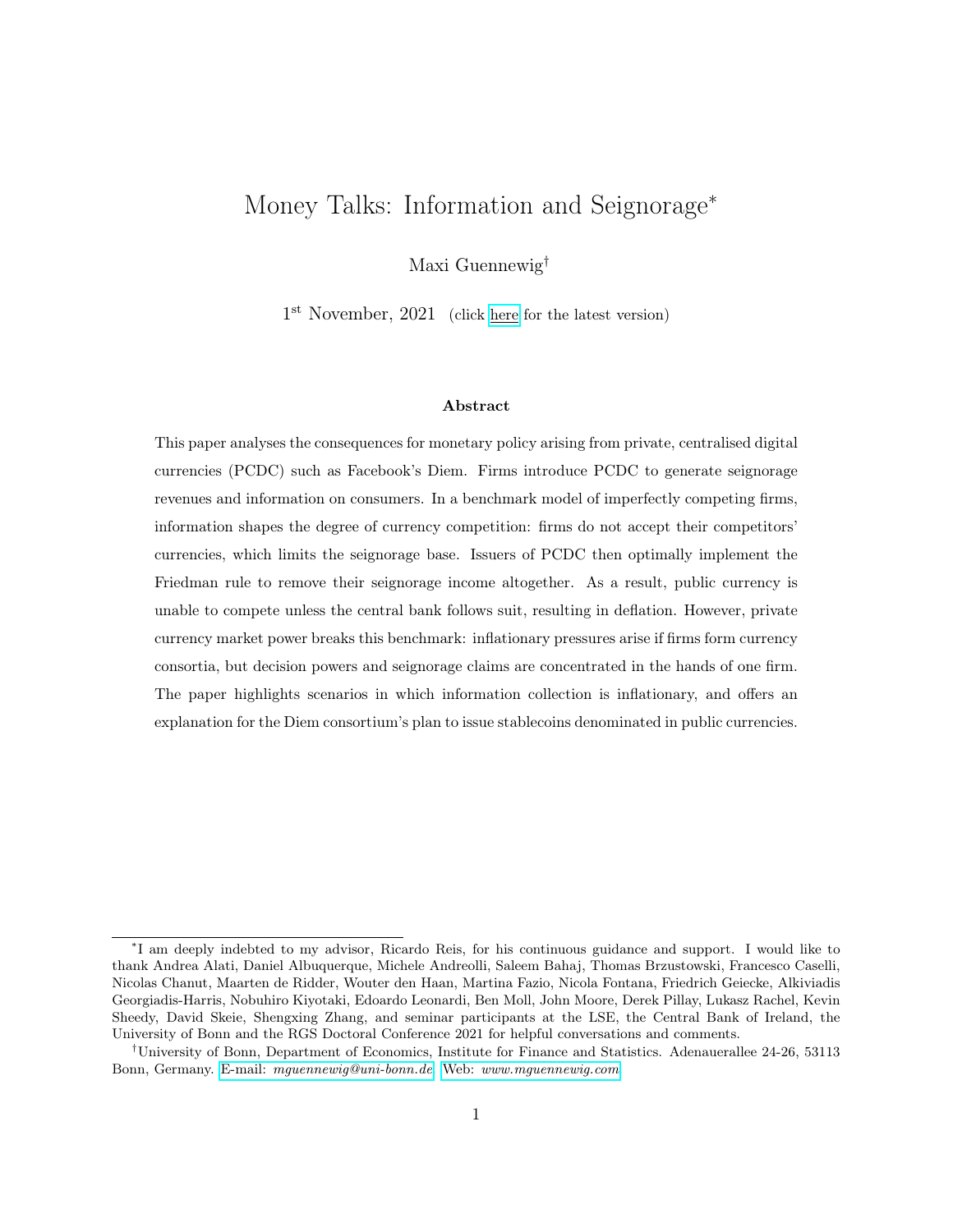The resulting equilibrium conditions below, together with the budget and CIA constraint holding with equality, mirror those for the middle-aged consumer:

$$
X_{y,t} = X \tag{ID.23}
$$

$$
C_{y,t}(\theta_j, p_t^i, \tau_t^i) = \theta_j \left[ \frac{\alpha}{p_t^i (1 + \tau_t^i)} \right]^{\frac{1}{1 - \alpha}}
$$
(ID.24)

Combining all of the above, fully derived in Appendix D.4, the value function of consumer  $j$  is given by

$$
V_{y,t}^{j} = V_y + T_{y,t} + \theta_j \kappa \left[ p_t^{i} (1 + \tau_t^{i}) \right]^{\frac{\alpha}{\alpha - 1}} + \beta V_m(\tau_{t+1}^{s}, \theta_j)
$$
 (ID.25)

Since firms do not advertise in the consumer's initial period, consumers simply visit firms seeking to minimize the seignorage-adjusted cost of purchasing the money good, and randomise if indifferent:

$$
\psi_{y,t}^j(\mu^j(p_t), \tau_t) = i \quad \text{if} \quad \mathbb{E}\Big[p_t^i(1+\tau_t^i) / \mu_t^j\Big] < \quad \mathbb{E}\Big[p_t^i(1+\tau_t^i) / \mu_t^j\Big] \tag{ID.26}
$$

## D.4 Deriving the consumer's value functions

The value function of the middle aged consumer  $j$  at time-t is given by

$$
V_{m,t}^{j} = U(X) + \theta_{j}^{1} \alpha (C_{m,t}^{i})^{\alpha} \qquad N_{m,t} + \beta [U(X) \qquad N_{o,t+1}] \qquad (ID.27)
$$

where

$$
N_{m,t} = X + p_t^i C_{m,t}^i + \frac{e_t (M_{m,t} + Q_t B_{m,t})}{P_t} \frac{e_t (M_{y,t-1} + B_{y,t-1})}{P_t}
$$
 (ID.28)

$$
N_{o,t+1} = X \qquad \frac{e_{t+1}(M_{m,t} + B_{m,t})}{P_{t+1}}
$$
\n(ID.29)

$$
C_{m,t}^i = \theta_j \left[ \frac{\alpha}{p_t^i (1 + \tau_t^i)} \right]^{\frac{1}{1 - \alpha}}
$$
(ID.30)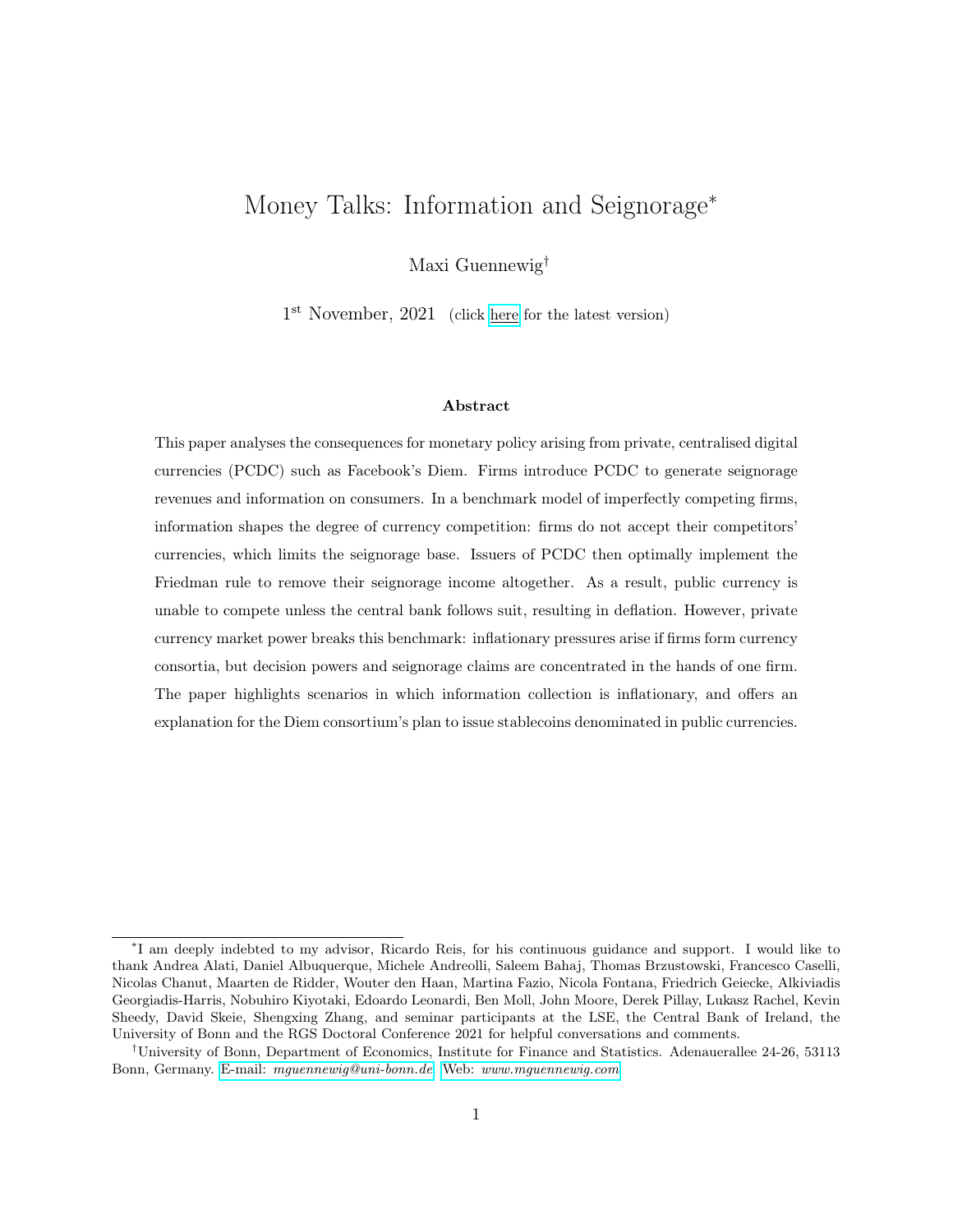Plugging in and rearranging, the expression becomes

$$
V_{m,t}^{j} = V_m + \theta_j \left[ \frac{\alpha}{p_t^{i}(1 + \tau_t^{i})} \right]^{\frac{\alpha}{1 - \alpha}} \quad p_t^{i} \theta_j \left[ \frac{\alpha}{p_t^{i}(1 + \tau_t^{i})} \right]^{\frac{1}{1 - \alpha}}
$$
(ID.31)  

$$
\frac{e_t(M_{m,t} + Q_t B_{m,t})}{P_t} + \frac{e_t(M_{y,t-1} + B_{y,t-1})}{P_t} + \beta \frac{e_{t+1}(M_{m,t} + B_{m,t})}{P_{t+1}}
$$
(ID.32)

By the nominal stochastic discount factors, I know that

$$
\frac{e_t^z Q_t^z}{P_t} = \beta \frac{e_{t+1}^z}{P_{t+1}}
$$
 (ID.33)

for all  $z \nightharpoonup \mathcal{B}$ , , Gg. Therefore  $B_{m,t}$  cancels out, and the expression for  $M_{m,t}$  simplifies substantially:

$$
V_{m,t}^{j} = V_m + \theta_j \left[ \frac{\alpha}{p_t^{i}(1 + \tau_t^{i})} \right]^{\frac{\alpha}{1 - \alpha}} \qquad p_t^{i} \theta_j \left[ \frac{\alpha}{p_t^{i}(1 + \tau_t^{i})} \right]^{\frac{1}{1 - \alpha}}
$$
(ID.34)

$$
\frac{(1 - Q_t)e_t M_{m,t}}{P_t} + \frac{e_t (M_{y,t-1} + B_{y,t-1})}{P_t}
$$
 (ID.35)

Optimally consumers only bring currencies accepted by the firm, choose the one subject to the lower inflation rate than other currencies accepted. The cash-in-advance constraint is holding with equality. It follows that

$$
p_t^i C_{m,t} = \frac{e_t M_{m,t}}{P_t} \tag{ID.36}
$$

and the expression for the value function becomes

$$
V_{m,t}^{j} = V_m + \theta_j \left[ \frac{\alpha}{p_t^{i}(1 + \tau_t^{i})} \right]^{\frac{\alpha}{1 - \alpha}} \qquad p_t^{i}(1 + \tau_t^{i}) \theta_j \left[ \frac{\alpha}{p_t^{i}(1 + \tau_t^{i})} \right]^{\frac{1}{1 - \alpha}} + \frac{e_t(M_{y,t-1} + B_{y,t-1})}{P_t}
$$
\n(ID.37)

Combining the two middle terms yields the expression as in Appendix D.2, with  $\kappa = \alpha^{\frac{\alpha}{1-\alpha}}(1-\alpha) > 0$ .

The value function of the young consumer  $j$  at time-t is found in analogy to the middle age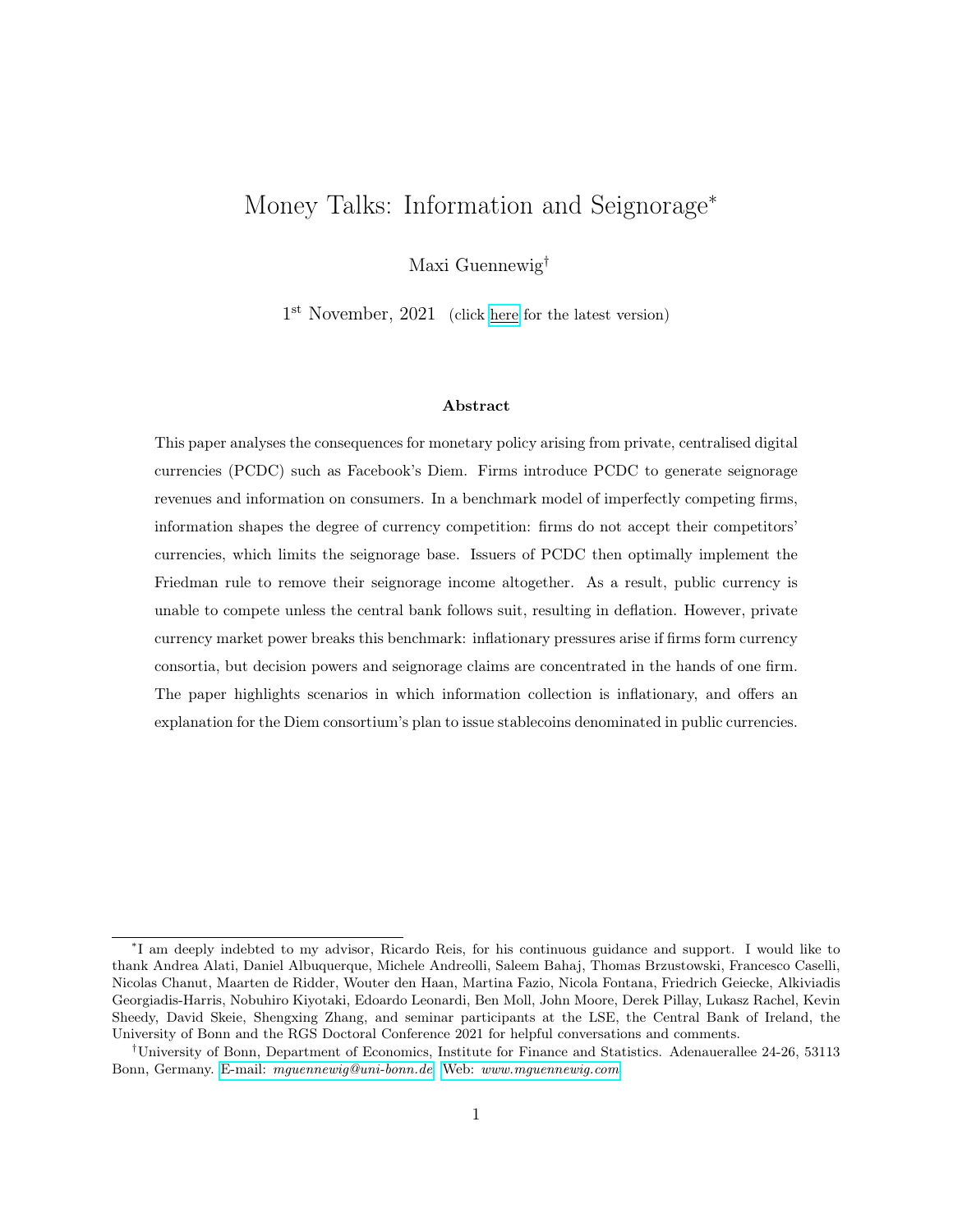value function above. Starting point is the middle-age value function:

$$
V_{m,t+1}^{j} = V_m(\quad, \tau_{t+1}^{\$}, \theta_j) + \frac{e_{t+1}(M_{y,t} + B_{y,t})}{P_{t+1}}
$$
(ID.38)

Given the time- $(t + 1)$  equilibrium outcomes for consumption of the credit and money goods, time-t decisions only affect future utility through asset holdings: for every unit of real assets in the next period, consumers need to supply one unit less labour.

$$
V_{y,t}^{j} = U(X) + \theta_j^{1-\alpha} C_{y,t} \quad N_{y,t} + \beta \left[ V_m(\tau_{t+1}^{s}, \theta_j) + \frac{e_{t+1}(M_{y,t} + B_{y,t})}{P_{t+1}} \right]
$$
(ID.39)

where

$$
N_{y,t} = X + p_t^i C_{y,t} + \frac{e_t(M_{y,t} + Q_t B_{y,t})}{P_t} T_{y,t}
$$
 (ID.40)

Plugging in the expression for  $N_{y,t}$  and  $C_{y,t}$ , and again making use of the expression for the nominal stochastic discount factor and equilibrium money holdings gives

$$
V_{y,t}^j = V_y + \theta_j \left[ \frac{\alpha}{p_t^i (1 + \tau_t^i)} \right]^{\frac{\alpha}{1 - \alpha}} \quad p_t^i (1 + \tau_t^i) \theta_j \left[ \frac{\alpha}{p_t^i (1 + \tau_t^i)} \right]^{\frac{1}{1 - \alpha}} + T_{y,t} + \beta V_m \left( \tau_t^{\$}, \tau_{t+1}^{\$}, \theta_j \right) \quad \text{(ID.41)}
$$

As for the middle age value function, combining the middle terms yields the expression as in Appendix D.3.

### D.5 Deriving the expression for seignorage revenues

This section of the appendix formally derives the expression for seignorage revenues. Consider firm f that is conducting a transaction in its private currency. The firm generates profits from selling the money good,  $\frac{f}{t}$ , transfers resources to the young households, issues money and holds assets in the form of bonds. The flow budget constraint at time- $t$  is given by

$$
f_t + \frac{e_t (M_t^{S_t} - M_t^{S_t})}{P_t} = T_t^f + \frac{e_t (Q_t B_t^f - B_{t-1}^f)}{P_t}
$$
 (ID.42)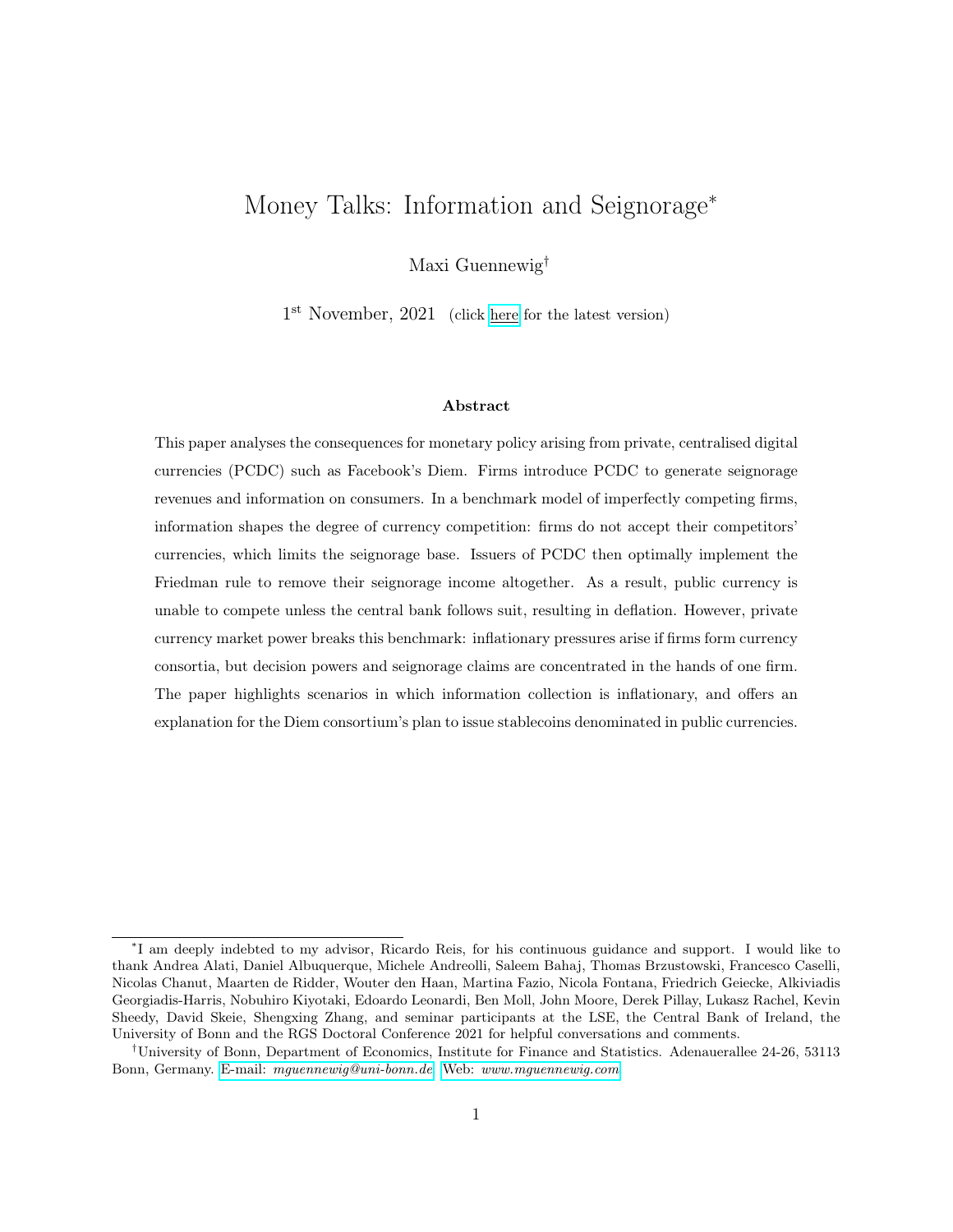where  $M_t^{S}$  denotes the Diem supply.<sup>40</sup> Diem is modelled as stablecoin: it is backed with Diemdenominated bonds that have been issued by the household.<sup>41,42</sup> For every unit of money issued, the firm purchases a unit of Diem-denominated bonds:  $M_t^{S_t} = B_t^{f_t}$  $t^{J, \dagger}$ . Jumping ahead to impose the market clearing condition,  $M_t^{S_t} = M_t$ , and defining  $m_t = \frac{e_t M_t}{P_t}$  $\frac{m_t}{P_t}$ , the firm's flow budget constraint simplifies to

$$
t^{m,f} + (1 \quad Q_t) m_t = T_t^f
$$

where  $(1 \quad Q_t) m_t$  are the firm's seignorage revenues.

## E Alternative specifications of the CIA model

### E.1 Alternative timing assumption

For simplicity, and without loss of generality, assume that the firm is a monopolist producer of the money good and also the sole supplier of money in this economy. Ignore the OLG structure and any consumer heterogeneity: a representative consumers purchases consumption goods from a monopolist and holds their money Diem. In the full model as developed in the main text, firms issuing PCDC charge seignorage-adjusted prices as if they were monopolists. Here I demonstrate that this monopoly price is unchanged in the alternative CIA specification.

Suppose the money market opens before the credit market. Money then enables transactions with a one-period delay:

$$
p_t C_t \qquad \frac{M_{t-1}}{P_t} \tag{IE.1}
$$

where  $P_t$  is the price of Diem in terms of the numeraire. The consumer's utility maximisation

 $\frac{40}{3}$ Such a budget constraint is relevant if firms also provide currency. Otherwise they simply transfer profits to the household.

<sup>&</sup>lt;sup>41</sup>An alternative backing of the currency is discussed in Appendix E.2. The results are unchanged.

<sup>42</sup>I discuss an economy in which only Dollar-denominated bonds exist in Section 6.2.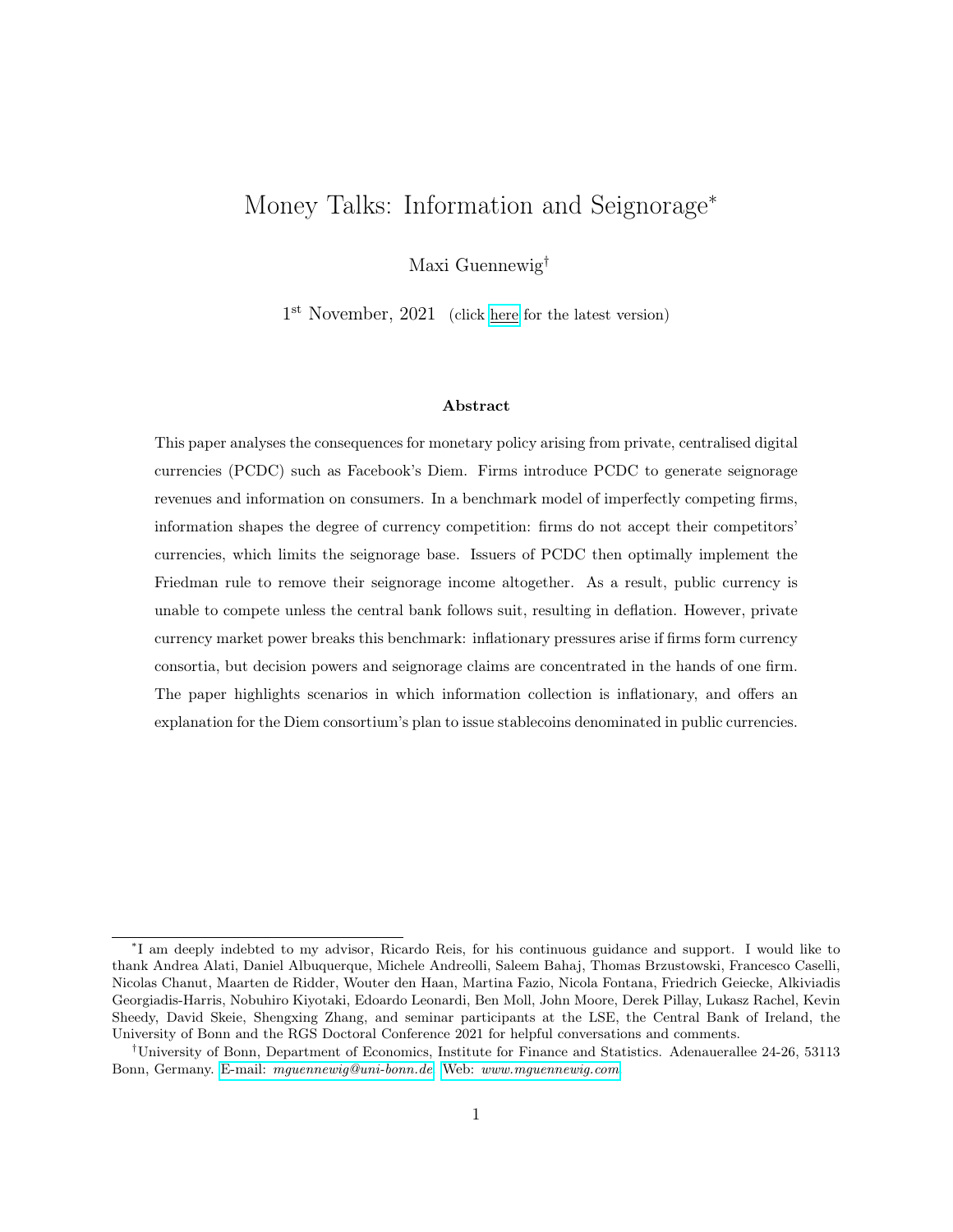problem becomes

$$
L_0 = \max_{fX_t, C_t, N_t, B_t, M_t, g_t} \sum_{t=0}^{\infty} \left\{ U(X_t) + (C_t)^{\alpha} N_t + \lambda_t \left( N_t + \frac{B_{t-1}}{P_t} + \frac{M_{t-1}}{P_t} + T_t^f X_t \right) + \nu_t \left( \frac{M_{t-1}}{P_t} \right) \rho_t C_t \right\}
$$
\n
$$
+ \nu_t \left( \frac{M_{t-1}}{P_t} \right) \tag{IE.2}
$$

where  $\lambda$  and  $\nu$  denote the Lagrange and Kuhn-Tucker multipliers corresponding to the budget and cash-in-advance constraints.<sup>43</sup> The first order conditions are unchanged relative to the full model, with the exception of (the now only type of) money  $M_t$ :

$$
\lambda_t \frac{1}{P_t} = \beta \frac{1}{P_{t+1}} [\lambda_{t+1} + \nu_{t+1}]
$$
 (IE.3)

Rearrange, and use  $\lambda_t = 1$  and  $Q_t = \beta(1 + \pi_{t+1})^{-1}$ , to find that

$$
\nu_{t+1} = \frac{1}{Q_t} \qquad 1 \tag{IE.4}
$$

The bond price is inversely related to the nominal interest rate:  $Q_t = \frac{1}{1+t}$  $\frac{1}{1+i_t}$ . The first order condition for consumption of the money good is given by

$$
u^{\theta}(C_t) = p_t(\lambda_t + \nu_t) = p_t(1 + i_t \quad 1) \qquad \qquad C_t = \left[\frac{\alpha}{p_t(1 + i_t \quad 1)}\right]^{\frac{1}{1-\alpha}} \qquad \text{(IE.5)}
$$

Comparing the demand schedule to the one obtained in the main body of the paper, the opportunity cost of having to hold Diem is now captured by the interest rate of the previous period. Turning to the firm's problem, write the flow budget constraint as

$$
t + \frac{M_t}{P_t} = T_t^f + \frac{B_t^{f,}}{P_t} \qquad (1 + i_{t-1})B_t^{f,}
$$
 (IE.6)

<sup>43</sup>For simplicity, I omit a money non-negativity constraint which never binds in equilibrium.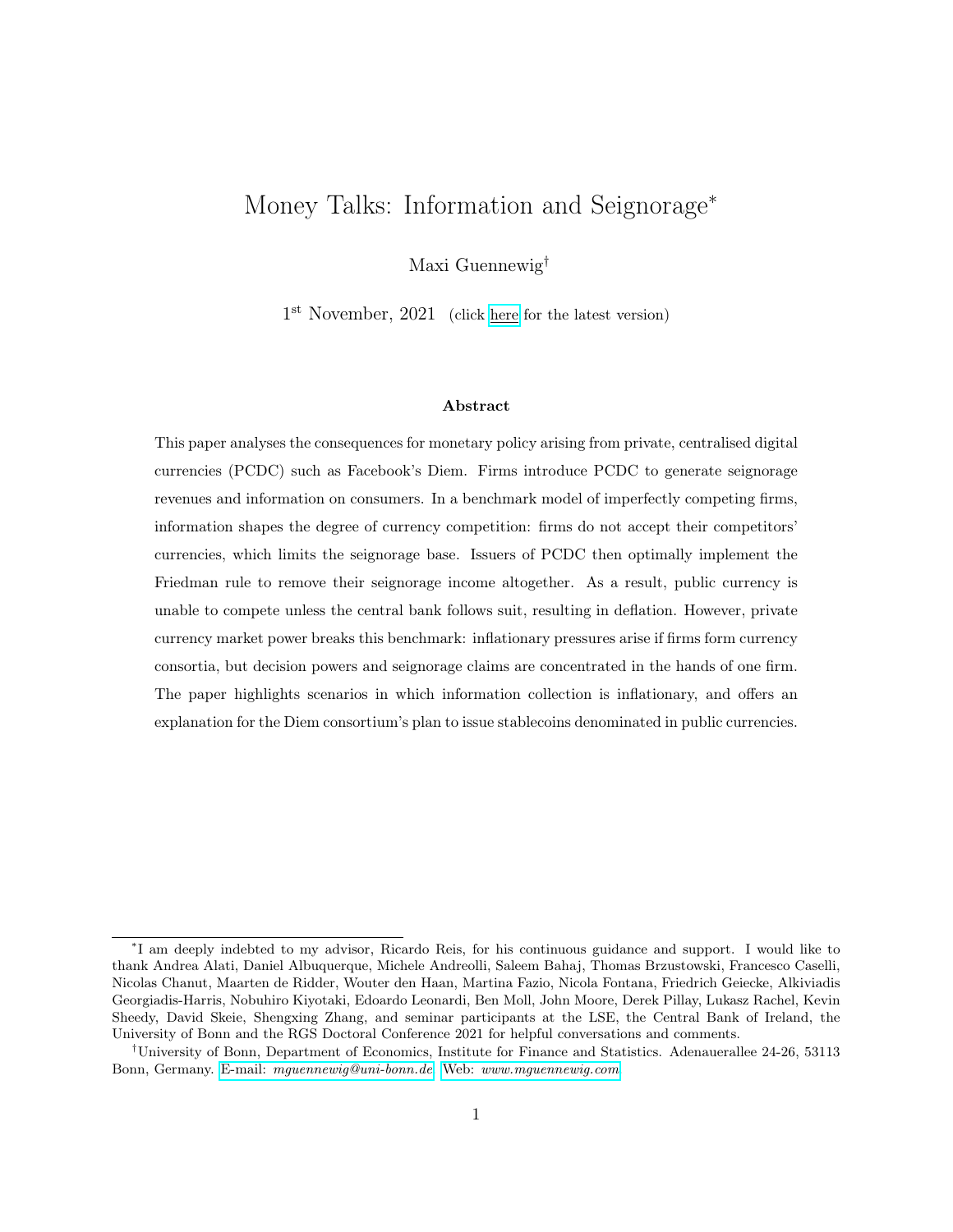The currency is backed according to  $M_t = B_t^{f}$ ,  $t_t^{f,}$  . Define  $m_t = \frac{M_{t-1}}{P}$  $\frac{a_{t-1}}{P_t}$  to find

$$
t + i_t \quad 1m_t = T_t^f \tag{IE.7}
$$

Consider a binding cash-in-advance constraint:  $m_t = p_t C(p_t, i_t, \tau)$ . Plugging this expression into the flow budget constraint shows that total profits are given by

$$
t = [p_t(1 + i_{t-1}) \quad 1] C(p_t, i_{t-1}) = [p_t(1 + i_{t-1}) \quad 1] \left[ \frac{\alpha}{p_t(1 + i_{t-1})} \right]^{\frac{1}{1-\alpha}}
$$
 (IE.8)

Firms choose an optimal seignorage-price tuple  $(p_t, i_t, \tau)$  satisfying

$$
p_t(1 + i_{t-1}) = p \tag{IE.9}
$$

This variant of the model delivers a solution that is equivalent to the monopoly solution in the main model: firms perfectly internalise the opportunity cost of holding money. Seignorage discounts here correspond to the previous period's interest rate. Importantly, firms can internalise the effect of non-zero interest rates when setting their price, thus manipulating consumer demand. If firms would be unable to do so, they can always implement a zero interest rate policy which, combined with real monopoly prices for the consumption good, also satisfies the above.

## E.2 Backing the currency according to  $M_t = Q_t B_t$

As in Appendix E.1, consider the model of a representative consumer and a firm that is the only supplier of the money good and currency. Begin with the flow budget constraint, but assume that the stablecoin is backed according to  $M_t = Q_t B_t^{f_t}$  $t^{J}$ . Effectively, firms spend all of the funds raised by issuing money in financial markets, and receive interest gains from bond purchases in the following period. Plugging in and rearranging, the flow budget constraint becomes

$$
t + \left[\frac{1}{Q_{t-1}} \quad 1\right] \frac{M_{t-1}}{P_t} = T_t^f \tag{IE.10}
$$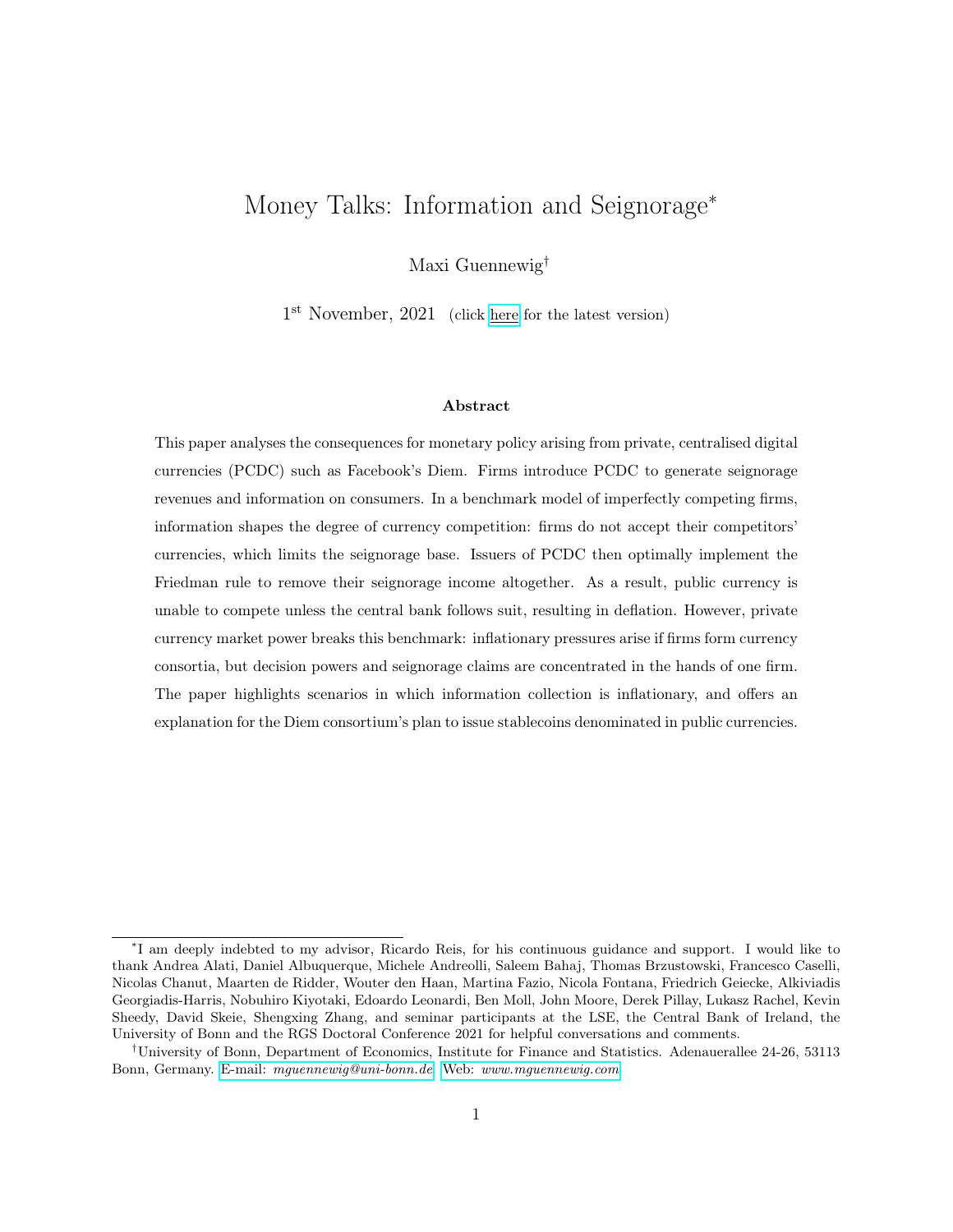Rearranging and using  $m_{t-1} = \frac{M_{t-1}}{P_{t-1}}$  $\frac{m_{t-1}}{P_{t-1}}$ , the expression is given by

$$
t + \left[\frac{1 - Q_{t-1}}{Q_{t-1}}\right] \frac{m_{t-1}}{1 + \pi_t} = T_t^f \tag{IE.11}
$$

The firm's problem becomes dynamic, but only in the sense that some revenues accrue with a one-period delay (see also Section 6.2 and Appendix G.2). Firms discount future profits at rate β, the appropriate discount factor implied by the consumer maximisation problem.<sup>44</sup> Since  $Q_t$  =  $\beta(1 + \pi_{t+1})^{-1}$  and  $\tau_t = 1 - Q_t$ , the profit maximisation problem can be written as

$$
\max_{p_t, i_t} \quad (p_t \quad 1) \ C_t(p_t, \tau_t) + \tau_t \ m_t \tag{IE.12}
$$

Plugging in the demand curve for  $C_t$  and the CIA constraint holding with equality, the problem becomes

$$
\max_{p_t, \tau_t} \left( p_t \left( 1 + \tau_t \right) - 1 \right) \left[ \frac{\alpha}{p_t \left( 1 + \tau_t \right)} \right]^{\frac{1}{1 - \alpha}} \tag{IE.13}
$$

Clearly, the solution perfectly matches the solution of the main specification.

## F Appendix to Section 5

# F.1 Derivation of optimal pricing strategies and of the upper bound on the Diem seignorage tax rate

Consider firm  $f$  's profit function:

$$
\begin{array}{rcl}\nf_t & = & (p_t^f & 1) C_t^f + (1 & \eta) \tau_t \left[ p_t^f C_t^f + p_t^f C_t^f \right]\n\end{array} \tag{IF.1}
$$

<sup>&</sup>lt;sup>44</sup>Firms are owned by the household and thus use their discount factor.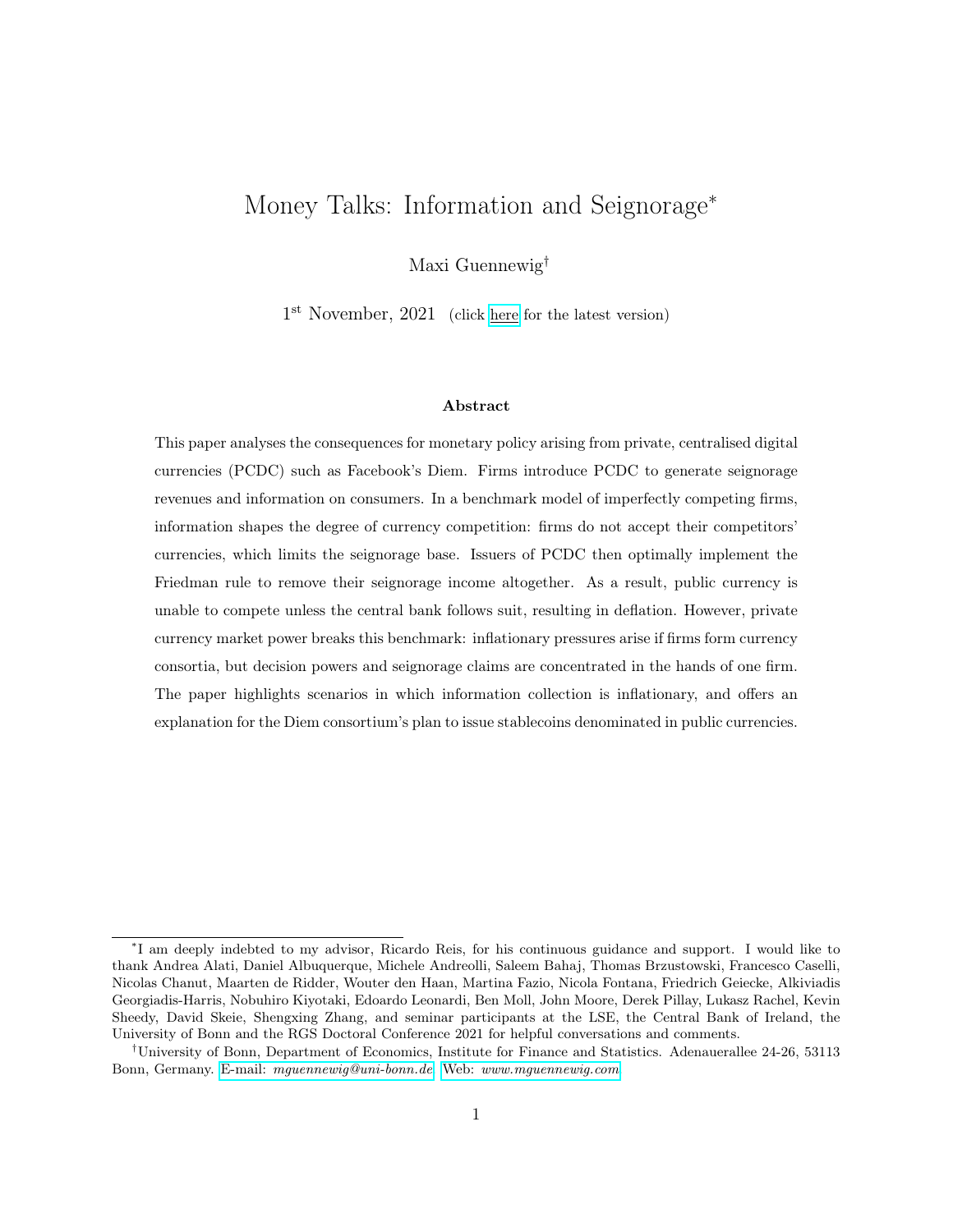The demand schedules, conditional on purchase using Diem, match the demand schedules of the previous sections:

$$
C_t^f(p_t^f, \tau_t) = \left[\frac{\alpha}{p_t^f(1 + \tau_t)}\right]^{\frac{1}{1 - \alpha}}
$$
(IF.2)

$$
C_t^f \left( \theta_{A,j}, p_t^f \right), \tau_t \left. \right) = \chi \theta_{A,j} \left[ \frac{\alpha}{p_t^f \left( 1 + \tau_t \right)} \right]^{\frac{1}{1-\alpha}} \tag{IF.3}
$$

Note that there is no heterogeneity among consumers in the first money good market. The firms' first order conditions then reveal that firms charge the following prices in Diem:

$$
p_t^f(\eta, \tau_t) = \frac{p}{1 + \eta \tau_t} \qquad p_t^f(\eta, \tau_t) = \frac{p}{1 + (1 - \eta)\tau_t}
$$
 (IF.4)

The equilibrium profit function of the consortium-leading firm  $f$  is then given by:

$$
f_t^f(\tau_t, \eta, \chi\theta) = \kappa \left[ \frac{1 + \eta \tau_t}{1 + \tau_t} \right]^{\frac{1}{1 - \alpha}} + \eta \tau_t \chi\theta \frac{\kappa}{1 - \alpha} \left[ \frac{\left[ 1 + (1 - \eta)\tau_t \right]^{\alpha}}{1 + \tau_t} \right]^{\frac{1}{1 - \alpha}}
$$
(IF.5)

where the first term captures firm f's product profits and seignorage revenues due to its own transactions; the second term captures the seignorage revenues generated by firm  $f$  which accrue to firm f. Firm f 's customer base is denoted by  $\theta$ .

To derive the lower bound on the Diem seignorage tax rate, begin by noting that firm f only wants to remain part of the consortium if they pay weakly lower seignorage-adjusted prices than their competitor—otherwise they do not sell any goods and prefer to only accept the Dollar.

$$
p_t^f(1+\tau_t) \qquad p(1+\tau_t^{\$}) \qquad (\text{IF.6})
$$

where the above expression imposed that firm g charges a real product price of  $p$  as by Equation  $(31)$ . Given firm f 's pricing strategy as above, rearrange to find

$$
\tau_t \qquad \frac{\tau_t^{\$}}{1 \quad (1 + \tau_t^{\$})(1 \quad \eta)} \tag{IF.7}
$$

whenever this expression's numerator is strictly greater than zero. If the numerator is weakly less than zero, Diem inflation is unconstrained by central bank policy.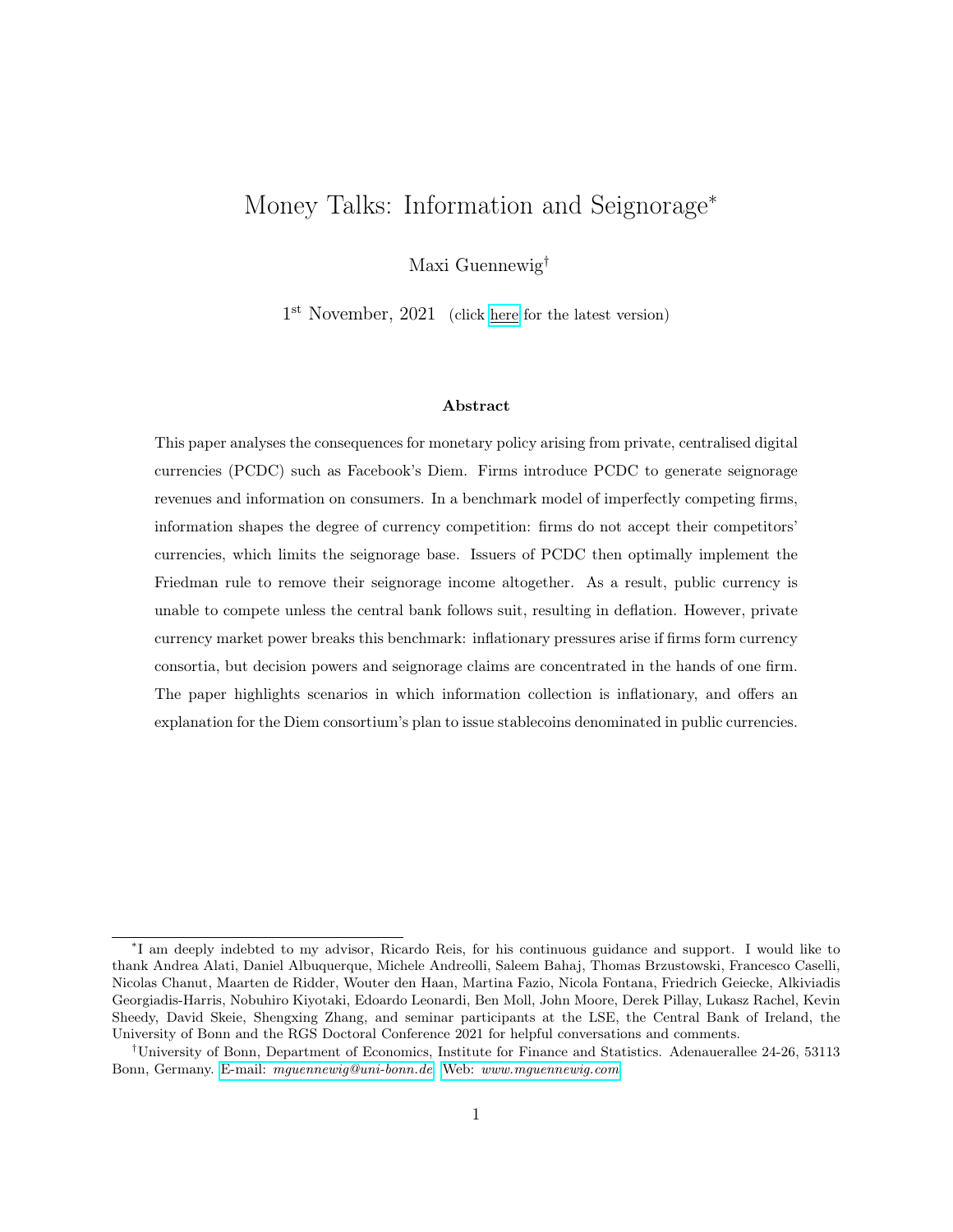#### F.2 Proof of Proposition 4

Given the firms' optimal pricing strategies, the consortium leader's profits are given by

$$
f, total = \frac{1-\alpha}{\alpha} \left(\frac{1+\eta\tau}{1+\tau}\right)^{\frac{1}{1-\alpha}} + \frac{\eta\tau \chi \theta}{\alpha} \left(\frac{[1+(1-\eta)\tau]^{\alpha}}{1+\tau}\right)^{\frac{1}{1-\alpha}}
$$
(IF.8)

Taking the first order condition with respect to  $\tau$ , and evaluating it at zero reveals that  $\tau = 0$ is a critical point whenever the consortium leader's dividend share corresponds to their transaction share  $(\eta = \varphi)$ . Evaluating the second order conditions at zero and imposing  $\eta = \varphi$  reveals that there exists a consortium leader transaction share  $\underline{\varphi}$  such that

- For all  $\varphi > \varphi$ ,  $\tau = 0$  is a maximum.
- For  $\varphi = \underline{\varphi}, \tau = 0$  is a saddle point.
- For all  $\varphi < \varphi$ ,  $\tau = 0$  is a minimum.

Since implementing a seignorage tax of zero for a sufficiently small transaction share minimises profits, it must be that there is a positive seignorage tax rate  $\tau > 0$  associated with higher profits. It follows that the consortium leader implements a positive seignorage tax if  $\varphi \leq \underline{\varphi}$  and their dividend share corresponds to their transaction share.

Next, I show that the optimal seignorage tax rate for concentrated ownership is strictly positive. Take the derivative of profits with respect to the Diem seignorage tax rate and evaluate it at zero. This derivative is strictly greater than zero whenever ownership is concentrated:

$$
\eta > \varphi \qquad \qquad \frac{d f, total}{d\tau} \bigg|_{\tau = 0} > 0 \qquad \qquad (IF.9)
$$

This implies that there is a  $\tau > 0$  in the neighbourhood of zero associated with larger profits. Hence it must be that the maximum of the profit function over the permissible domain of  $\tau$  is strictly positive.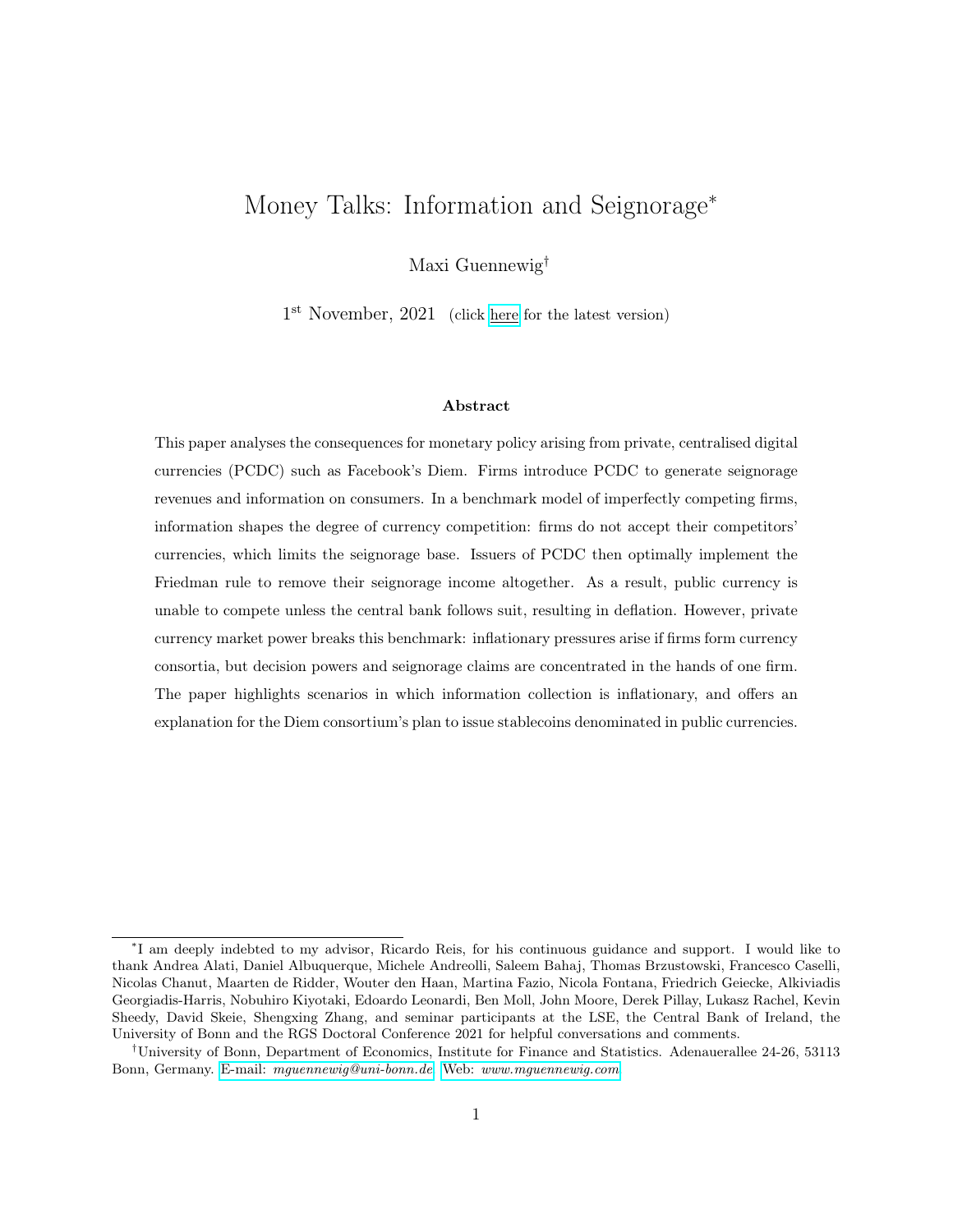## G Appendix to Section 6

### G.1 Formal model demonstrating Proposition 5: CBDC

Consider the following variant of the model, demonstrating how the central bank can escape the zero interest rate environment if the public currency has lost its role as medium of exchange. A representative consumer derives period utility according to

$$
U(X_t) + (C_t)^{\alpha} \qquad N_t \tag{IG.1}
$$

The model features two currencies: the Diem issued by firm  $f$ , and the Dollar issued by the central bank. The Dollar here is a digital currency that pays interest at rate  $i_t^{M^{\$}}$ . The budget constraint is thus given by

$$
X_t + p_t C_t + \frac{Q_t^{\$} B_t^{\$}}{P_t} + \frac{e_t Q_t B_t}{P_t} + \frac{M_t^{\$}}{P_t} + \frac{e_t M_t}{P_t} \quad w_t N_t + \frac{B_t^{\$}}{P_t} + \frac{e_t B_t}{P_t} + \frac{(1 + i_t^M_{t-1}^{\$}) M_t^{\$}}{P_t} + \frac{e_t M_t}{P_t} \tag{IG.2}
$$

Firms produce according to the linear production functions as in the main body of the text. The credit market is perfectly competitive, and the real wage is again pinned down as  $w_t = 1$ . Firm f supplies the money good as a monopolist at price  $p_t$  and does not accept the Dollar in exchange. The consumer thus faces a CIA constraint as below:

$$
p_t C_t \quad \frac{e_t M_t}{P_t} \tag{IG.3}
$$

Real money balances in both currencies need to be weakly positive at all points in time:

$$
\frac{e_t M_t}{P_t}, \frac{M_t^{\$}}{P_t} \qquad 0 \tag{IG.4}
$$

The resulting optimality conditions are largely unchanged. The first order condition for Dollar bonds simplifies to

$$
Q_t^{\$} = \beta (1 + \pi_{t+1}^{\$})^{-1} \tag{IG.5}
$$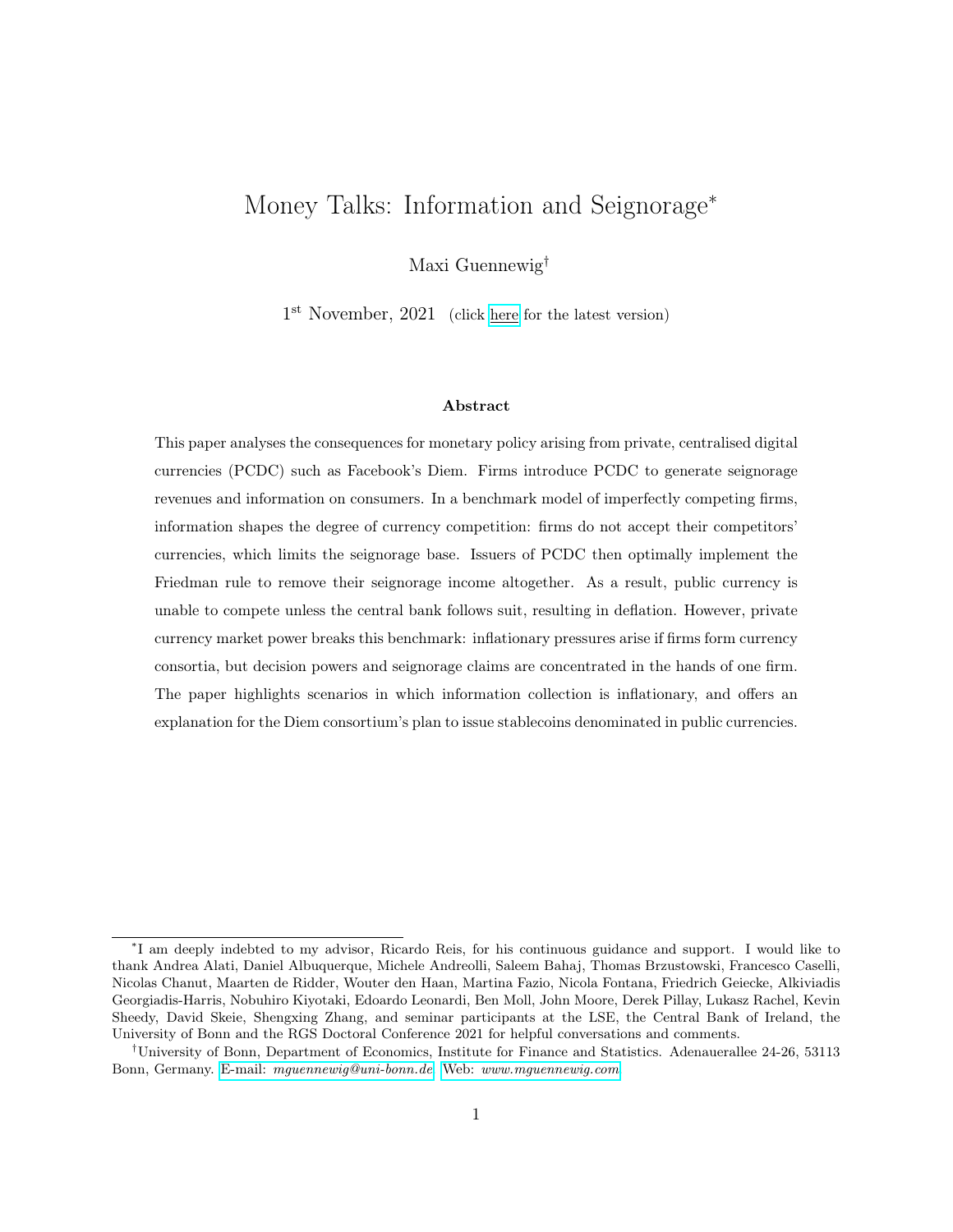The simplified first order condition for Dollar balances is given by

$$
1 = \beta \frac{1 + i_t^{M^{\$}}}{1 + \pi_{t+1}^{\$}} + \rho_t^{\$}
$$
 (IG.6)

where  $\rho_t^{\$}$  is the multiplier of the non-negativity constraint on real Dollar balances. Combining the two equations yields

$$
1 = Q_t^{\$} (1 + i_t^{M^{\$}}) + \rho_t^{\$} \tag{IG.7}
$$

The Kuhn-Tucker conditions for Dollar balances imply that

$$
\frac{M_t^{\$}}{P_t} \rho_t^{\$} = 0 \tag{IG.8}
$$

And hence positive real money balances, for which  $\rho_t^{\$} = 0$ , require that

$$
Q_t^{\$} (1 + i_t^{M^{\$}}) = 1 \t\t j \t\t i_t = i_t^{M^{\$}} \t\t (IG.9)
$$

For a one-sided introduction, the main body of text established that the issuer of PCDC charges a seignorage-adjusted price satisfying

$$
p^f(1 + \tau_t) = p \tag{IG.10}
$$

While still achieving monopoly rents, the firm fully removes the opportunity cost of holding money. A firm that transacts in the public currency does not internalise the opportunity cost of holding Dollars and charges a real price  $p^g = p$ . Thus, no consumer visits firm g if the opportunity cost of holding Dollars is positive. In Section 4, the central bank did not have the option to pay interest on its money and therefore was forced to set the nominal interest rate on bonds to zero. Consider now the problem for the consumer as in subsections 4.1.1 and 4.2 but with two currencies in circulation, the Dollar and Diem. The Dollar pays interest, and the period budget constraint is given by Equation (IG.2). Firm g only accepts the Dollar, and so  $(\gamma^{g,\$}, \gamma^{g,\$}) = (1,0)$ . Having visited their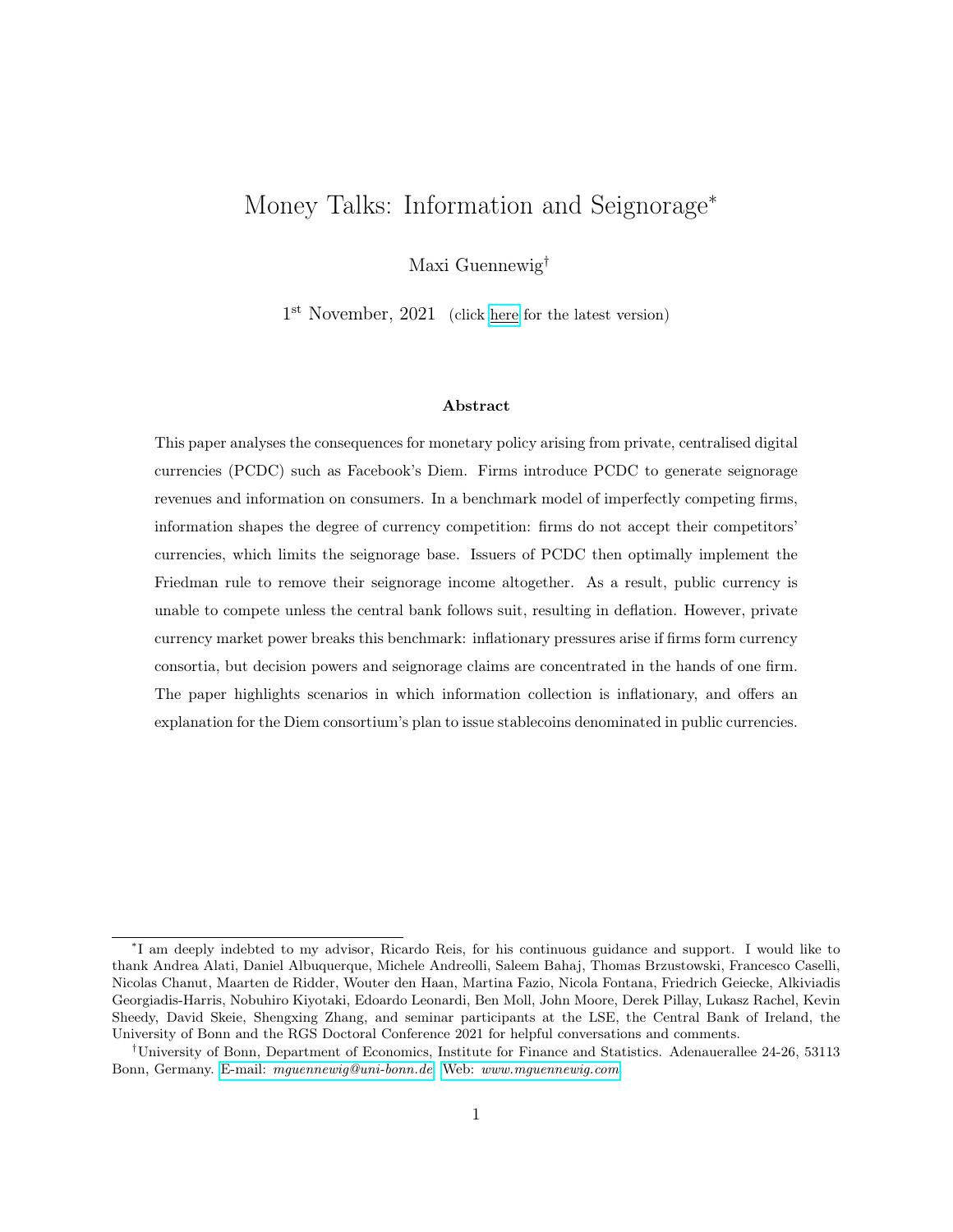shop, the first order condition for Dollar holdings for a middle-aged consumer becomes

$$
1 = \beta \frac{(1 + i_t^{M^{\$}})P_t}{P_{t+1}} + \nu_{m,t} + \rho_{m,t}^{\$} \qquad (IG.11)
$$

where  $\nu$  and  $\rho$  denote the Kuhn-Tucker multipliers of the CIA and non-negativity constraints. Having visited firm  $g$ , the consumer can only purchase goods from this firm and thus holds positive real Dollar balances. Combining with the first order condition for Dollar-denominated bonds, the above becomes

1 Q \$ t (1 + i M\$ t ) = νm,t (IG.12)

First of all,  $Q_t^{\$}(1 + i_t^M)^{\$}) = 1$  already implies that  $\nu_{m,t} = 0$ . The CIA constraint does not bind: there is no opportunity cost of holding Dollars that pay sufficient interest and the constraint forcing money holdings is slack. Combining Equation (IG.12) with the first order conditions outlined in Appendix D.2, the consumer's money good demand becomes

$$
C_{m,t}(p_t^g, Q_t^{\$}, i_t^{M^{\$}}) = \theta_j \left[ \frac{\alpha}{p_t^g \left(2 - Q_t^{\$}(1 + i_t^{M^{\$}})\right)} \right]^{\frac{1}{1 - \alpha}}
$$
(IG.13)

The seignorage-adjusted price face by consumer j at firm g is thus given by  $p_t^g$  $\frac{g}{t} \left(2 \quad Q_t^{\$}(1 + i_t^{M^{\$}})\right).$ Consumers visit firm  $g$ 's store, leading to positive demand for Dollar goods in equilibrium, if

$$
p_t^g\left(2 \tQ_t^{\$}(1+i_t^{M^{\$}})\right) = p\left(2 \tQ_t^{\$}(1+i_t^{M^{\$}})\right) \t p^f(1+\tau_t) = p \t(G.14)
$$

which requires  $Q_t^{\$}(1 + i_t^{M^{\$}}) = 1$ , or equivalently,  $i_t^{\$} = i_t^{M^{\$}}$ .

### G.2 Derivations for subsection 6.2: Capital gains

Consider the flow budget constraint of a firm that issues Diem currency,  $M_t$  , and holds household bonds denominated in the Dollar:

$$
f_t + \frac{e_t (M_t \cdot S - M_t \cdot S)}{P_t} = T_t^f + \frac{Q_t^{\$} B_t^f - B_t^f}{P_t}
$$
 (IG.15)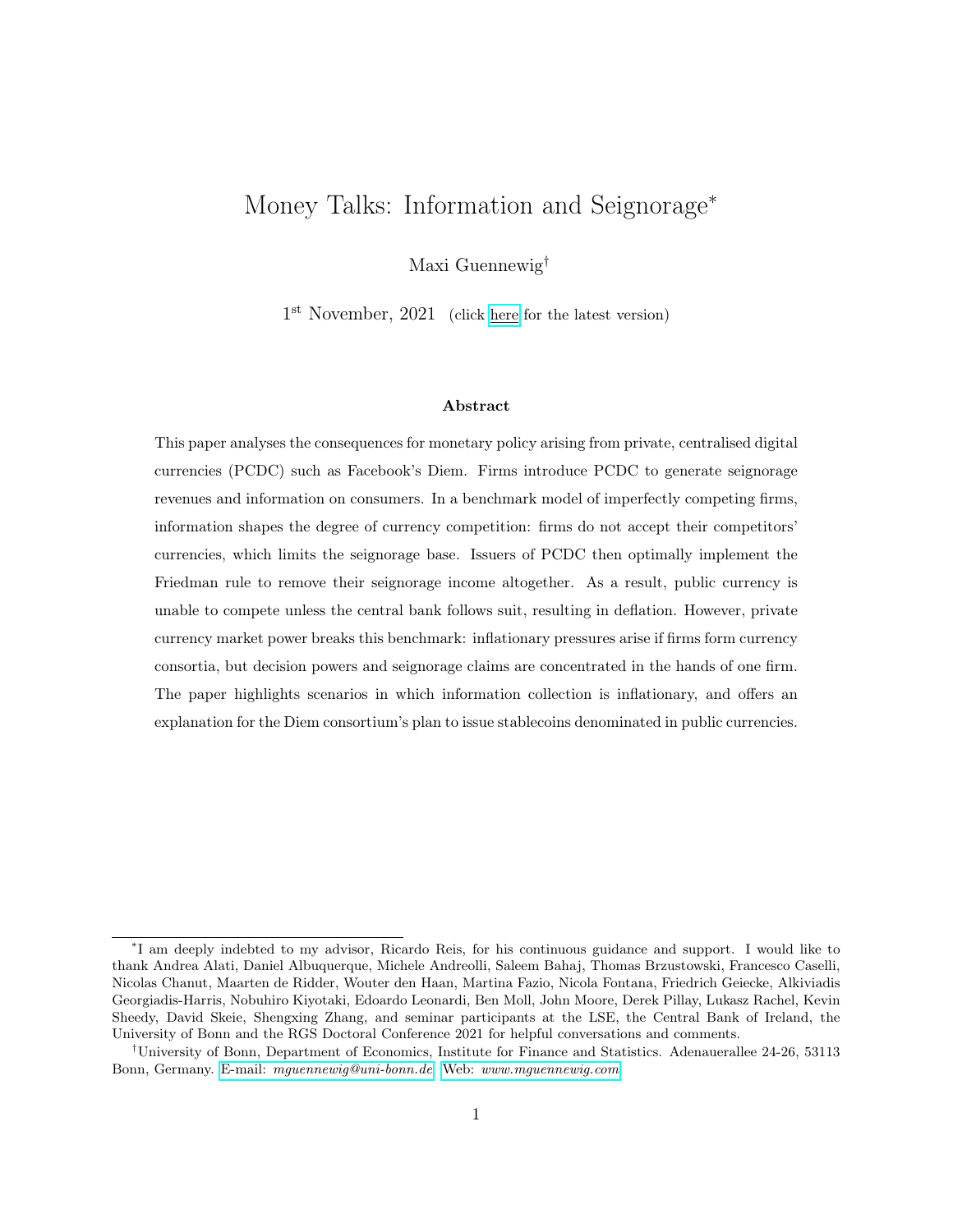where  $f \phi$  denote firm f's product profits. As before, there is full backing of the currency:  $e_t M_t$ <sup>, S</sup> =  $B_t^f$ <sup>f</sup><sub>t</sub>. Plugging in the market clearing condition for Diem,  $M_t$ <sup>, S</sup> =  $M_t$ , the Diem exchange rate,  $e_t = \frac{P_t}{P_t}$  $\frac{P_t}{P_t}$  , and the definition of real Diem balances,  $m_t~=~\frac{e_t~M_t}{P_t}$  $\frac{M_t}{P_t}$ , the flow budget constraint becomes:

$$
\frac{f}{t} + \tau_t^{\$} m_t + \left[1 - \frac{e_t}{e_{t-1}}\right] \frac{e_{t-1} M_{t-1}}{P_t} = T_t^f \tag{IG.16}
$$

By the definitions of the exchange rate, the inflation rates in both currencies and real Diem balances, the above becomes

$$
\frac{f}{t} + \tau_t^{\$} m_t + \left[ 1 - \frac{1 + \tau_t^{\$}}{1 + \tau_t} \right] \frac{m_{t-1}}{1 + \tau_t^{\$}} = T_t^f \tag{IG.17}
$$

From consumers first order conditions, I obtain  $Q_t^{\$} = \beta(1 + \pi_t^{\$})^{-1}$ . Since this economy does not feature Diem-denominated bonds, define  $Q_t = \beta(1 + \pi_{t+1})^{-1}$ . Effectively, if a Diem bond would exist, its price would account for the time rate of preferences and the change in the value of Diem relative to the numeraire. Using the definition of seignorage tax rates  $\tau$ , I obtain

$$
\frac{f}{t} + \tau_t^{\$} m_t + \frac{\tau_{t-1} \tau_t^{\$} }{\beta} m_{t-1} = T_t^f \tag{IG.18}
$$

where the  $\frac{\tau_{t-1}}{\beta} \frac{\tau_{t-1}^{\$}}{\beta}$  captures the capital gains due to inflation rate differentials on the two currencies. Note how higher inflation on Diem, or equivalently  $\tau_{t-1}^{\$} < \tau_{t-1}$ , yields capital gains in the following period. The firm's profit maximisation problem is now dynamic: a choice of  $(Q_t, p_t^f)$  $_{t}^{J}$ ) affects both profits today and tomorrow. Since there is no meaningful economic connection between time periods other than the fact that some profits only accrue tomorrow, I the firm's total profit maximisation problem becomes:

$$
\begin{aligned}\n\max_{p_t^f, \tau_t} \quad & \quad t^{f, total} = \max_{p_t^f, \tau_t} \quad t^{f} + \tau_t^{\$} m_t + \beta \frac{\tau_t}{\beta} \frac{\tau_t^{\$}}{\beta} m_t \\
&= \max_{p_t^f, \tau_t} \quad t^{f} + \tau_t \ m_t \\
&= \max_{p_t^f, \tau_t} \left( p_t^f (1 + \tau_t) \right) \left[ \frac{\alpha \theta^{1-\alpha}}{p_t^f (1 + \tau_t)} \right]^{\frac{1}{1-\alpha}} \end{aligned} \tag{IG.19}
$$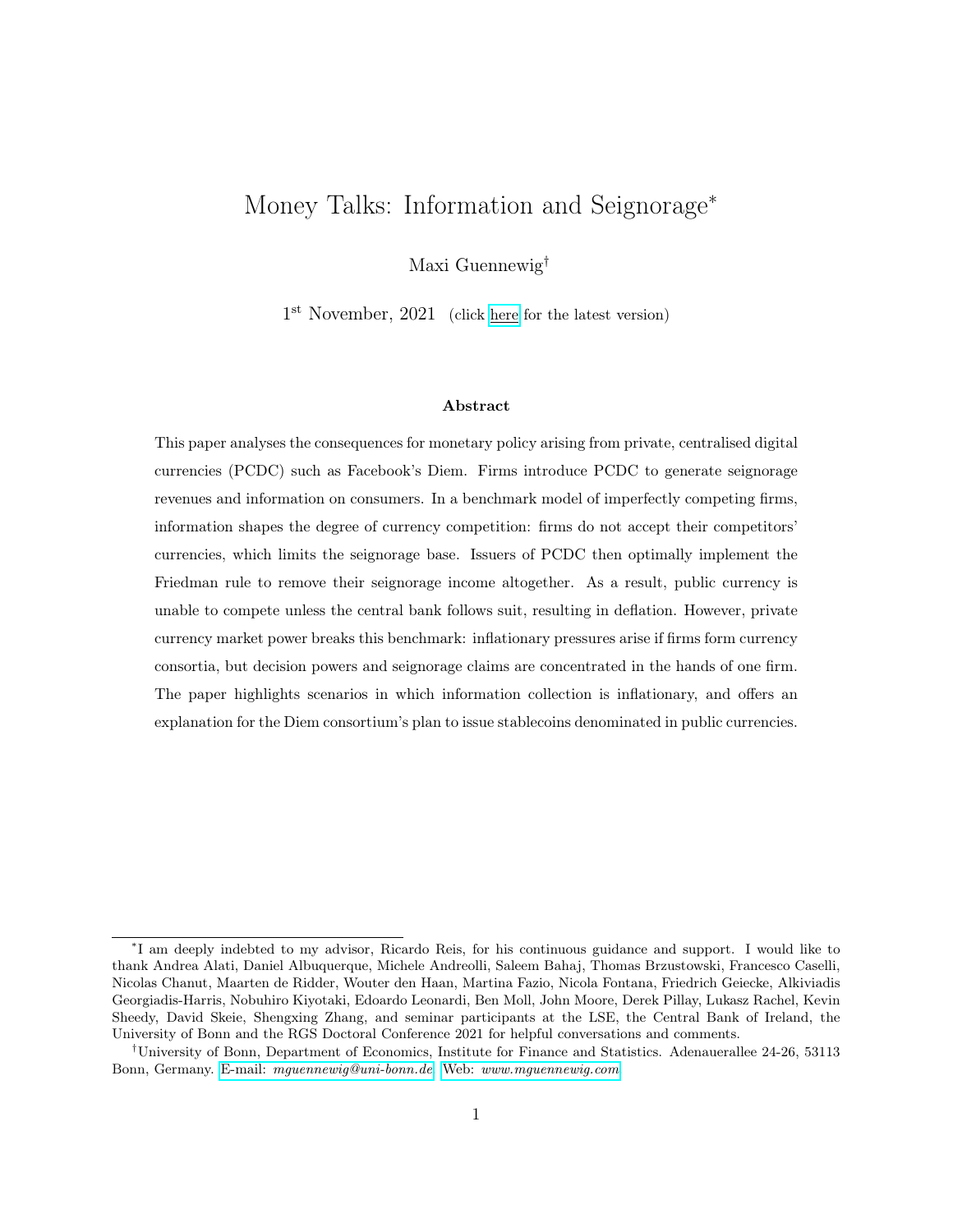where tomorrow's profits are discounted at rate  $\beta$ . The problem and also its solution are exactly as before.

G.3 Derivations for subsection 6.3: Sales taxes payable in public currency Consider firm  $f$ 's flow budget constraint:

$$
\frac{f}{t} + \frac{e_t \left(M_t^{S,} M_t^{S,} \right)}{P_t} = T_t^f + \frac{Q_t^{\$} B_t^f B_t^f}{P_t} + \frac{M_t^{f,\$} M_t^{f,\$}}{P_t} \tag{IG.20}
$$

Diem is backed using dollar-denominated assets:  $e_t M_t^{S_t} = B_t^f + M_t^{f, \$}$  $t^{J,\mathfrak{d}}$ . Since the firm achieves seignorage returns when holding bonds, the cash-tax constraint always binds. Thus, the firm holds government currency and bonds according to

$$
\lambda \frac{e_t M_t^{S}}{P_t} = \frac{M_t^{f,\$}}{P_t} \qquad (1 \quad \lambda) \frac{e_t M_t^{S}}{P_t} = \frac{B_t^f}{P_t} \qquad (IG.21)
$$

The firm's profit function is derived in analogy to Appendix G.2. Plugging in the firm's government currency and bond holdings, using definitions as above and rearranging, the flow budget constraint becomes:

$$
\frac{f}{t} + (1 - \lambda)\tau_t^{\$}m_t + \left[1 - \frac{e_t}{e_{t-1}}\right] \frac{e_{t-1}M_{t-1}}{P_t} = T_t^f \tag{IG.22}
$$

Direct seignorage revenues now only accrue on a fraction  $(1 \lambda)$  of Diem balances, since a fraction  $\lambda$  need to be held in non-interest-bearing public currency. Following the same steps as before, the firm's flow budget constraint becomes

$$
f_{t} + (1 - \lambda)\tau_{t}^{s}m_{t} + \frac{\tau_{t-1}}{\beta}m_{t-1} = T_{t}^{f}
$$
 (IG.23)

Again, the firm's profits are only dynamic in the sense that some profits accrue with a one-period delay. The profit function is thus given by

$$
f_t^{total} = \left[ p_t^f(1 \lambda) \quad 1 \right] C(\theta_{A,j}, p_t^f, \tau_t) + \left[ (1 \lambda) \tau_t^{\$} + (\tau_t \tau_t^{\$}) \right] p_t^f C(\theta_{A,j}, p_t^f, \tau_t) \quad (IG.24)
$$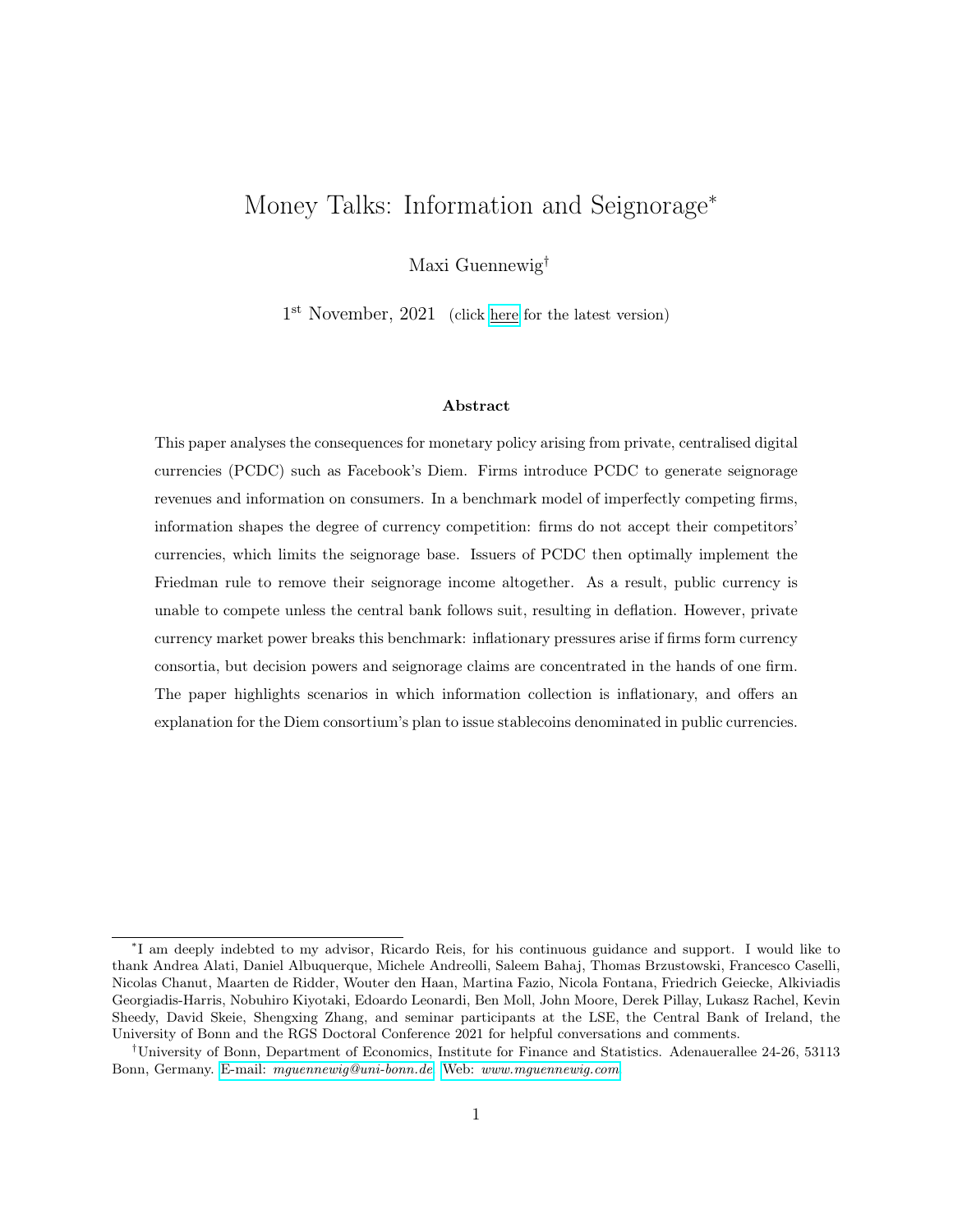which yields the expression as in the main body of text. Firm  $f$  optimally charges a real price given by

$$
p_t^f = \frac{\alpha}{\left[ (1 - \lambda) + \tau_t - \lambda \tau_t^{\$} \right]}
$$
 (IG.25)

Plugging this expression into the profit function and the consumer's money good consumption function, reveals both are increasing in  $\tau_t$  :

$$
f = \kappa \theta_{A,j} \left[ 1 \quad \lambda \frac{1 + \tau_t^{\$}}{1 + \tau_t} \right]^{\frac{1}{1 - \alpha}} \qquad C_t = \theta_{A,j} \left[ 1 \quad \lambda \frac{1 + \tau_t^{\$}}{1 + \tau_t} \right]^{\frac{1}{1 - \alpha}} \qquad (IG.26)
$$

where  $\kappa$  is constant as in the main body of text. It follows that Diem monetary policy is characterised by the corner solution  $\tau_t = 1$ , corresponding to infinite inflation.

The competitor is fully priced out of the market. Given the tax, firm g charges a seignorageadjusted price satisfying

$$
p^g(1+\tau_t^{\$}) = \frac{1+\tau_t^{\$}}{\alpha(1-\lambda)}
$$
 (IG.27)

As  $\tau_t$  ! 1, firm f charges a seignorage-adjusted price of

$$
p_t^f(1 + \tau_t) / \frac{2}{\alpha[2 + \lambda(1 + \tau_t^{\$})]}
$$
 (IG.28)

Comparing the two expressions reveals that firm  $g$  can only compete if two conditions are met: a) in the absence of a tax ( $\lambda = 0$ ); and b) if  $\tau_t^{\$} = 0$ . Effectively, there cannot be an opportunity cost to hold Dollars, and there cannot be capital gains discounts that firm  $f$  provides but firm  $g$  does not.

#### G.4 Derivations for subsection 6.3: Macroprudential policies

Diem firm  $f$  faces a macroprudential constraint:

$$
\lambda e_t M_t^{S,} \qquad M_t^{f, \$} \tag{IG.29}
$$